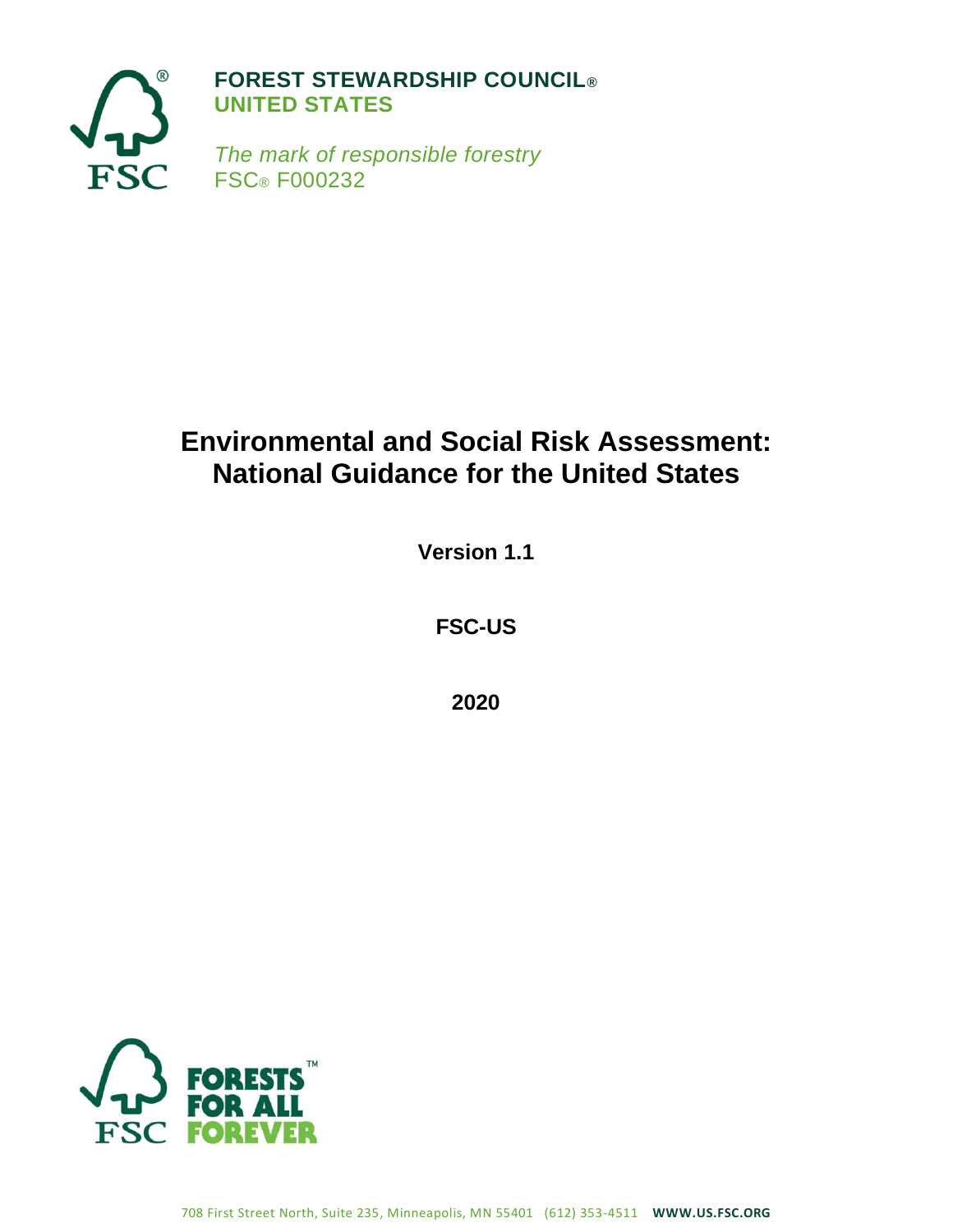## **Table of Contents**

## <span id="page-1-0"></span>**Table of Figures**

| Figure 1. Relation between the FSC Pesticides Policy and Integrated Pest Management (FSC            |  |
|-----------------------------------------------------------------------------------------------------|--|
|                                                                                                     |  |
| Figure 2. Flow chart for navigating the FSC Pesticides Policy after the IPM has identified chemical |  |
| control as the best option. Links to components of the Environmental and Social Risk Assessment     |  |
| (ESRA) and for identification of highly hazardous pesticides (HHP) are provided. See also ESRA      |  |
|                                                                                                     |  |
|                                                                                                     |  |
|                                                                                                     |  |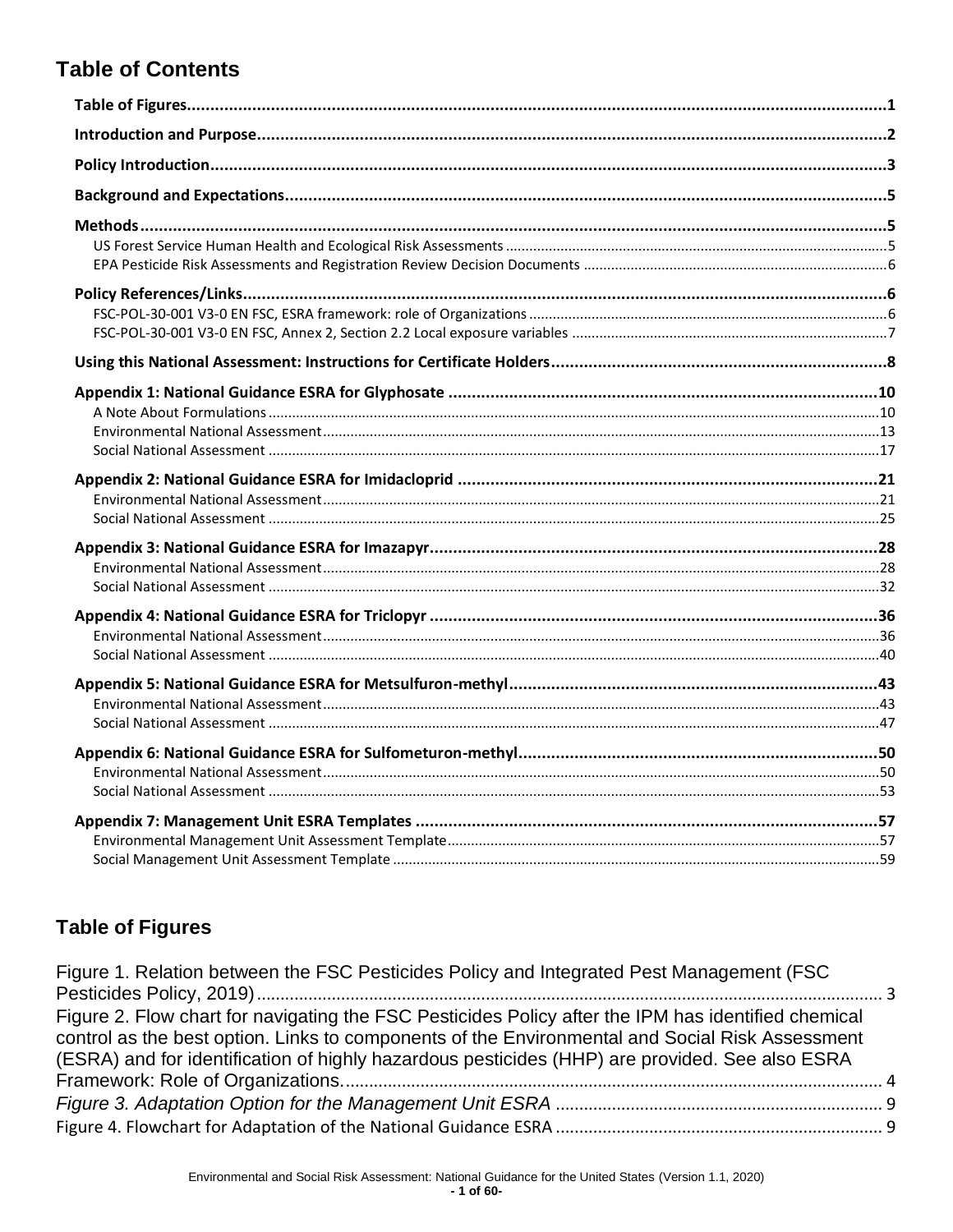## <span id="page-2-0"></span>**Introduction and Purpose**

The purpose of this document is to provide national-level guidance for the development of environmental and social risk assessments (ESRAs) for chemical pesticide application on FSC-certified land in the United States. The ESRA is a requirement of the FSC Pesticides Policy (ESC-POL-30-001) and must be completed by certificate holders who wish to apply any chemical pesticide on FSC-certified land.

**The draft International Generic Indicators for the Use of Highly Hazardous Pesticides [\(HHP-IGIs\)](#page-6-1) have not been incorporated into these national guidance ESRAs.** FSC US is actively working with FSC International to better understand the expectations of certificate holders following release of the recently revised Interpretation regarding incorporation of draft HHP-IGI into certificate holders' ESRA. However, depending on the chemical pesticide and timing of application, CHs may immediately need to incorporate relevant portions of the draft HHP-IGI into their MU ESRA. The FSC US Pesticides [website](https://us.fsc.org/en-us/certification/forest-management-certification/pesticides-policy) will be continuously updated to provide the most current information about updated interpretations and HHP-IGI drafts. Please visit this site regularly until the HHP-IGI are finalized and incorporated into the US FM Standard.

This document contains sections for the **FSC Pesticides Policy**; background and [expectations,](#page-5-0) [methods](#page-5-1) (efforts related to this document); and [instructions for certificate holders](#page-8-0) who wish to adapt the national quidance ESRA to their management unit(s). The actual national guidance ESRAs provided in this document are national in scope and uses all forested land in the US as their land base. These ESRAs (including their [Environmental](#page-10-0) and [Social](#page-16-0) components) and [templates](#page-21-0) for certificate holders are presented as appendices at the end of this document.

*Please note that use of the national guidance ESRA presented in this document is not required (i.e., certificate holders may choose to develop and present their ESRA using different methods and format).* This document was drafted by FSC US staff in coordination with stakeholder outreach and a small technical working group consisting of a representative from a certificate holder (a state natural resource agency), a representative from an auditing organization, and a toxicologist.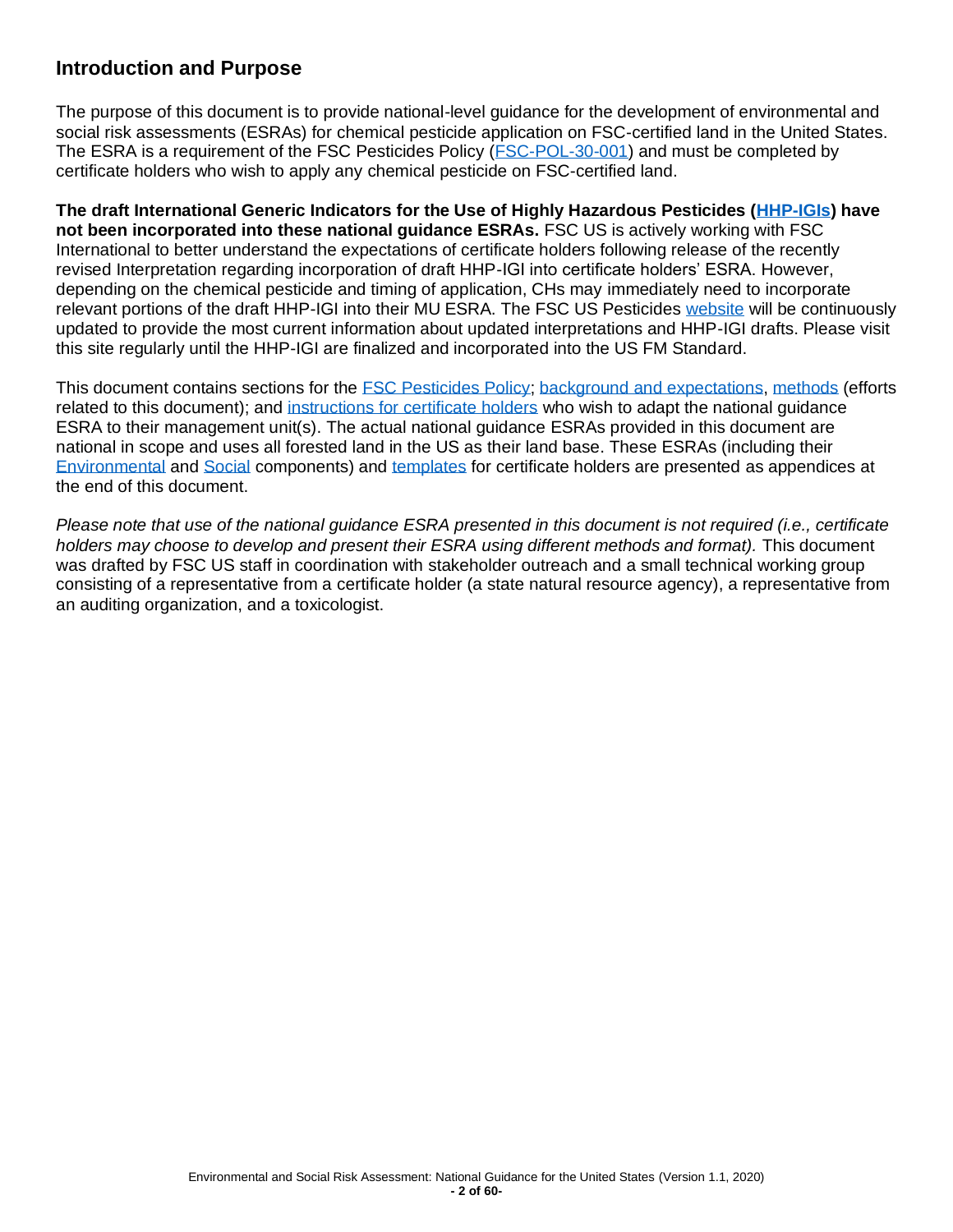## <span id="page-3-0"></span>**Policy Introduction**

The FSC Pesticides Policy [\(FSC-POL-30-001\)](#page-6-1) has been revised to employ a risk-based approach that considers the hazard of a chemical pesticide's active ingredient and the circumstances for which a chemical pesticide (i.e., includes fungicides, rodenticides, herbicides, piscicides, etc.) can be used. FSC requires certificate holders (CHs) to use integrated pest management (IPM) to avoid or eliminate chemical pesticides on management units (MUs). In various situations, the IPM will identify a chemical pesticide as the most suitable control option. "The [FSC Pesticides Policy](#page-6-1) regulates the use of chemical pesticides in these situations" (FSC Pesticides Policy, 2019).

A primary component of the new, risk-based approach is the environmental and social risk assessment (ESRA). Completed by CHs at the MU-level, the ESRA is conducted once the CH's IPM has identified that chemical control is the best control option and they have decided on the specific pesticide that will be used. An ESRA is required for all chemical pesticides including [highly hazardous pesticides \(HHPs\),](#page-6-1) categorized as Prohibited, Highly Restricted, and Restricted, as well as non-HHPs.

Figure 1 depicts how the FSC Pesticides Policy integrates with the CH's IPM, and Figure 2 provides a flow chart for navigating the FSC Pesticides Policy after the IPM has identified chemical control as the best option. As concept tools, both of these visual aids present the FSC Pesticides Policy in broad strokes. However, when using highly hazardous pesticides (HHPs), CHs will need to a) in the short term, understand how any recent Interpretations from FSC International affect their need to incorporate the most current draft of the HHP-IGIs into their ESRA and b) in the long term, comply with the relevant indicators in the National Forest Stewardship Standard once the HHP-IGIs are incorporated. The focus of the remainder of this document, is on providing national-level guidance for the ESRA component of the FSC Pesticides Policy.

For current information on the FSC Pesticides Policy, please visit the FSC US Pesticides [web page.](https://us.fsc.org/en-us/certification/forest-management-certification/pesticides-policy)



#### **Integrated Pest Management**

*Figure 1. Relation between the FSC Pesticides Policy and Integrated Pest Management (FSC Pesticides Policy, 2019)*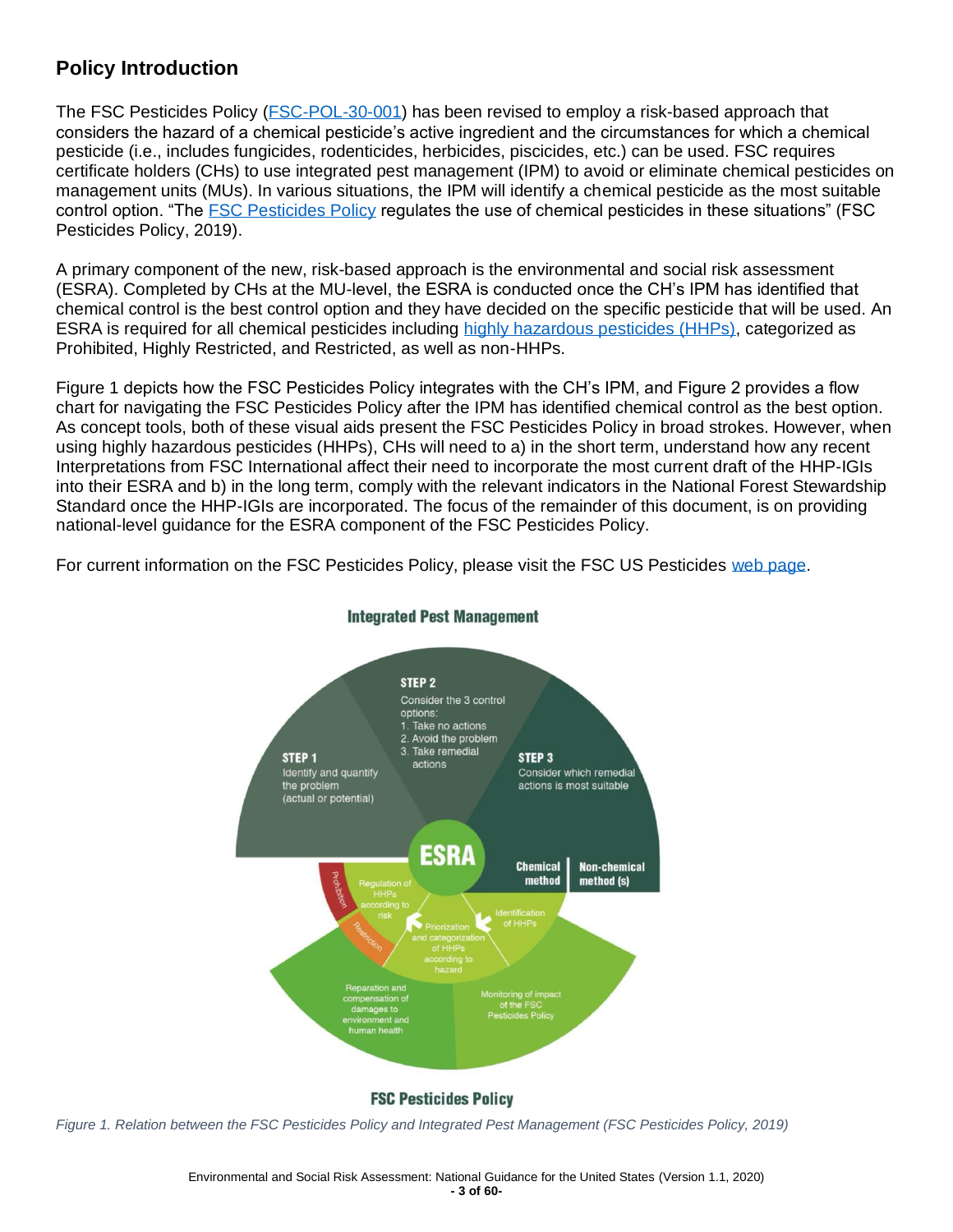

*Figure 2. Flow chart for navigating the FSC Pesticides Policy after the IPM has identified chemical control as the best option. Links to components of the Environmental and Social Risk Assessment (ESRA) and for identification of highly hazardous pesticides (HHP) are provided. See also ESRA Framework: Role of Organizations.*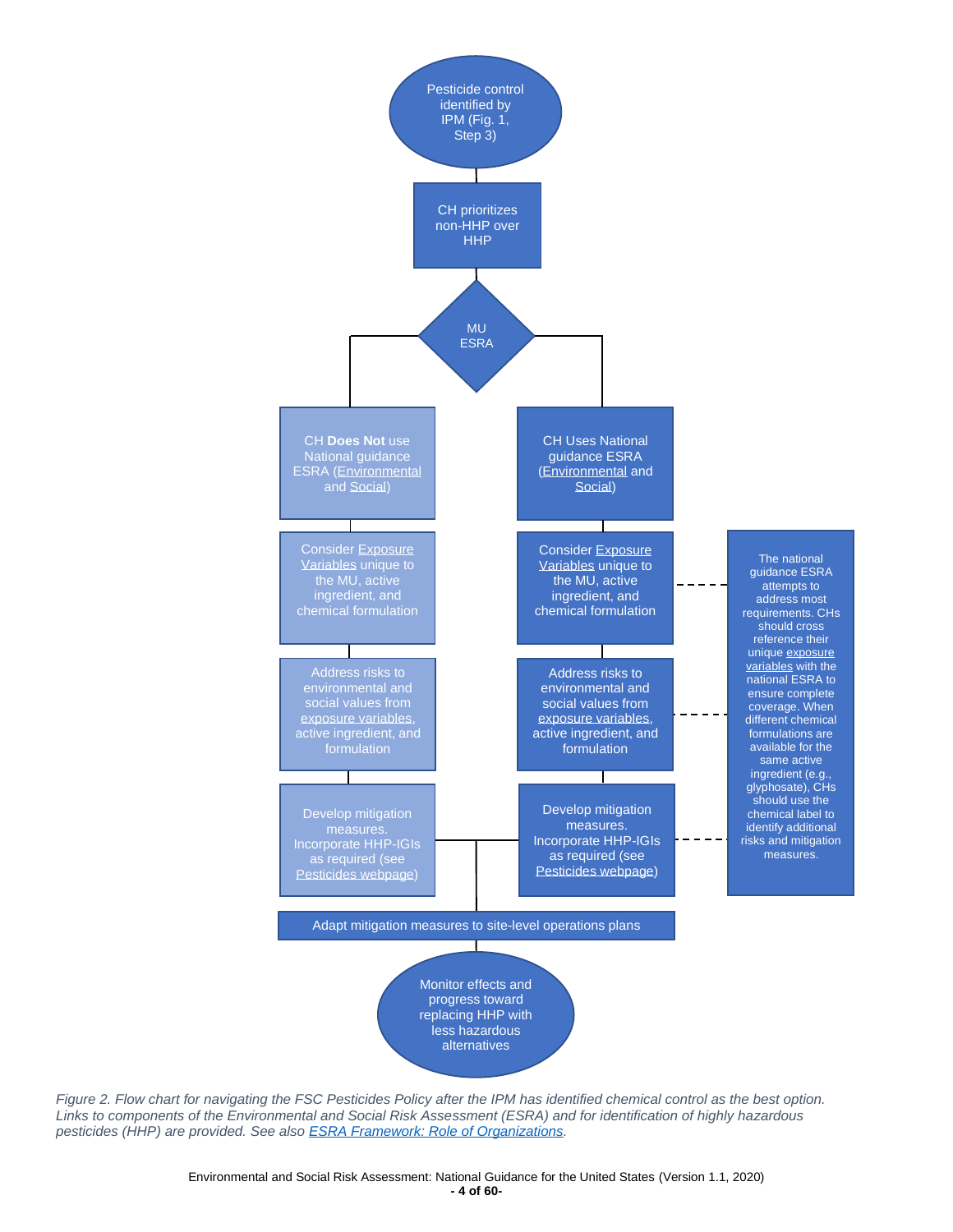## <span id="page-5-0"></span>**Background and Expectations**

- **1. This document contains the national-level Environmental and Social Risk Assessment (ESRA) that has been developed as Guidance for certificate holders (CHs) and certification bodies (CBs).**
- **2. CHs can choose to adapt, adopt, or not use this national-level guidance ESRA and develop their own.** *In all cases, the FSC Pesticides Policy requires additional steps for conformance with the Policy* **(see Figure 2 flow chart).**
- **3. FSC International publishes International Generic Indicators to increase the consistency of FSC National Forest Stewardship Standards. The IGIs for the Pesticides Policy are draft as of Spring 2020. As of this publication, CHs will need to a) in the short term, understand how any recent Interpretations from FSC International affect their need to incorporate the most current draft of the HHP-IGIs into their ESRA and b) in the long term, comply with the relevant indicators in the National Forest Stewardship Standard once the HHP-IGIs are incorporated. Please visit the FSC US Pesticides [webpage](https://us.fsc.org/en-us/certification/forest-management-certification/pesticides-policy) to find the most current information.**
- **4. Policy links are provided in the Policy Reference Section**

## <span id="page-5-1"></span>**Methods**

**This section provides the methods that FSC US used to complete this national ESRA for glyphosate.**

- **1. FSC attempted to address, in forestry settings, the majority of common characteristics of pesticides use [\(exposure variables\)](#page-7-0) and their effect on the required list of social and environmental values.**
- **2. The product of this work is the national guidance ESRA. The format is copied directly from the optional formatting provided in the FSC Pesticides Policy.**
- **3. The information provided in this ESRA is based on a literature review of publicly available nationallevel risk assessments, Safety Data Sheets (SDS), and pesticide labels.**
- **4. Referenced publicly available national-level risk assessments include a) the Environmental Protection Agency (EPA) registration review supporting and interim documents and b) United States Forest Service (USFS) human health and ecological risk assessments.**
- **5. Broadly, EPA and USFS risk assessments were used to identify risks and SDS and pesticide labels were used to identify risk mitigation measures. References for all data sources are located on the Environmental and Social Tabs.**
- **6. Determinations of Risk and Risk Mitigation measures in this ESRA are broadly applicable at all landscape scales and in most forestry settings.**
- **7. Background on the methods utilized by the EPA and USFS are provided below:**

### <span id="page-5-2"></span>**US Forest Service Human Health and Ecological Risk Assessments**

The USFS has prepared Human Health and Ecological Risk Assessments (HERAs). In the HERAs, the process of risk assessment is used to quantitatively evaluate the probability (i.e. risk) that use of pesticides in forests might pose harm to humans or other species in the environment. It is the same assessment process used for regulation of allowable residues of pesticides in food, as well as safety evaluations of medicines, cosmetics, and other chemicals. The Forest Service incorporates relevant information from the HERA into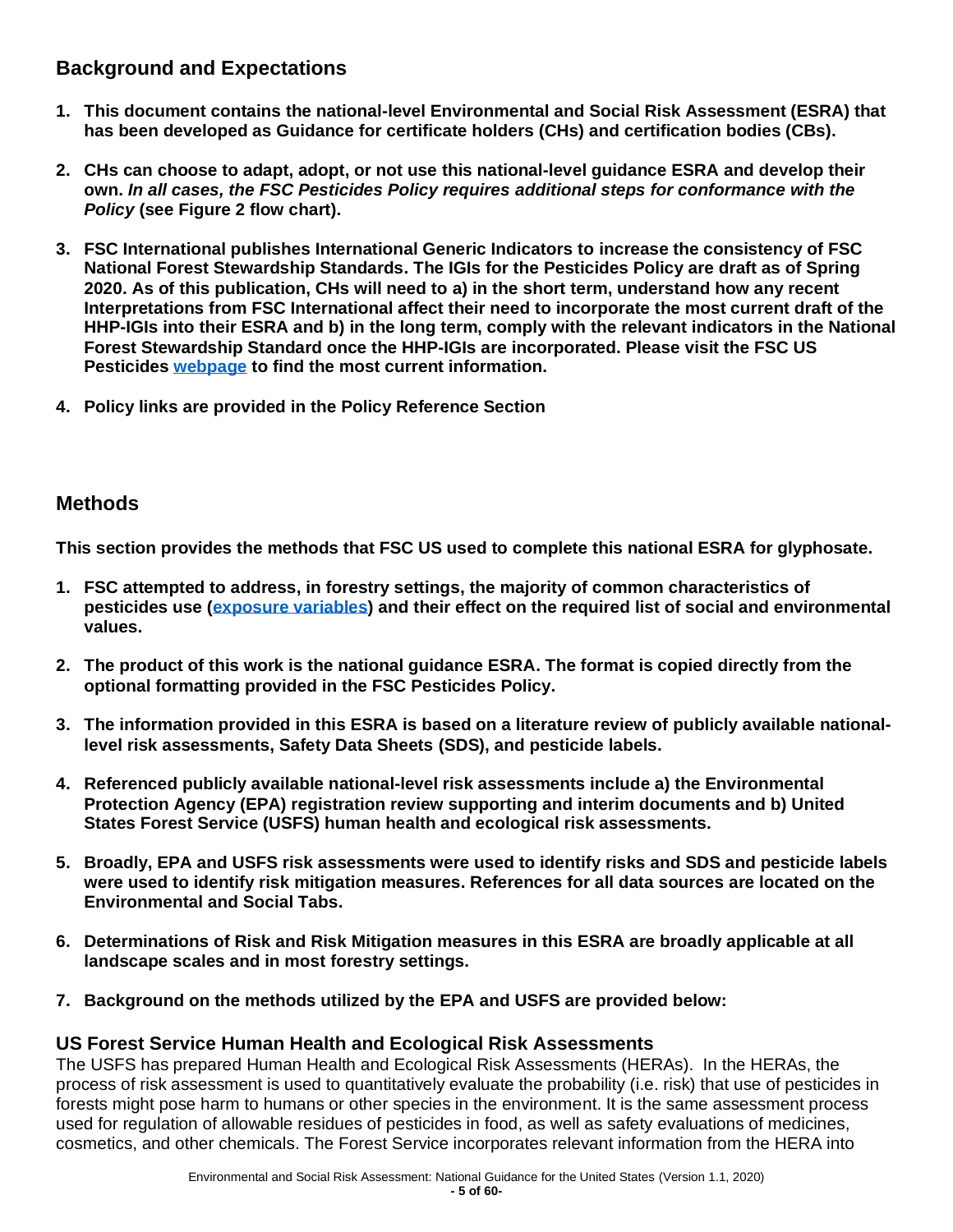environmental assessment documents prepared for pesticide projects. HERAs are used to guide decisionmaking and to disclose to the public potential environmental effects.

For additional information, see the USFS Pesticide Management and Coordination webpage at [https://www.fs.fed.us/foresthealth/protecting-forest/integrated-pest-management/pesticide](https://www.fs.fed.us/foresthealth/protecting-forest/integrated-pest-management/pesticide-management/pesticide-risk-assessments.shtml)[management/pesticide-risk-assessments.shtml](https://www.fs.fed.us/foresthealth/protecting-forest/integrated-pest-management/pesticide-management/pesticide-risk-assessments.shtml)

#### <span id="page-6-0"></span>**EPA Pesticide Risk Assessments and Registration Review Decision Documents**

EPA must review each registered pesticide at least every 15 years to determine whether it continues to meet the regulatory standard for registration. The registration review process is lengthy and thorough and includes things like:

- Collecting information about the pesticide and its current use and usage;
- Holding focus meetings to address areas of uncertainty like unclear labels or missing studies;
- Consider any new data or information on the pesticide;
- Requesting additional information from the manufacturer if necessary;
- Conducting ecological and human health risk assessments; and
- Issuing a Registration Review Decision.

The ecological and human health risk assessments consider risks to non-target organisms, including a full range of terrestrial and aquatic organisms (e.g. plants, invertebrates, fish, wildlife) and human applicators, workers and by-standers (adults and children, as appropriate). The Registration Review Decision includes, among other things, a summary of the findings of the risk assessments and any risk mitigation measures that must be adopted in order to apply the pesticide.

For additional information, see "Understanding the Science behind EPA's Pesticide Decisions," available online at [https://www.epa.gov/pesticide-registration/understanding-science-behind-epas-pesticide-decisions.](https://www.epa.gov/pesticide-registration/understanding-science-behind-epas-pesticide-decisions)

## <span id="page-6-1"></span>**Policy References/Links**

This section contains useful policy links for certificate holders. It also contains actual language from the Pesticides Policy pertaining to two topics that are especially relevant to ESRAs including the role of Organizations in the ESRA framework and a description of local [exposure variables.](#page-7-0)

[FSC US Website –](https://us.fsc.org/en-us/certification/forest-management-certification/pesticides-policy) Pesticides Policy *FSC-POL-30-001 [V3-0 EN FSC Pesticides Policy \(2019\)](https://www.fsc.org/en/document-centre/documents/resource/208) [FSC-POL-30-001a EN FSC Lists of Highly Hazardous Pesticides \(May 1st, 2019\)](https://www.fsc.org/en/document-centre/documents/resource/315.2)* [FSC-STD-60-004a International Generic Indicators for the use of Highly Hazardous Pesticides \(Draft 1-0,](https://fsc.org/en/news/consultation-international-generic-indicators-for-the-use-of-highly-hazardous-pesticides)  [2020\)](https://fsc.org/en/news/consultation-international-generic-indicators-for-the-use-of-highly-hazardous-pesticides) [INT-POL-30-001\\_07 Interpretation of Pesticides Policy \(see link under Tools and Resources at bottom of page\)](https://us.fsc.org/en-us/certification/forest-management-certification/pesticides-policy)

## <span id="page-6-2"></span>**FSC-POL-30-001 V3-0 EN FSC, ESRA framework: role of Organizations**

4.12 The Organization shall:

- 1. Give preference, as a matter of principle, to non-chemical methods over chemical pesticides, chemical pesticides not listed in the FSC lists of HHPs over those listed in the FSC lists of HHPs, and FSC restricted HHPs over FSC highly restricted HHPs.
- 2. Undertake a comparative ESRA according to scale, intensity and risk (SIR) as part of its integrated pest management to identify the lowest risk option to control a pest, weed or disease, the conditions for its use and the generic mitigation and monitoring measures to minimize the risks.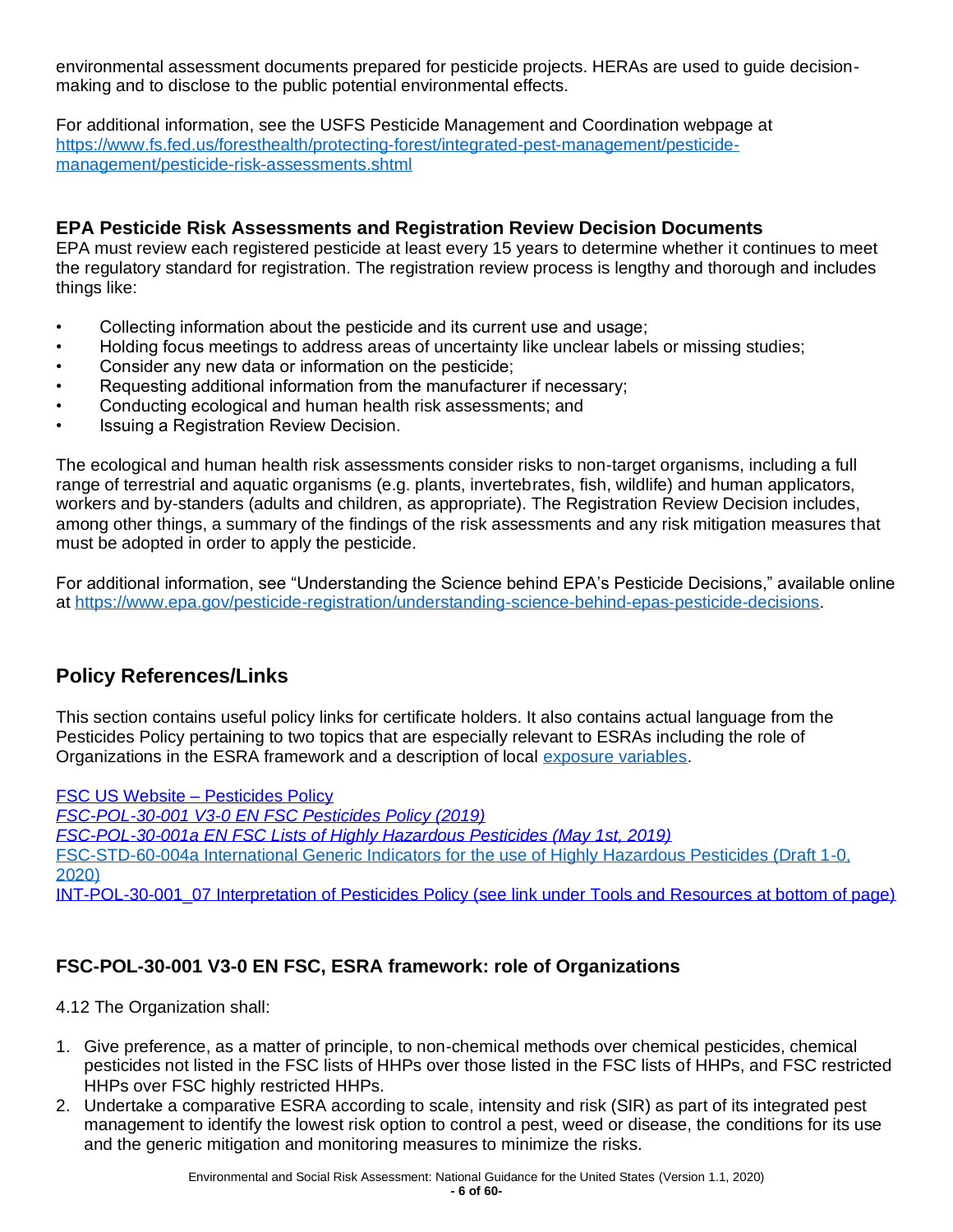- 3. Consider in their ESRA the minimum list of types of hazards, exposure elements and [exposure variables](#page-7-0) described in Annex 2.
- 4. Select the option that demonstrates least social and environmental damages, more effectiveness and equal or greater social and environmental benefits.
- 5. Conform with the applicable international and national indicators and thresholds for the use of HHPs.
- 6. Before applying any chemical pesticide, incorporate the results of their ESRA to site operational plans, to identify site-specific risks and adapt the generic mitigation and monitoring measures previously identified in the IPM ESRA (Clause 4.12.2).
- 7. Make the ESRAs and incorporation to the operational plans available to affected stakeholders upon request.
- 8. Consult the online FSC database for information exchange on alternatives and monitoring procedures.
- 9. Have programs in place, according to SIR, to research, identify and test alternatives to replace FSC highly restricted HHPs and restricted HHPs with less hazardous alternatives. Programs shall have clear actions, timelines, targets and resources allocated. 10.Engage with stakeholders in conformance with the requirements in the applicable National Forest Stewardship Standard or Interim National Standard when conducting ESRA.
- 10. Not use any FSC Prohibited HHPs except in the case of an emergency situation or by governmental order. (See Annex 3. Procedure for use of FSC prohibited HHPs in case of emergency situations or governmental orders).
- 11. Inform third-party processing plants located in the spatial area of the MU and third-party nursery suppliers of the list of FSC prohibited chemical pesticides, encouraging them to avoid these pesticides in their processes and in the production of seedlings and other materials entering the management unit.
- 12. Request the list of FSC prohibited chemical pesticides used by processing plants and nurseries suppliers described in clause 4.12.12.

## <span id="page-7-0"></span>**FSC-POL-30-001 V3-0 EN FSC, Annex 2, Section 2.2 Local exposure variables**

The conditions of chemical pesticide use affect the level of exposure. To reduce the risk of chemical pesticide use, the following variables, at a minimum, shall be considered:

- Formulation (type and components).
- Mixture of active ingredients (composition and mixing process).
- Concentration of the active ingredient(s).
- Dose of the active ingredient(s).
- Frequency and interval of application.
- Scale of treatment area.
- Method of application (e.g., spot, foliar, spray, aerial, broadcast)
- Application system and equipment (e.g., knapsack sprayer, helicopter, drone, plane)
- Number of previous applications.
- Metabolites of the active ingredient.
- Capacity and skills of workers (license to handle pesticides, training, ability to read and understand labels and instructions).
- Personal protective equipment.
- Emergency related equipment (e.g., first aid, spill kits).
- Site conditions (e.g., soil type, topography of the area).
- Predicted weather and climatic conditions (e.g., wind speed and direction, temperature, humidity).
- Spray drift.
- Waste management systems.

• Information available to neighbors about pesticide application (e.g., risks associated with pesticide use, reentry period after application).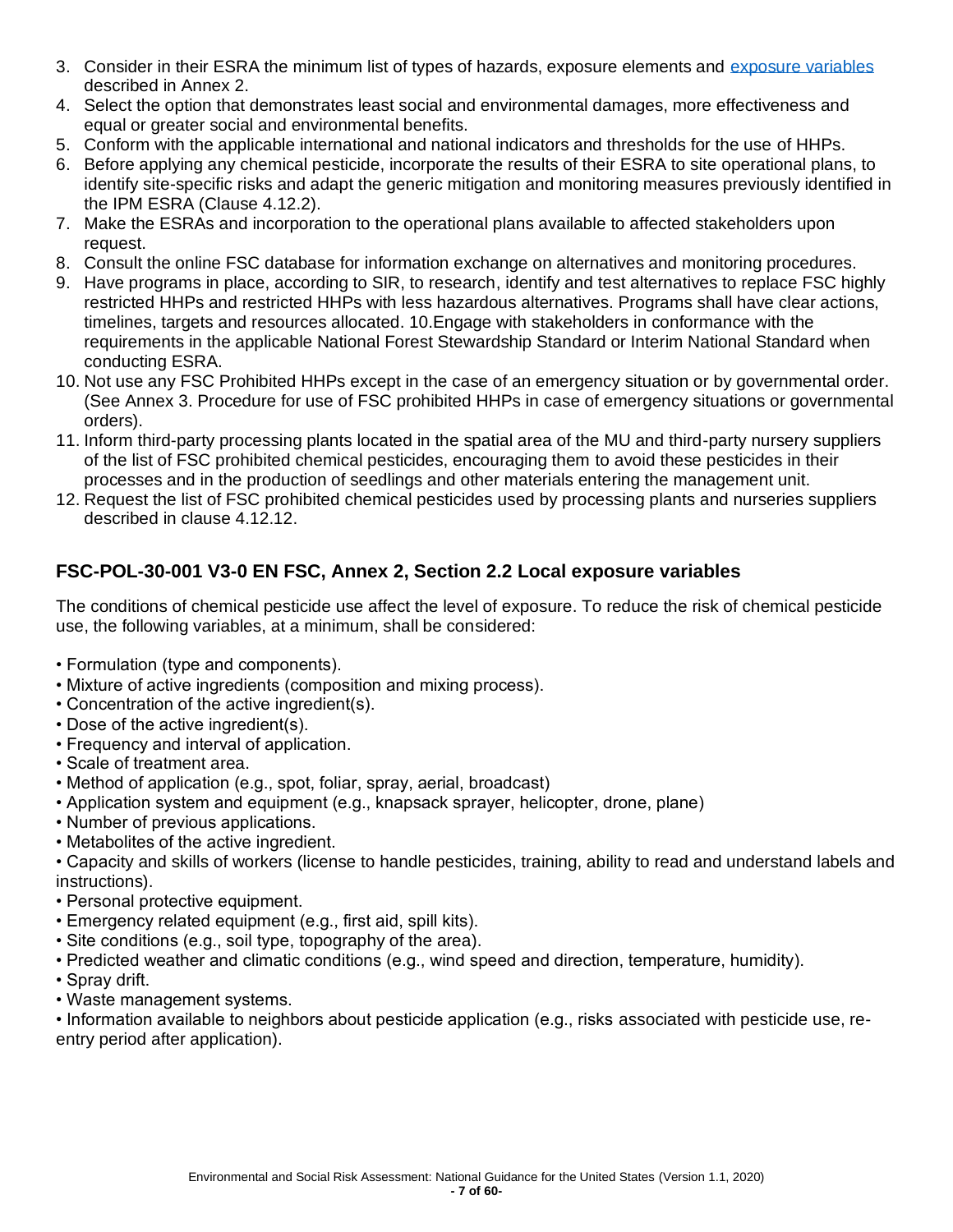## <span id="page-8-0"></span>**Using this National Assessment: Instructions for Certificate Holders**

- 1. The national guidance ESRA is presented following this section and contains two parts: Environmental and Social. Templates for CHs to use when adapting this ESRA for their MU are provided following the national guidance ESRA. The relationship between the MU ESRA and this national guidance ESRA and a flowchart for adapting this ESRA to the MU-level are provided in Figures 3 and 4, respectively.
- 2. Organizations need to have a chemical pesticide specific ESRA for each MU. Certificate holders have three options regarding the use of this national guidance ESRA when developing their own ESRAs:
	- **a. Adopt:** *Adopt the national guidance ESRA as is. Use this option when the MU does not have unique risks or features that call for use of additional or alternate mitigation measures beyond those identified in the national ESRA. Incorporate HHP-IGI as required, see [Pesticides page\)](https://us.fsc.org/en-us/certification/forest-management-certification/pesticides-policy).*
	- **b. Adapt:** *Adapt the national guidance ESRA to the specific needs of your MU. Use this option if you need to augment this national ESRA with risks and mitigation strategies unique to the MU. The national guidance ESRA is used as the foundation for the MU ESRA, but additional or alternate mitigation measures are added to address unique risks and features (see Figures 3 and 4). Incorporate HHP-IGI as required, see [Pesticides page\)](https://us.fsc.org/en-us/certification/forest-management-certification/pesticides-policy).*
	- *c.* **Use as an example:** *If you wish to use the base ESRA template provided within the Pesticide Policy but prefer to begin with a blank template and complete it yourself, this national ESRA may be useful as an example for how to complete the template.*

*NOTE: In the national guidance ESRA, FSC US attempted to address most of the common pesticide application characteristics (a.k.a. [exposure variables\)](#page-7-0) and their effect on environmental and social values in US forests. However, if the CH chooses to adopt or adapt this template, the burden will be on the CH to identify any additional risks presented by the [exposure variables](#page-7-0) and chemical formulation beyond those identified in this national ESRA (see numbers three through five, below).* 

- 3. In their MU ESRA, CHs need to consider MU characteristics (a.k.a. [exposure variables\)](#page-7-0) and chemical formulations, address the risks presented to environmental and social values, and develop appropriate mitigation measures to be implemented when those risks are present at the site level.
- 4. Relevant MU characteristics (a.k.a. [exposure variables\)](#page-7-0) include, but are not limited to:
	- a. pesticide characteristics (e.g., formulation, mixture, concentration, and dose),
	- b. application method/system,
	- c. site conditions (e.g., soil type, topography, weather, and climate), and
	- d. information available to neighbors about pesticides application shall be considered
- 5. Note that this national guidance ESRA has been completed for the active ingredient and that unique formulations (e.g., presence of a surfactant) may cause different risk characteristics that are not accounted for here. In these situations, the CH should cross reference the label for the specific formulation with the national guidance ESRA to identify any unaccounted-for risks and mitigation measures. These should then be added to the MU ESRA, and CHs should identify the specific formulation on their ESRA.
- 6. When considering application of a pesticide at the site level (i.e., as part of a Site Operations Plan, see Figure 2), CHs should consider site characteristics and implement the risk mitigation strategies developed at the MU level for those risks. Site-level characteristics to consider include, but are not limited to:
	- a. The scale of the operation: What area is being treated?
	- b. The intensity of the operation: Is the entire area treated? Are other areas nearby being treated?
	- c. The hazard represented: How toxic is the chemical pesticide to non-target values? Are high-risk values likely to be affected given the application method used?
	- d. Local conditions: This includes environmental, social and regulatory aspects. How does the environment of the area to be treated affect the choice of chemical pesticide(s) and/or application methods? Are there people living nearby and/or do they use the area to be treated for recreation, for NTFPs collection purposes? How do regulatory requirements affect the choice of chemical pesticide(s) and/or application methods?"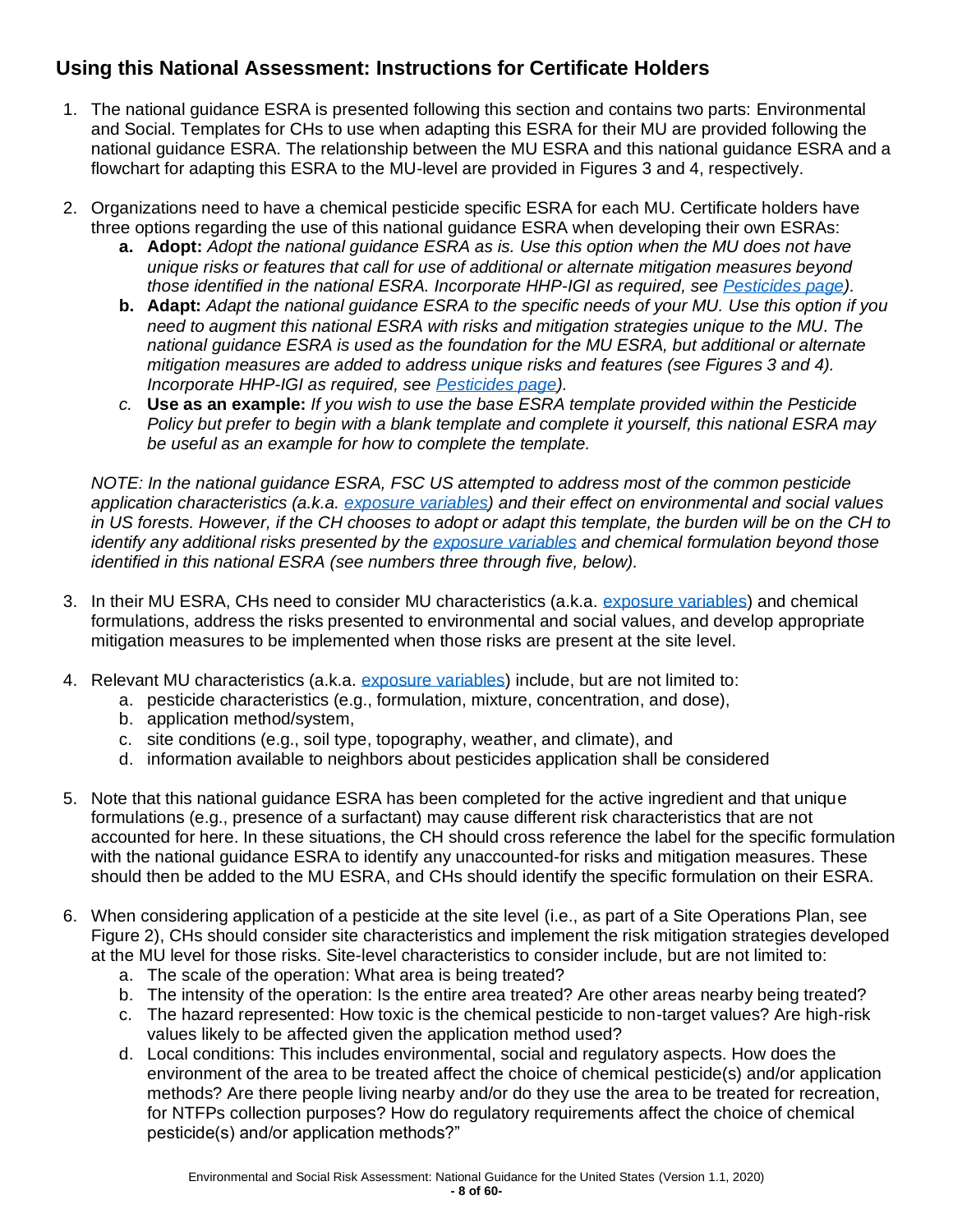

#### <span id="page-9-0"></span>*Figure 3. Adaptation Option for the Management Unit ESRA*

*The entire triangle represents the Organization's MU ESRA. The ESRA is built on assessment of the [exposure variables](#page-7-0) and social/environmental values identified at the national level. The top part of the triangle represents assessment of the [exposure](#page-7-0)  [variables,](#page-7-0) chemical formulation, and environmental/social values that are unique to the MU (i.e., not addressed in the national ESRA). Together, these two assessments comprise the Organization's MU ESRA when the Adaptation approach is selected.*



*Figure 4. Flowchart for Adaptation of the National Guidance ESRA*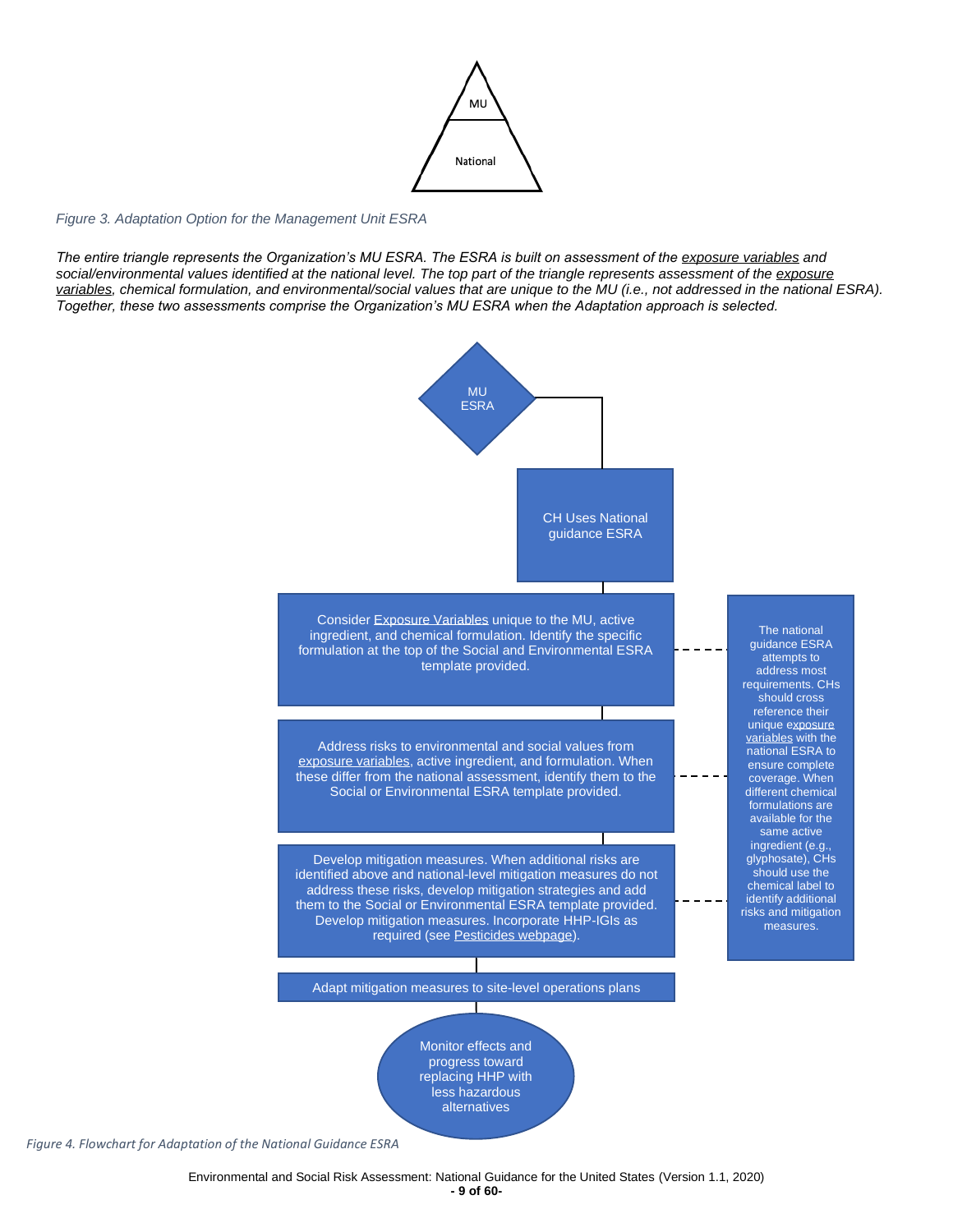## <span id="page-10-0"></span>**Appendix 1: National Guidance ESRA for Glyphosate**

## <span id="page-10-1"></span>**A Note About Formulations**

The FSC Pesticides Policy lists glyphosate and it salts as a restricted, highly hazardous pesticide. Identification of risk in the following environmental and social risk assessment for glyphosate and its salts is primarily based on risk assessments produced by the US Environmental Protection Agency (EPA) and the US Forest Service (USFS). Information regarding formulations from the USFS risk assessment for glyphosate is paraphrased, below<sup>1</sup>. As identification of risk was derived from the EPA and USFS risk assessments, this ESRA utilizes the same approach regarding treatment of formulations and surfactants<sup>1</sup>:

The USFS considered 52 formulations of glyphosate in its risk assessment (Table 1). When considering formulations, distinct surfactants are more important to the risk assessment than glyphosate's various salts. Additionally, expanded inert statements on product labels is encouraged but not required, and, for the most part, product labels for glyphosate do not clearly designate the use of surfactants.

Use of surfactants are a major issue in the USFS risk assessment for glyphosate, as they may enhance the toxicity of glyphosate but are difficult to account for. For instance, the identify of surfactants is required to be disclosed to the EPA as part of the registration process, but this information is not disclosed publicly, because it is classified as trade secret in the Federal Insecticide, Fungicide, and Rodenticide Act (FIFRA). Surfactants are also added to glyphosate formulations prior to application, further complicating the ability to account for them in this risk assessment.

Acknowledging the ambiguities that are characteristic of glyphosate formulations, the USFS risk assessment indicates that "*This document only assesses a surfactant when it is included as part of the formulated product; it does not assess a surfactant that may be included in the tank mix*". Additionally, some commercial formulations of glyphosate contain other pesticides, and some pesticide labels indicate other pesticides which may be used with glyphosate. The USFS risk assessment indicates that "*As with the previous Forest Service risk assessments (SERA 1996, 2003) and the glyphosate risk assessments conducted by the U.S. EPA/OPP (1996a, 2008a), the current Forest Service risk assessment does not consider formulations with multiple active ingredients*".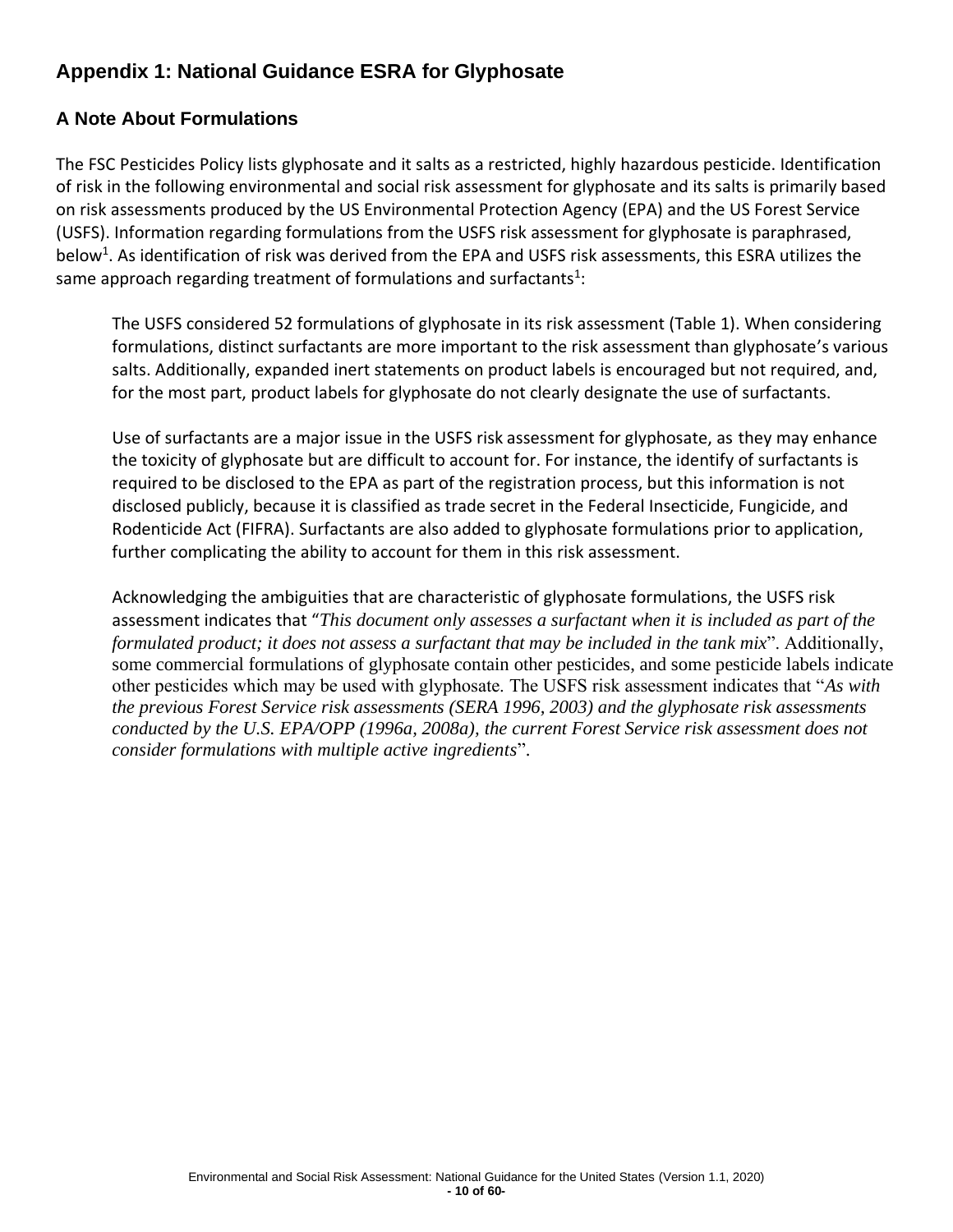### **Table 1. Glyphosate Formulations Identified by the US Forest Service Risk Assessment<sup>1</sup>**

| <b>Formulation Name</b>                 | <b>Supplier</b>                              | <b>EPA Reg.</b><br>No.    | Form           | <b>Salt</b>   | % a.i.           | Surfac-<br>tant           | <b>Other</b>           |
|-----------------------------------------|----------------------------------------------|---------------------------|----------------|---------------|------------------|---------------------------|------------------------|
| Accord                                  | Monsanto                                     | 524-326                   | L              | <b>IPA</b>    | 41.5%            |                           | Aq                     |
| <b>Accord Concentrate</b>               | DowAgro Sciences                             | 62719-324                 | $\mathbf{L}$   | <b>IPA</b>    | 53.8%            |                           |                        |
| Accord SP                               | DowAgro Sciences                             | 62719-322                 | L              | <b>IPA</b>    | 41%              | $\mathbf X$               | No longer<br>available |
| <b>Accord XRT</b>                       | DowAgro Sciences                             | 62719-517                 | $\overline{L}$ | <b>IPA</b>    | 53.6%            | $X-POEA^{[10]}$           |                        |
| Accord XRT II                           | DowAgro Sciences                             | 62719-556                 | L              | <b>DMA</b>    | 50.2%            | Inferred                  |                        |
| Aqua Star                               | Albaugh, Inc.                                | 42750-59                  | L              | <b>IPA</b>    | 53.8%            | 2[7]                      |                        |
| AquaMaster (a.k.a.<br>Export and Rodeo) | Monsanto                                     | 524-343                   | L              | <b>IPA</b>    | 53.8%            |                           | Aq                     |
| AquaNeat                                | Riverdale                                    | 228-365                   | L              | <b>IPA</b>    | 53.8%            |                           | Aq                     |
| <b>Buccaneer</b>                        | Tenkoz Inc                                   | 55467-10                  | L              | <b>IPA</b>    | 41.0%            | $\mathbf X$               |                        |
| <b>Buccaneer Plus</b>                   | Tenkoz Inc                                   | 55467-9                   | L              | <b>IPA</b>    | 41.0%            | $\overline{X}$            |                        |
| Cornerstone                             | <b>Winfield Solutions</b><br>Agrisolutions   | 1381-191<br>71368-20-1381 | L              | <b>IPA</b>    | 41.0%            | $\mathbf X$               |                        |
| <b>Cornerstone Plus</b>                 | <b>Winfield Solutions</b>                    | 1381-192                  | L              | <b>IPA</b>    | 41.0%            | $\overline{?}$            |                        |
| Credit Extra                            | Nufarm                                       | 71368-65                  | L              | Am<br>$\bf K$ | 17.86%<br>16.26% | X POEA?                   |                        |
| Credit Systemic Extra                   | Nufarm                                       | 71368-20                  | L              | <b>IPA</b>    | 41.0%            | X POEA?                   |                        |
| Diamondback                             | EZ-Ject                                      | 83220-1                   | Sh             | <b>IPA</b>    | 83.5%            |                           | Injection              |
| <b>DuraMax</b>                          | DowAgro Sciences                             | 62719-556                 | L              | <b>DMA</b>    | 50.2%            | Inferred                  |                        |
| Durango (GF-1279)                       | DowAgro Sciences                             | 62719-517                 | L              | <b>IPA</b>    | 53.6%            | $X$ -POEA <sup>[10]</sup> |                        |
| Durango DMA (GF-<br>1280)               | DowAgro Sciences                             | 62719-556                 | L              | <b>DMA</b>    | 50.2%            | Inferred                  |                        |
| Eliminator [4,6]                        | Gro Tec, Inc                                 | 71995-27                  | L              | <b>IPA</b>    | 41.0%            | $\mathbf X$               |                        |
| Foresters' Non                          |                                              |                           |                |               |                  |                           |                        |
| Selective                               | Riverdale                                    | 228-381                   | L              | <b>IPA</b>    | 53.8%            | None[8]                   |                        |
| Glyphogan                               | Makhteshim Agan                              | 66222-105                 | $\mathbf{L}$   | <b>IPA</b>    | 41.0%            | Inferred                  |                        |
| Glyphomax 41 Plus [4]                   | DowAgro Sciences                             | 62719-322                 | L              | <b>IPA</b>    | 41.0%            | Inferred                  |                        |
| Glyphomax XRT                           | DowAgro Sciences                             | 62719-517                 | L              | <b>IPA</b>    | 53.6%            | $X-POEA^{[10]}$           |                        |
| <b>Gly Star Plus</b>                    | Albaugh Inc                                  | 42750-61                  | $\mathbf{L}$   | <b>IPA</b>    | 41.0%            | $\mathbf X$               |                        |
| Glyphosate VMF                          | DuPont                                       | 352-609                   | L              | <b>IPA</b>    | 53.8%            |                           | Cancelled              |
| Glyphosate 41 Plus                      | CropSmart                                    | 42750-61-72693            | L              | <b>IPA</b>    | 41.0%            | $\overline{?}$            |                        |
| GlyphoMate 41 or<br>Pronto              | PBI/Gordon<br>Corporation                    | 2217-847                  | $\mathbf L$    | <b>IPA</b>    | 41.0%            | X                         |                        |
| <b>Glyfos Aquatic</b>                   | Cheminova A/S                                | 4787-34                   | $\mathbf L$    | <b>IPA</b>    | 53.8%            |                           | Aq                     |
| Glyfos X-TRA                            | Cheminova A/S                                | 4787-23                   | L              | <b>IPA</b>    | 41.0%            | X 15%[6]                  |                        |
| Glypro                                  | DowAgro Sciences                             | 62719-324                 | $\mathbf{L}$   | <b>IPA</b>    | 53.8%            |                           |                        |
| Gly-4 Plus                              | Universal Crop<br>Protection Alliance        | 72693-1                   | L              | <b>IPA</b>    | 41.0%            | X                         |                        |
| <b>Helosate Plus</b>                    | Helm Agro US, Inc                            | 74530-4                   | $\mathbf L$    | <b>IPA</b>    | 41.0%            | Inferred                  |                        |
| Hi-yield Killzall                       | Voluntary<br><b>Purchasing Groups</b><br>Inc | 67760-49-<br>7401         |                | <b>IPA</b>    | 53.8%            |                           | Aq                     |
| Honcho (a.k.a.<br>Roundup Original)     | Monsanto                                     | 524-445                   | L              | <b>IPA</b>    | 41.0%            | X                         |                        |
| Honcho Plus                             | Monsanto                                     | 524-454                   | $\mathbf L$    | <b>IPA</b>    | 41.0%            | $\mathbf X$               |                        |
| <b>Imitator Plus</b>                    | Drexel Chemical                              | 19713-526                 | L              | <b>IPA</b>    | 41.0%            | $\overline{?}$            |                        |

| Table 2: Glyphosate Formulations Identified by the Forest Service |  |  |
|-------------------------------------------------------------------|--|--|
|-------------------------------------------------------------------|--|--|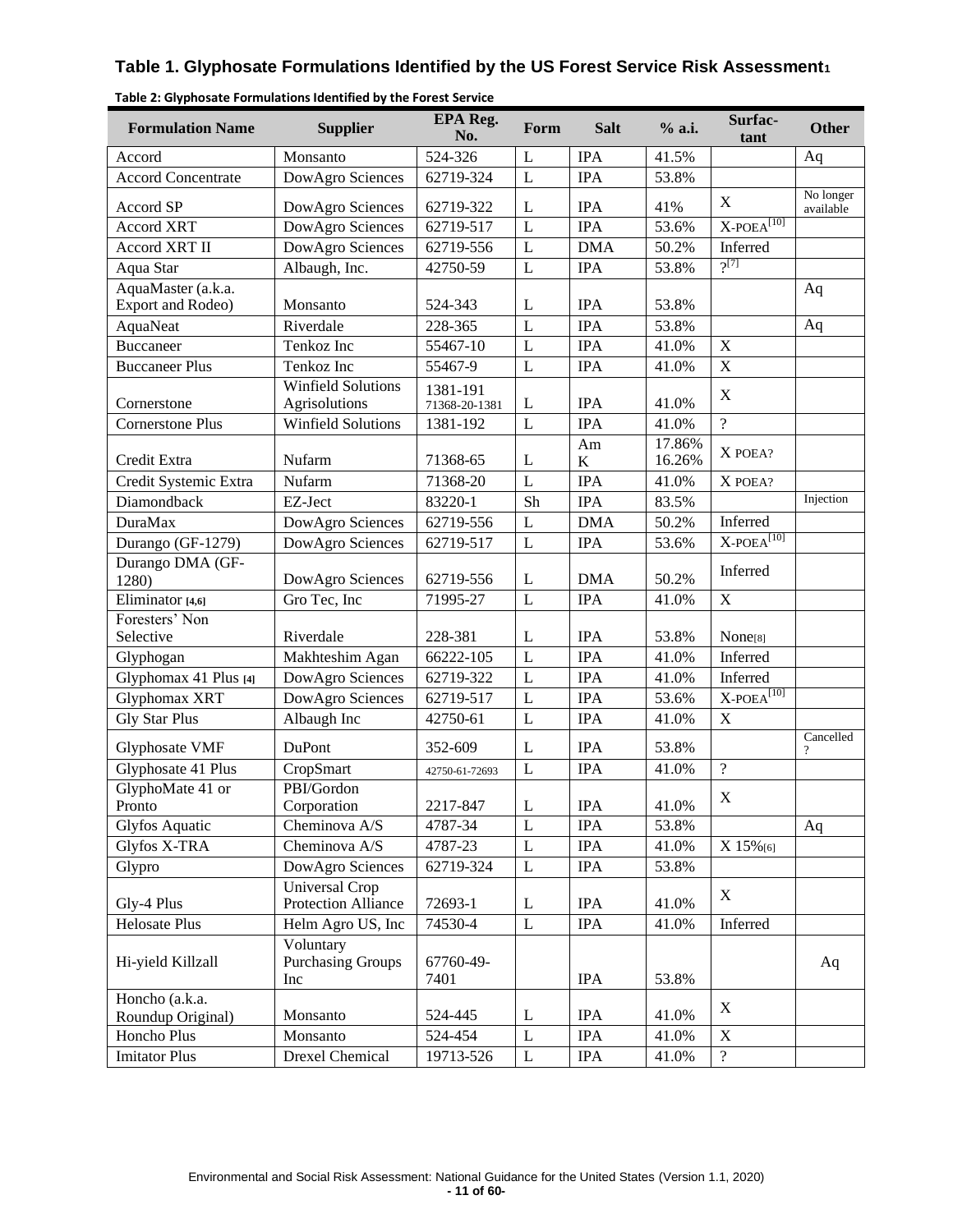| <b>Formulation Name</b>    | <b>Supplier</b>          | EPA Reg.<br>No.     | Form | <b>Salt</b> | % a.i. | Surfac-<br>tant           | <b>Other</b> |
|----------------------------|--------------------------|---------------------|------|-------------|--------|---------------------------|--------------|
| KGro Grass and Weed        | <b>Swiss Farms</b>       | 71995-27-           |      |             |        |                           |              |
| Killer <sub>[5]</sub>      | Products Inc,            | 73327               | L    | <b>IPA</b>  | 1.92%  |                           |              |
| Mirage                     | <b>Loveland Products</b> | 34704-866           | L    | <b>IPA</b>  | 41.0%  | Inferred                  |              |
| Ranger Pro                 | Monsanto                 | 524-517             | L    | <b>IPA</b>  | 41.0%  | X                         |              |
| RapidFire                  | DowAgro Sciences         | 62719-556           | L    | <b>DMA</b>  | 50.2%  | Inferred                  |              |
| Rattler                    | Monsanto                 | 524-445-ZE-<br>5905 | L    | <b>IPA</b>  | 41.0%  |                           |              |
| Razor                      | Nufarm                   | 228-366 [1]         | L    | <b>IPA</b>  | 41.0%  | $X 8\%^{[8]}$             |              |
| <b>Razor</b> Pro           | Nufarm                   | 228-366 [1]         | L    | <b>IPA</b>  | 41.0%  | X 14%[8]                  |              |
| Rodeo                      | DowAgro Sciences         | 62719-324           | L    | <b>IPA</b>  | 53.8%  |                           |              |
| Roundup Original Max       | Monsanto                 | 524-539 [3]         | L    | K           | 48.7%  | X                         |              |
| Roundup Pro                | Monsanto                 | 524-475 [2]         | L    | <b>IPA</b>  | 41.0%  | X 14.5%                   |              |
| Roundup Pro<br>Concentrate | Monsanto                 | 524-539 [3]         | L    | <b>IPA</b>  | 50.2%  | X 13%                     |              |
| Roundup ProDry             | Monsanto                 | 524-505             | G    | Am          | 71.4%  | X                         |              |
| Roundup ProMax             | Monsanto                 | 524-579             | L    | K           | 48.7%  | X                         |              |
| Roundup UltraMax           | Monsanto                 | 524-512             | L    | <b>IPA</b>  | 50.2%  | $\mathbf{X}$              |              |
| Roundup UltraDry           | Monsanto                 | 524-504             | G    | Am          | 71.4%  | X 25%                     |              |
| Roundup WeatherMax         | Monsanto                 | 524-537             | L    | K           | 48.8%  | X                         |              |
| RT <sub>3</sub>            | Monsanto                 | 524-544             | L    | $\bf K$     | 48.8%  | $\boldsymbol{\mathrm{X}}$ |              |

**[1]** Razor and Razor Pro appear to have the same EPA Registration number but the formulations are different.

**[2]** Based on the EPA master product label, this registration number applies to the following brand names: Roundup Ultra Herbicide; Roundup Ultra RT Herbicide; Roundup Pro Herbicide; Roundup Original II CA;

MON 77360 Herbicide; Roundup W Herbicide; Gly 41 Herbicide.

**[3]** Based on the Product Labels and MSDSs, Roundup Original Max and Roundup Pro Concentrate have the same EPA registration number but contain different salts of glyphosate.

**[4]** Need specimen label. The EPA labels are not clear (are ambiguous) in terms of the formulation(s) covered.

**[**5] MSDS cannot be located, including searches o[f http://www.msdsonline.com](http://www.msdsonline.com/) an[d http://www.cdms.net.](http://www.cdms.net/) **[**6] From Lajmanovich et al. 2003 but not specifically identified as Glyphos Plus.

<sup>[7]</sup> Bringolf et al. (2007) state that Aqua Star does not contain the MON 0808 POEA surfactant. It is

not clear whether or not this formulation contains a less toxic surfactant.

[8] Information confirmed by Nufarm (Ehresman 2010a).

<sup>[9]</sup> Dow (Fonseca 2010a) has indicated that Accord SP (EPA Reg. No. 62719-322) is not longer commercialized.

 $[10]$  Based on information provided by Dow AgroSciences (Fonseca 2010a)

Key:

Form: L=Liquid; G=Granular; Sh=Shells

Salt: Am=Ammonium salt: DMA=Dimethylamine salt;

IPA=Isopropylamine salt; K=Potassium salt;

Other: Aq=Aquatic application; Inj=Injection.

Formulations containing herbicides other than glyphosate as the a.e. are not included.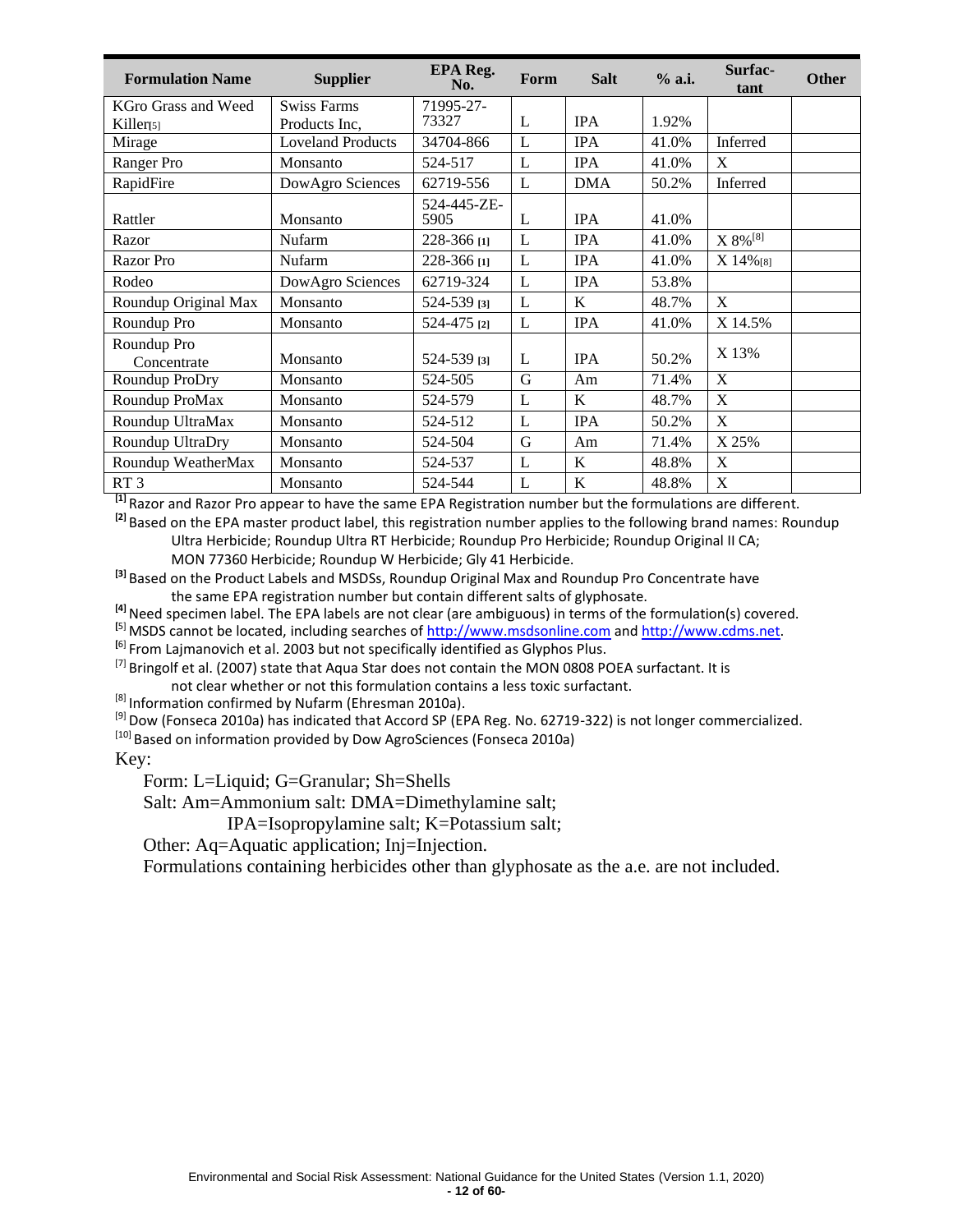### **Environmental National Assessment**

<span id="page-13-0"></span>

| Pesticide:                         | Glyphosate                                                                                                                                                                                                                                                                                                                                                                                                                                                           |                                                                                                                                                                                                                                                                                                                                                                                                                                                                                                                                                                                                                                                                                                                                                  | <b>Specific Formulation:</b>                                                                                                                                                                                                                                                                                                                                                                                                                                                                                                                                                                                                                                                                                     |
|------------------------------------|----------------------------------------------------------------------------------------------------------------------------------------------------------------------------------------------------------------------------------------------------------------------------------------------------------------------------------------------------------------------------------------------------------------------------------------------------------------------|--------------------------------------------------------------------------------------------------------------------------------------------------------------------------------------------------------------------------------------------------------------------------------------------------------------------------------------------------------------------------------------------------------------------------------------------------------------------------------------------------------------------------------------------------------------------------------------------------------------------------------------------------------------------------------------------------------------------------------------------------|------------------------------------------------------------------------------------------------------------------------------------------------------------------------------------------------------------------------------------------------------------------------------------------------------------------------------------------------------------------------------------------------------------------------------------------------------------------------------------------------------------------------------------------------------------------------------------------------------------------------------------------------------------------------------------------------------------------|
| <b>Hazard</b><br>Status:           | Glyphosate is a restricted, highly hazardous pesticide (HHP) based on its<br>classification in the Chronic Toxicity hazard group and demonstration of the<br>potential for carcinogenic properties (Criterion 3) per the FSC Pesticides Policy<br>(FSC-POL-30-001 V3-0 EN) and the FSC Lists of Highly Hazardous Pesticides<br>(FSC-POL-30-001a EN). However, risks from other FSC hazard groups and<br>toxicity categories were not precluded from this assessment. |                                                                                                                                                                                                                                                                                                                                                                                                                                                                                                                                                                                                                                                                                                                                                  | <b>DISCLAIMER: Adoption or adaption of this</b><br>national-level assessment alone does not<br>guarantee compliance with FSC-POL-30-001<br><b>V3-0 (see Background/Expectations Section)</b>                                                                                                                                                                                                                                                                                                                                                                                                                                                                                                                     |
| <b>Exposure</b><br><b>Elements</b> | <b>Minimum list of values</b>                                                                                                                                                                                                                                                                                                                                                                                                                                        | Description of why/why not a risk                                                                                                                                                                                                                                                                                                                                                                                                                                                                                                                                                                                                                                                                                                                | <b>National-level Mitigation strategies defined to</b><br>minimize risk <sub>1</sub>                                                                                                                                                                                                                                                                                                                                                                                                                                                                                                                                                                                                                             |
| Environmental                      | Soil (erosion,<br>degradation, biota,<br>carbon storage)                                                                                                                                                                                                                                                                                                                                                                                                             | Minimal indication of adverse effects to Soil was<br>found when glyphosate is used according to<br>label instructions in forestry applications.<br>Additional considerations are provided, below.<br>There is potential for soil erosion due to vegetation<br>changes and effects on soil microorganisms.<br>There is minimal indication of adverse effect to<br>terrestrial microorganisms (1): Most studies find<br>minimal effect on soil microorganisms based on field<br>trials, but some contradictory studies find an effect<br>when tests are performed in the lab (1).<br>Effects on terrestrial vegetation may cause changes<br>in microbial populations (1). Changes to terrestrial<br>vegetation may also cause erosion of soil (1). | Follow all pesticide label application<br>instructions. Follow applicable criterion and<br>indicators from the FSC US FM Standard V1.0<br>(e.g., Criterion 4.3 for worker safety, Criterion<br>7.3 for worker training, Criterion 6.5 for<br>protecting water resources, and Criteria 8.1<br>and 8.2 for Monitoring). Additional risk<br>mitigation strategies are provided below.<br>Organizations should take reasonable steps<br>toward avoiding environmental and social<br>impacts by considering the mitigation<br>strategies provided below, as well as<br>application-, Organization-, or location-<br>specific strategies.<br>General consideration of exposure variables<br>designed to mitigate risk: |
|                                    | Water (ground water,<br>surface waters, water<br>supplies)                                                                                                                                                                                                                                                                                                                                                                                                           | Minimal indication of adverse effects to Water<br>was found when glyphosate is used according to<br>label instructions in forestry applications.<br>Additional considerations are provided, below.<br>All formulations may pose risk to sensitive aquatic<br>plant species, while tolerant species should not be<br>adversely affected by non-accidental exposures (1).<br>Due to its herbicidal properties there is potential for<br>secondary effects caused by spray drift to increase<br>risks to non-target aquatic plants (2).                                                                                                                                                                                                             | -Know and understand the specific pesticide<br>formulation and/or tank mixture, as its unique<br>formulation may provide a different risk<br>characterization.<br>-Understand how the mixture of active ingredients<br>affects the pesticides risk profile.<br>-Seek to minimize the frequency, interval, and<br>amount of application.<br>-use the most efficient and effective method of<br>application by seeking to minimize risk to<br>environmental and social values.<br>-Understand the site (e.g., soil type, topography,<br>etc.) and climatic (e.g., wind, temperature, and                                                                                                                           |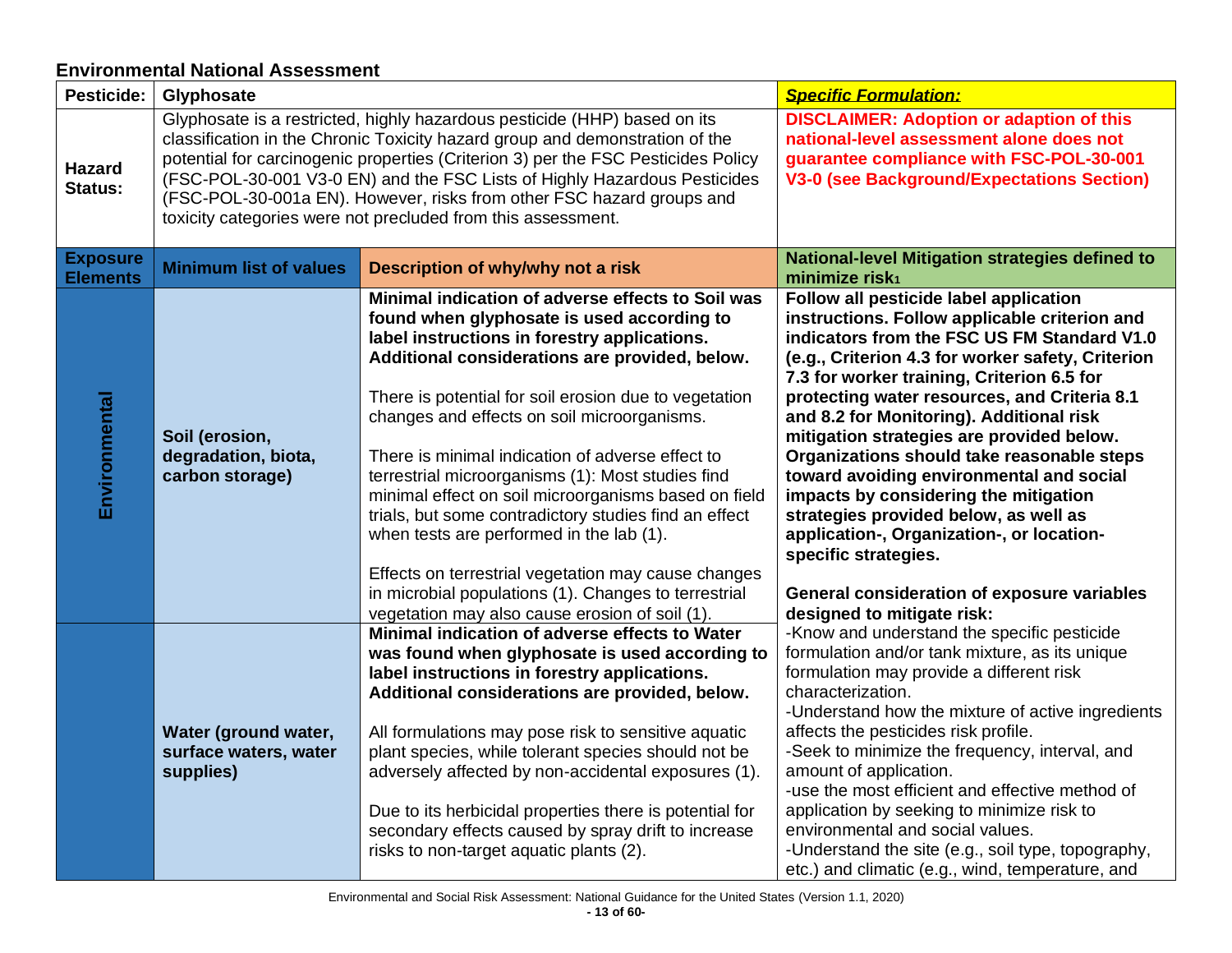|               |                           | Some formulations are more toxic to aquatic            | humidity) conditions and the likely effect on risk to |
|---------------|---------------------------|--------------------------------------------------------|-------------------------------------------------------|
|               |                           | organisms due to the presence of an added              | environmental and social values.                      |
|               |                           | surfactant. Rodeo, for example, has no surfactant      | -Have appropriate waste management systems in         |
|               |                           | added because it's intended for use in water to treat  | place.                                                |
|               |                           | aquatic weeds (1).                                     |                                                       |
|               |                           |                                                        | Mitigating Risk to the Environment: reduce            |
|               |                           | There is potential for contamination of water used for | contact with water resources and minimize             |
|               |                           | irrigation (1). However, risk of contaminated surface  | application amounts and number of applications.       |
|               |                           | water for drinking water resources is low (1).         |                                                       |
|               |                           | Minimal indication of adverse effects to               | -Never apply directly to water, or areas where        |
|               |                           | Atmosphere was found when glyphosate is used           | surface water is present. This includes when you      |
|               |                           |                                                        | are cleaning equipment (3).                           |
|               |                           | according to label instructions in forestry            |                                                       |
|               |                           | applications. Additional considerations are            | -Reduce applications by considering that when         |
|               |                           | provided, below.                                       | applying to annual or perennial weeds "that have      |
| Environmental | Atmosphere (air           |                                                        | been mowed, grazed, or cut and have not been          |
|               | quality, greenhouse       | Studies done in South America have shown an            | allowed to regrow to the recommended stage for        |
|               | gasses)                   | association between spray formulations mixed with      | treatment" reduced control could result (3).          |
|               |                           | surfactants and the potential for genotoxic effects.   | -Reduce runoff by considering weather patterns,       |
|               |                           | However, the exposure concentrations, routes of        | as weather events like heavy rainfall could wash      |
|               |                           | exposure, and exposure patterns are not relevant to    | the product off of targeted foliage (3).              |
|               |                           | those expected to occur during and after forestry      | -Targeted spray should be uniform and complete,       |
|               |                           | applications in the US (1, 2).                         | without reaching the point of runoff (3).             |
|               |                           | Most broadleaf plants will be killed or seriously      | -Aerial applications should only be made under        |
|               |                           | injured by direct exposure to glyphosate,              | meteorological conditions that minimize the           |
|               |                           | although there is significant range sensitivity        | potential for spray drift (3).                        |
|               |                           | among species (1). Minimal indication of adverse       |                                                       |
|               |                           | effects to other Non-target species (e.g.,             | <b>Mitigating Risk to Public Access/Public</b>        |
|               |                           | terrestrial microorganisms, mammals,                   | <b>Welfare:</b>                                       |
|               |                           | invertebrates, and birds) was found when               |                                                       |
|               |                           | glyphosate is used according to label                  | - Reduce the possibility of public consumption of     |
|               | <b>Non-target species</b> | instructions in forestry applications (1).             | contaminated wild food (e.g., fruit or fungi) and     |
|               | (vegetation, wildlife,    | Additional considerations are provided, below.         | public exposure to pesticides through public          |
|               | bees and other            |                                                        | outreach and engagement, limiting access, and/or      |
|               | pollinators, pets)        | Hazard for acute exposure to small mammals             | appropriate signage. For instance, users of the       |
|               |                           | (rabbits, rats) from consuming contaminated            | forest may be excluded from the area using            |
|               |                           | vegetation after terrestrial application (1).          | barriers or signage until the pesticide dries.        |
|               |                           | Additionally, consumption of contaminated insects      |                                                       |
|               |                           | may reach level of concern, especially for more toxic  | <b>Minimizing Risk of Spray Drift: unintentional</b>  |
|               |                           | formulations (1). Unintentional secondary effects on   | spray drift has potential to significantly increase   |
|               |                           | vegetation may benefit or adversely affect mammals     | risk to the environment and public welfare.           |
|               |                           | (1). Changes in vegetation are more likely to affect   |                                                       |
|               |                           | terrestrial invertebrates than their own exposure to   | -Minimize potential for drift by increasing droplet   |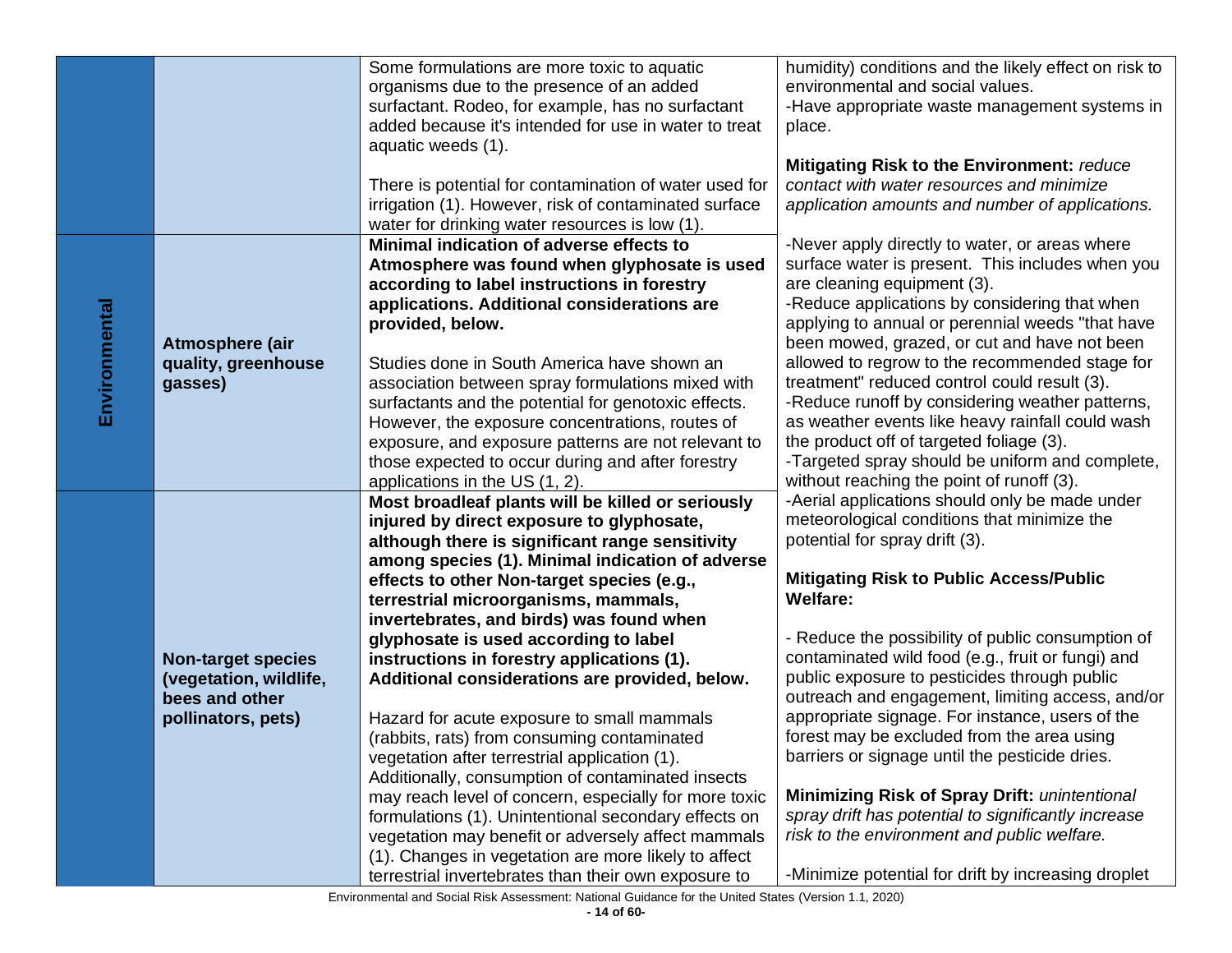|               |                                 | glyphosate (1).                                           | size, considering weather patterns, and               |
|---------------|---------------------------------|-----------------------------------------------------------|-------------------------------------------------------|
|               |                                 |                                                           | considering alternative application methods when      |
|               |                                 | Potential toxicity for terrestrial animals including      | pesticides must be applied adjacent to sensitive      |
|               |                                 | insects, birds, and mammals at application rates          | ecological areas (e.g., HCVs, etc.).                  |
|               |                                 | exceeding common forestry application rates (1).          | -Controlling droplet size: volume, pressure,          |
|               |                                 |                                                           | number of nozzles, nozzle orientation, nozzle         |
|               |                                 | Due to glyphosate being a post-emergence                  | type, boom length (3).                                |
|               |                                 | herbicide, foliar contact with it may pose a risk to      | -For ground boom applications: release height         |
|               |                                 | terrestrial non-target plants. Offsite drift poses a risk | during application should be no more than 4 feet      |
|               |                                 | to sensitive species (related to application method,      | above the ground or crop canopy (2).                  |
|               |                                 | application rate, site-specifics, etc.) (1). While        | -For ground and aerial applications: nozzles and      |
|               |                                 | terrestrial plants are very sensitive to foliar           | pressures should be chosen that deliver "fine" or     |
|               |                                 | application, they are substantially less sensitive to     | coarser droplets. (Indicated in nozzle                |
|               |                                 | soil exposure (per seedling emergence studies) (1).       | manufacturers catalogues; accordance with             |
|               |                                 |                                                           | American Society of Agricultural & Biological         |
|               |                                 | Precaution is needed with application in close            | Engineers Standard 572.1) (2).                        |
|               |                                 | proximity to water, as there is a potential of risk to    | -Applicators should not spray during temperature      |
|               |                                 | amphibians, invertebrates, algae and other aquatic        | inversions (2).                                       |
|               |                                 | organisms (1).                                            | -For aerial applications: should not be applied       |
|               |                                 | Minimal indication of adverse effects to Non-             | when wind speeds exceed 15 mph, and if this is        |
|               |                                 | timber forest products was found when                     | the case then the boom length should be adjusted      |
|               | <b>Non-timber forest</b>        | glyphosate is used according to label                     | to 65% or "less of the wingspan for fixed wing        |
|               |                                 | instructions in forestry applications. Additional         | aircraft and 75% or less of the rotor blade           |
| Environmental | products (as FSC-STD-           | considerations are provided, below.                       | diameter for helicopters. Otherwise, the boom         |
|               | 01-001 V5-2 FSC                 |                                                           | length must be 75% or less of the wingspan for        |
|               | <b>Principles and Criteria,</b> | There is minimal indication of adverse effects to         | fixed- wing aircraft and 90% or less of the rotor     |
|               | criterion 5.1)                  | terrestrial microorganisms. There is potential for        | diameter for helicopters. The release height          |
|               |                                 | spray drift to expose surrounding fruit and/or            | should be no higher than 10 feet from the top of      |
|               |                                 | vegetation to glyphosate (1).                             | the crop canopy or ground, unless a greater           |
|               |                                 | Minimal indication of adverse effects to High             | application height is required for pilot safety" (2). |
|               |                                 | <b>Conservation Values was found when</b>                 |                                                       |
|               |                                 | glyphosate is used according to label                     |                                                       |
|               | <b>High Conservation</b>        | instructions in forestry applications. Additional         |                                                       |
|               | <b>Values (particularly</b>     | considerations are provided, below.                       |                                                       |
|               | <b>HCV 1-4)</b>                 |                                                           |                                                       |
|               |                                 | However, unintentional secondary effects on habitat,      |                                                       |
|               |                                 | landscape and ecosystem are possible, primarily           |                                                       |
|               |                                 | due to changes in vegetation (1).                         |                                                       |
|               |                                 | Minimal indication of adverse effects to                  |                                                       |
|               | Landscape (aesthetics,          | Landscape values was found when glyphosate is             |                                                       |
|               | cumulative impacts)             | used according to label instructions in forestry          |                                                       |
|               |                                 | applications. Additional considerations are               |                                                       |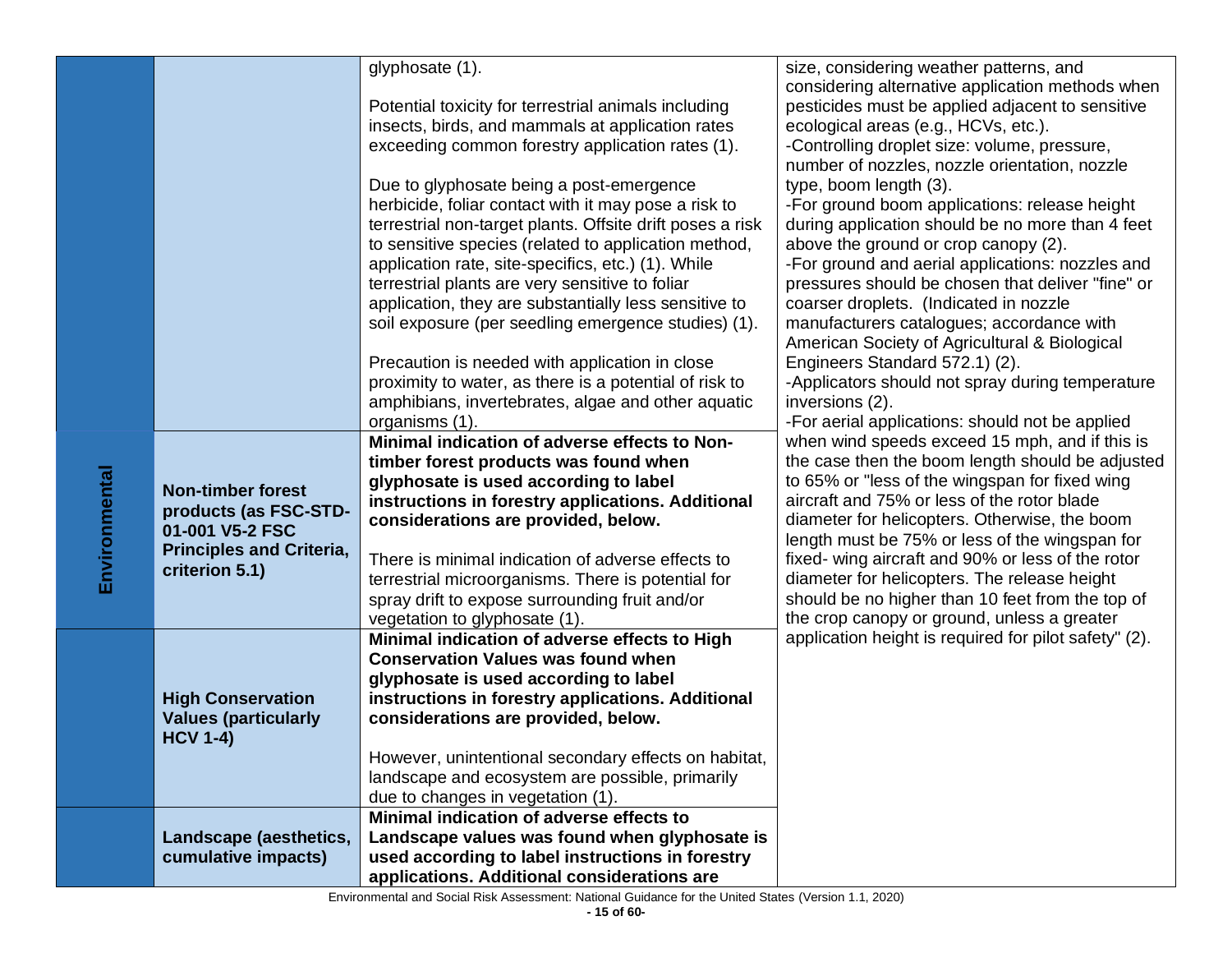|                                                                     | provided, below.<br>However, unintentional habitat/landscape effects<br>are possible, primarily due to changes in vegetation                                                                                       |
|---------------------------------------------------------------------|--------------------------------------------------------------------------------------------------------------------------------------------------------------------------------------------------------------------|
| <b>Ecosystem services</b><br>(water, soil, carbon<br>sequestration, | Minimal indication of adverse effects to<br>Ecosystem services was found when glyphosate<br>is used according to label instructions in<br>forestry applications. Additional considerations<br>are provided, below. |
| tourism)                                                            | However, unintentional habitat/landscape/ecosystem<br>effects are possible, primarily due to changes in<br>vegetation (1).                                                                                         |

### Sources

- (1) USDA/Forest Service. (2011). Glyphosate Human Health and Ecological Risk Assessment Final Report. Prepared by Syracuse Environmental Research Associates, Inc. under USDA Forest Service Contract AG-3187-C-06 0010. Retrieved from [https://www.fs.fed.us/foresthealth/pesticide/pdfs/Glyphosate\\_SERA\\_TR-052-22-03b.pdf.](https://www.fs.fed.us/foresthealth/pesticide/pdfs/Glyphosate_SERA_TR-052-22-03b.pdf)
- (2) U.S. Environmental Protection Agency. (2019, May). Glyphosate Proposed Interim Registration Review Decision Case Number 0178 (Docket Number EPA-HQ-OP-2009-0361). Retrieved from [https://www.regulations.gov/document?D=EPA-HQ-OPP-2009-0361-14442.](https://www.regulations.gov/document?D=EPA-HQ-OPP-2009-0361-14442)
- <span id="page-16-0"></span>(3) Dow AgroSciences, LLC. (2015). Safety Data Sheet [Rodeo]. Retrieved from https://www.greenbook.net/corteva-agriscience-dow/rodeo.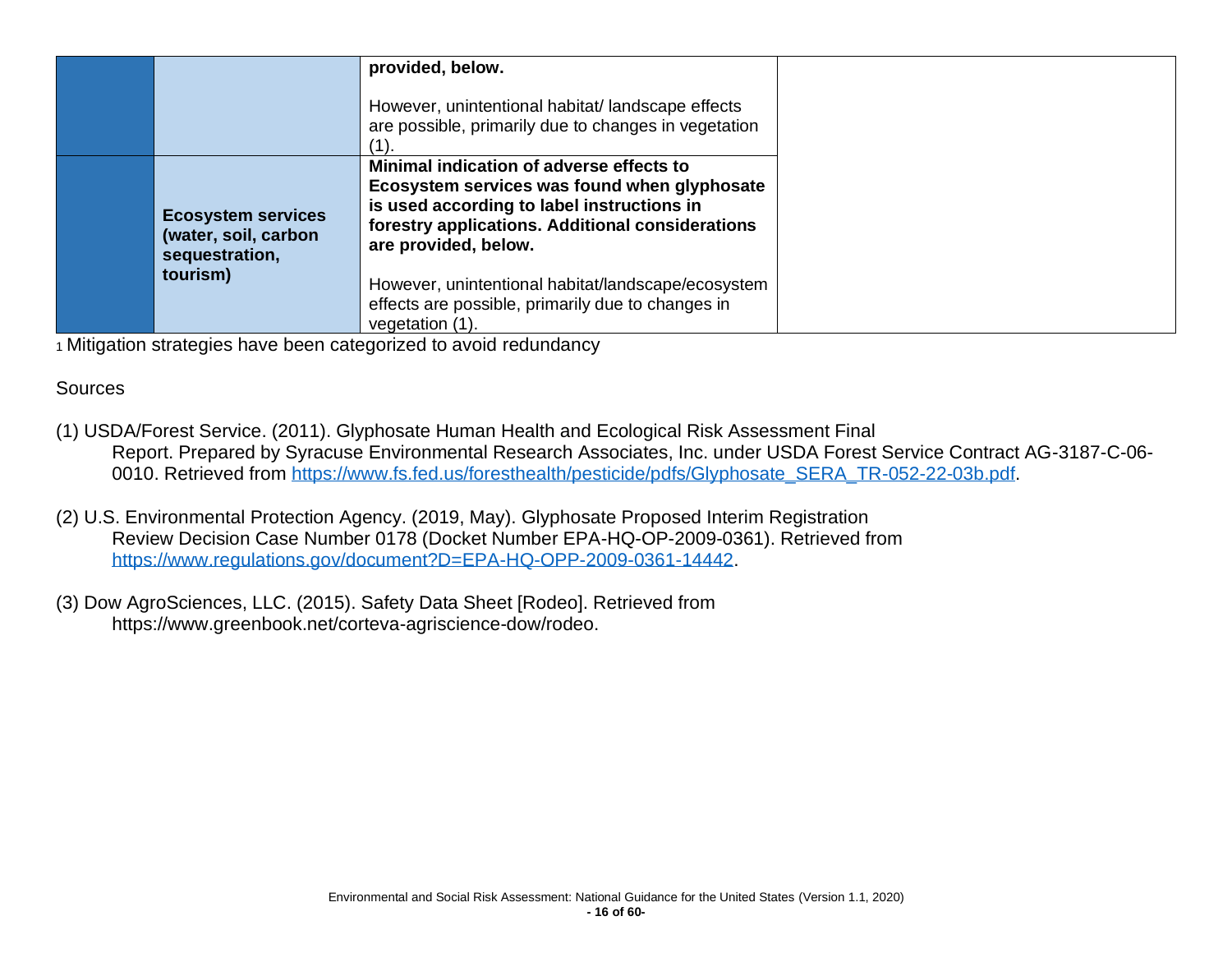#### **Social National Assessment**

<span id="page-17-0"></span>

| Pesticide:                         | Glyphosate                                                                                                                                                                                                                                                                                                                                                                                                                                                           |                                                                                                                                                                                                                                                                                                                                                                                                                                                                                                               | <b>Specific Formulation:</b>                                                                                                                                                                                                                                                                                                                                                                                                                                                                |
|------------------------------------|----------------------------------------------------------------------------------------------------------------------------------------------------------------------------------------------------------------------------------------------------------------------------------------------------------------------------------------------------------------------------------------------------------------------------------------------------------------------|---------------------------------------------------------------------------------------------------------------------------------------------------------------------------------------------------------------------------------------------------------------------------------------------------------------------------------------------------------------------------------------------------------------------------------------------------------------------------------------------------------------|---------------------------------------------------------------------------------------------------------------------------------------------------------------------------------------------------------------------------------------------------------------------------------------------------------------------------------------------------------------------------------------------------------------------------------------------------------------------------------------------|
| <b>Hazard</b><br>Status:           | Glyphosate is a restricted, highly hazardous pesticide (HHP) based on its<br>classification in the Chronic Toxicity hazard group and demonstration of the<br>potential for carcinogenic properties (Criterion 3) per the FSC Pesticides Policy<br>(FSC-POL-30-001 V3-0 EN) and the FSC Lists of Highly Hazardous Pesticides<br>(FSC-POL-30-001a EN). However, risks from other FSC hazard groups and<br>toxicity categories were not precluded from this assessment. |                                                                                                                                                                                                                                                                                                                                                                                                                                                                                                               | <b>DISCLAIMER: Adoption or adaption of this</b><br>national-level assessment alone does not<br>guarantee compliance with FSC-POL-30-001<br><b>V3-0 (see Background/Expectations Section)</b>                                                                                                                                                                                                                                                                                                |
| <b>Exposure</b><br><b>Elements</b> | <b>Minimum list of values</b>                                                                                                                                                                                                                                                                                                                                                                                                                                        | Description of why/why not a risk                                                                                                                                                                                                                                                                                                                                                                                                                                                                             | <b>National-level Mitigation strategies defined to</b><br>minimize risk <sub>1</sub>                                                                                                                                                                                                                                                                                                                                                                                                        |
|                                    | <b>High Conservation</b><br><b>Values (especially HCV</b><br>$5-6)$                                                                                                                                                                                                                                                                                                                                                                                                  | Minimal indication of adverse effects to High<br><b>Conservation Values was found when</b><br>glyphosate is used according to label<br>instructions in forestry applications.                                                                                                                                                                                                                                                                                                                                 | Follow all pesticide label application<br>instructions. Follow applicable criterion and<br>indicators from the FSC US FM Standard V1.0<br>(e.g., Criterion 4.3 for worker safety, Criterion<br>7.3 for worker training, Criterion 6.5 for<br>protecting water resources, and Criteria 8.1<br>and 8.2 for Monitoring). Applicators or                                                                                                                                                        |
|                                    | Health (fertility,<br>reproductive health,<br>respiratory health,<br>dermatologic,                                                                                                                                                                                                                                                                                                                                                                                   | Risks to human health for workers is generally<br>considered minimal (1). However, national<br>assessments using the hazard quotient (HQ)<br>methodology, as well as independent reports<br>and research, indicate potential for toxicity in<br>workers and the general public (1) as follows:<br>Studies done in South America have shown an<br>association between spray formulations mixed with<br>surfactants and the potential for genotoxic effects.<br>However, the exposure concentrations, routes of | persons supervising application of restricted<br>use pesticides are required to be certified in<br>accordance with EPA regulations and state,<br>territorial and tribal laws. Additional risk<br>mitigation strategies are provided below.<br>Organizations should take reasonable steps<br>toward avoiding environmental and social<br>impacts by considering the mitigation<br>strategies provided below, as well as<br>application-, Organization-, or location-<br>specific strategies. |
|                                    | neurological and<br>gastrointestinal<br>problems, cancer and<br>hormonal imbalance)                                                                                                                                                                                                                                                                                                                                                                                  | exposure, and exposure patterns are not relevant to<br>those expected to occur during and after forestry<br>applications in the US (1, 2).<br>Systemic effects in workers due to dermal<br>exposures have been reported and are a potential<br>hazard. Such effects are "consistent with signs of<br>gross over-exposure to glyphosate but would not be<br>expected under normal circumstances" (1).                                                                                                          | General consideration of exposure variables<br>designed to mitigate risk:<br>-Know and understand the specific pesticide<br>formulation, as its unique formulation may provide<br>a different risk characterization.<br>-Understand the mixture of active ingredients.<br>-Seek to minimize the frequency, interval, and<br>amount of application.<br>-Use the most efficient and effective method of<br>application by seeking to minimize risk to                                         |
|                                    | While there is minimal to no hazard for the general<br>public for aquatic applications, there is a potential                                                                                                                                                                                                                                                                                                                                                         | environmental and social values.                                                                                                                                                                                                                                                                                                                                                                                                                                                                              |                                                                                                                                                                                                                                                                                                                                                                                                                                                                                             |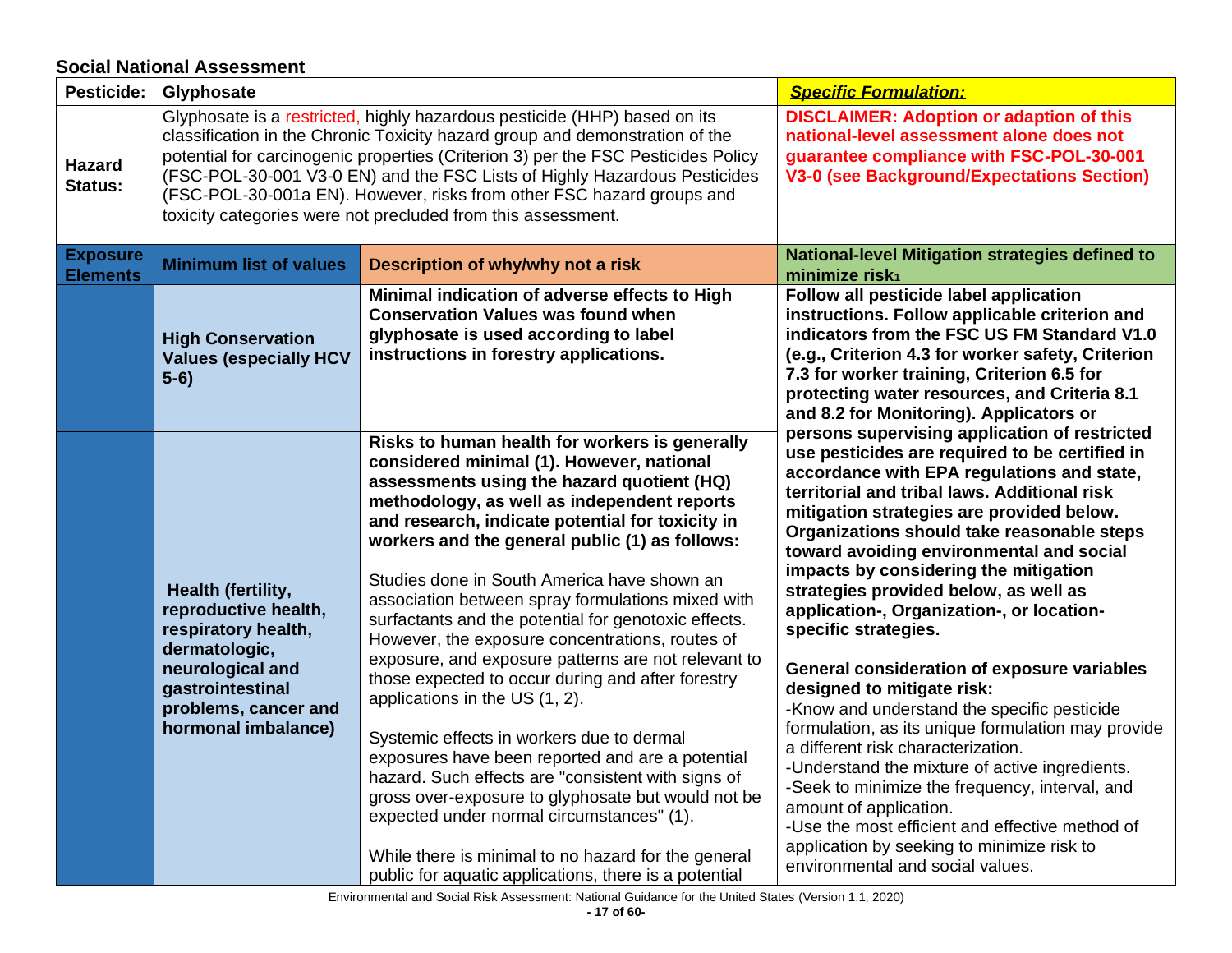|               |                                                                                             | hazard present for acute exposure in terrestrial<br>application if contaminated vegetation or fruit is<br>consumed (1). There is minimal indication of<br>adverse effects to residential handlers or non-<br>occupational bystanders of glyphosate, this includes<br>adverse effects related to spray drift (2). | -Understand the site (e.g., soil type, topography,<br>etc.) and climatic (e.g., wind, temperature, and<br>humidity) conditions and the likely effect on risk to<br>environmental and social values.<br>-Have appropriate waste management systems in<br>place.                     |
|---------------|---------------------------------------------------------------------------------------------|------------------------------------------------------------------------------------------------------------------------------------------------------------------------------------------------------------------------------------------------------------------------------------------------------------------|------------------------------------------------------------------------------------------------------------------------------------------------------------------------------------------------------------------------------------------------------------------------------------|
|               |                                                                                             | There is minimal to no hazard to workers identified<br>for terrestrial and aquatic applications, assuming<br>label directions are followed (1).                                                                                                                                                                  | <b>Mitigating Risk to Workers: Label instructions</b><br>should be followed when applying pesticides.<br>-Reduce exposure by wearing appropriate                                                                                                                                   |
|               |                                                                                             | Glyphosate formulations with a surfactant may pose<br>greater risk; care should be taken to read and<br>understand the SDS for glyphosate formulation that<br>may contain a surfactant (1).                                                                                                                      | personal protective equipment (PPE). For<br>instance, use proper attire including long-sleeved<br>shirt and long pants, shoes plus socks, protective<br>eyewear, and gloves (3).                                                                                                   |
| <b>Social</b> | <b>Welfare</b>                                                                              | Minimal indication of adverse effects to Welfare<br>was found when glyphosate is used according to<br>label instructions in forestry applications.                                                                                                                                                               | -Chemically resistant gloves should be worn,<br>especially when exposure will be prolonged or<br>contact is frequently repeated (3). Appropriate<br>glove barrier materials include: "Butyl rubber.<br>Natural rubber ("latex"). Neoprene.                                         |
|               |                                                                                             | Minimal indication of adverse effects to Food<br>and water was found when glyphosate is used<br>according to label instructions in forestry<br>applications. Additional considerations are<br>provided, below.                                                                                                   | Nitrile/butadiene rubber ("nitrile" or "NBR").<br>Polyethylene. Ethyl vinyl alcohol laminate<br>("EVAL"). Polyvinyl chloride ("PVC" or "vinyl")" (3).<br>-If clothing has been drenched or heavily<br>saturated with product it must be discarded.                                 |
|               | <b>Food and water</b>                                                                       | Risk of contact with vegetation and/or fruit is<br>possible. Consuming fruit and/or vegetation<br>immediately after application was found to be more<br>hazardous to wildlife (1).<br>Risk of contamination of drinking water is low (1).                                                                        | Persons with contaminated clothing should wash<br>thoroughly after discarding, and before putting on<br>clean clothing (3).<br>-Hands should be washed before eating, drinking,<br>chewing gum, using tobacco or using the toilet (3).<br>-Although most conditions do not require |
|               | <b>Social Infrastructure;</b><br>(schools and<br>hospitals, recreational<br>infrastructure, | Minimal indication of adverse effects to Social<br>Infrastructure was found when glyphosate is<br>used according to label instructions in forestry<br>applications.                                                                                                                                              | respiratory protection, protection should be worn<br>when irritation occurs or if there is potential to<br>exceed the exposure limit requirements or<br>guidelines (3).                                                                                                            |
|               | infrastructure adjacent<br>to the management<br>unit)                                       |                                                                                                                                                                                                                                                                                                                  | <b>Mitigating Risk to Public Access/Public</b><br>Welfare:<br>-Reduce the possibility of public consumption of                                                                                                                                                                     |
|               | <b>Economic viability</b><br>(agriculture, livestock,<br>tourism)                           | Glyphosate application presents risk to sensitive<br>nontarget vegetation (1), which may have<br>economic impacts.                                                                                                                                                                                               | contaminated wild food (e.g., fruit or fungi) and<br>public exposure to pesticides through public                                                                                                                                                                                  |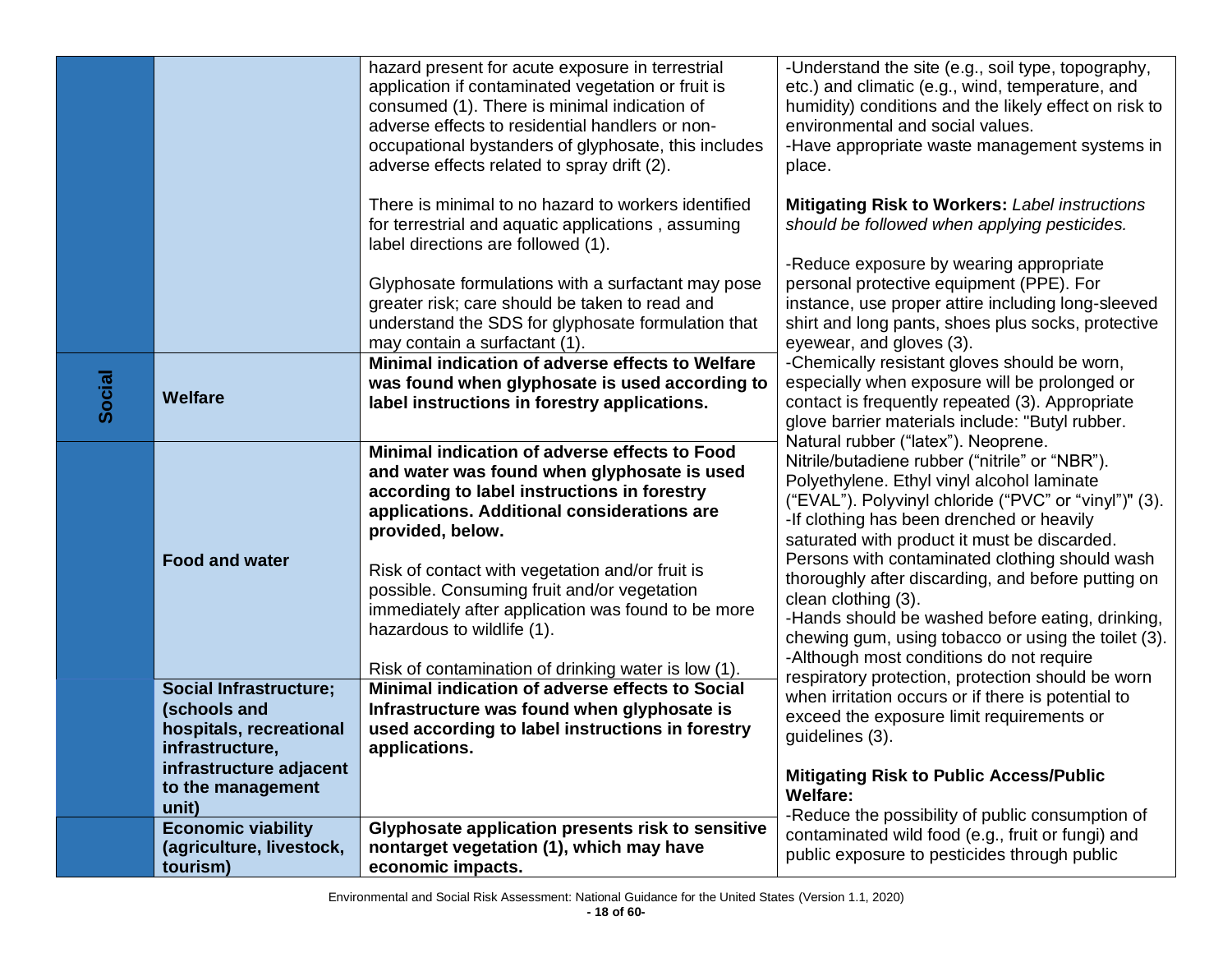|        |                                        | There is a potential for spray drift to cause a risk to<br>sensitive species "at distances of 100 feet for<br>backpack applications, 500 feet for ground<br>broadcast applications, and over 900 feet for aerial<br>applications" (1). | outreach and engagement, limiting access, and/or<br>appropriate signage. For instance, users of the<br>forest may be excluded from the area using<br>barriers or signage until the pesticide dries.<br>-Consider effects on local communities and<br>indigenous peoples when considering limiting                                                                                                                                                                                                                                                                                                                                                                                                                                                                                                                                                                                                                                                                                                                                                                                                                                                                                                                                                                                                           |
|--------|----------------------------------------|----------------------------------------------------------------------------------------------------------------------------------------------------------------------------------------------------------------------------------------|-------------------------------------------------------------------------------------------------------------------------------------------------------------------------------------------------------------------------------------------------------------------------------------------------------------------------------------------------------------------------------------------------------------------------------------------------------------------------------------------------------------------------------------------------------------------------------------------------------------------------------------------------------------------------------------------------------------------------------------------------------------------------------------------------------------------------------------------------------------------------------------------------------------------------------------------------------------------------------------------------------------------------------------------------------------------------------------------------------------------------------------------------------------------------------------------------------------------------------------------------------------------------------------------------------------|
| Social | <b>Rights (legal and</b><br>customary) | Minimal indication of adverse effects to Rights,<br>accept when access is restricted, was found<br>when glyphosate is used according to label<br>instructions in forestry applications.                                                | access to treatment areas.<br><b>Minimizing Risk of Spray Drift: unintentional</b><br>spray drift has potential to increase risk to the<br>environment and public welfare.<br>-Minimize potential for drift by increasing droplet<br>size, considering weather patterns, and                                                                                                                                                                                                                                                                                                                                                                                                                                                                                                                                                                                                                                                                                                                                                                                                                                                                                                                                                                                                                                |
|        | <b>Others</b>                          | No additional values were identified in this<br>assessment.                                                                                                                                                                            | considering alternative application methods when<br>pesticides must be applied near residences,<br>crops, or other public areas. Controlling droplet<br>size includes changes in: Volume, pressure,<br>number of nozzles, nozzle orientation, nozzle<br>type, boom length (3).<br>-For ground boom applications: release height<br>during application should be no more than 4 feet<br>above the ground or crop canopy (2).<br>-For ground and aerial applications: nozzles and<br>pressures should be chosen that deliver "fine" or<br>coarser droplets. (Indicated in nozzle<br>manufacturers catalogues; accordance with<br>American Society of Agricultural & Biological<br>Engineers Standard 572.1) (2).<br>-Applicators should not spray during temperature<br>inversions (2).<br>-For aerial applications: should not be applied<br>when wind speeds exceed 15 mph, and if this is<br>the case then the boom length should be adjusted<br>to 65% or "less of the wingspan for fixed wing<br>aircraft and 75% or less of the rotor blade<br>diameter for helicopters. Otherwise, the boom<br>length must be 75% or less of the wingspan for<br>fixed- wing aircraft and 90% or less of the rotor<br>diameter for helicopters. The release height<br>should be no higher than 10 feet from the top of |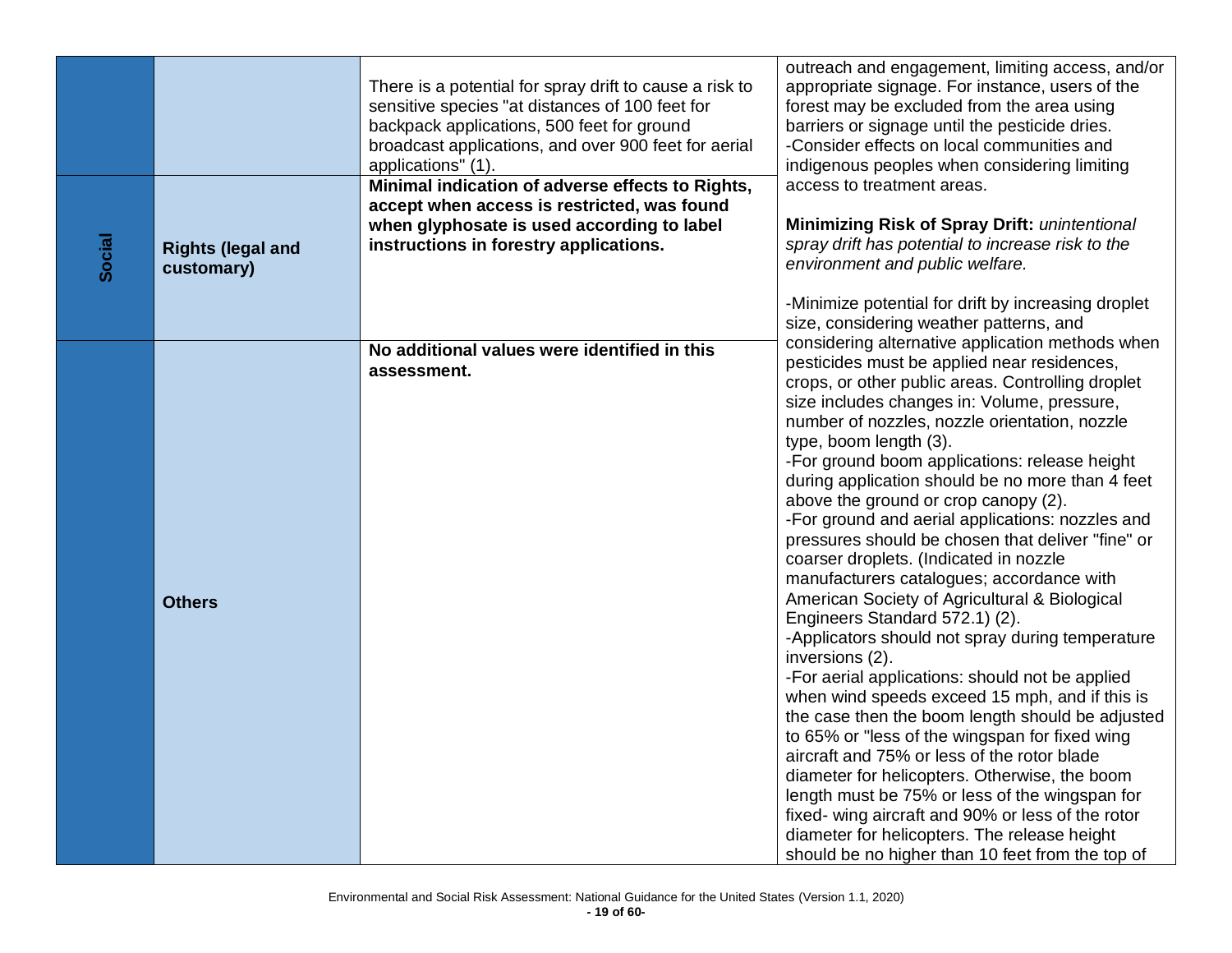|  | the crop canopy or ground, unless a greater<br>$\perp$ application height is required for pilot safety" (2). |
|--|--------------------------------------------------------------------------------------------------------------|
|  |                                                                                                              |

**Sources** 

- (1) USDA/Forest Service. (2011). Glyphosate Human Health and Ecological Risk Assessment Final Report. Prepared by Syracuse Environmental Research Associates, Inc. under USDA Forest Service Contract AG-3187-C-06 0010. Retrieved from [https://www.fs.fed.us/foresthealth/pesticide/pdfs/Glyphosate\\_SERA\\_TR-052-22-03b.pdf.](https://www.fs.fed.us/foresthealth/pesticide/pdfs/Glyphosate_SERA_TR-052-22-03b.pdf)
- (2) U.S. Environmental Protection Agency. (2019, May). Glyphosate Proposed Interim Registration Review Decision Case Number 0178 (Docket Number EPA-HQ-OP-2009-0361). Retrieved from [https://www.regulations.gov/document?D=EPA-HQ-OPP-2009-0361-14442.](https://www.regulations.gov/document?D=EPA-HQ-OPP-2009-0361-14442)
- (3) Dow AgroSciences, LLC. (2015). Safety Data Sheet [Rodeo]. Retrieved from [https://www.greenbook.net/corteva-agriscience-dow/rodeo.](https://www.greenbook.net/corteva-agriscience-dow/rodeo)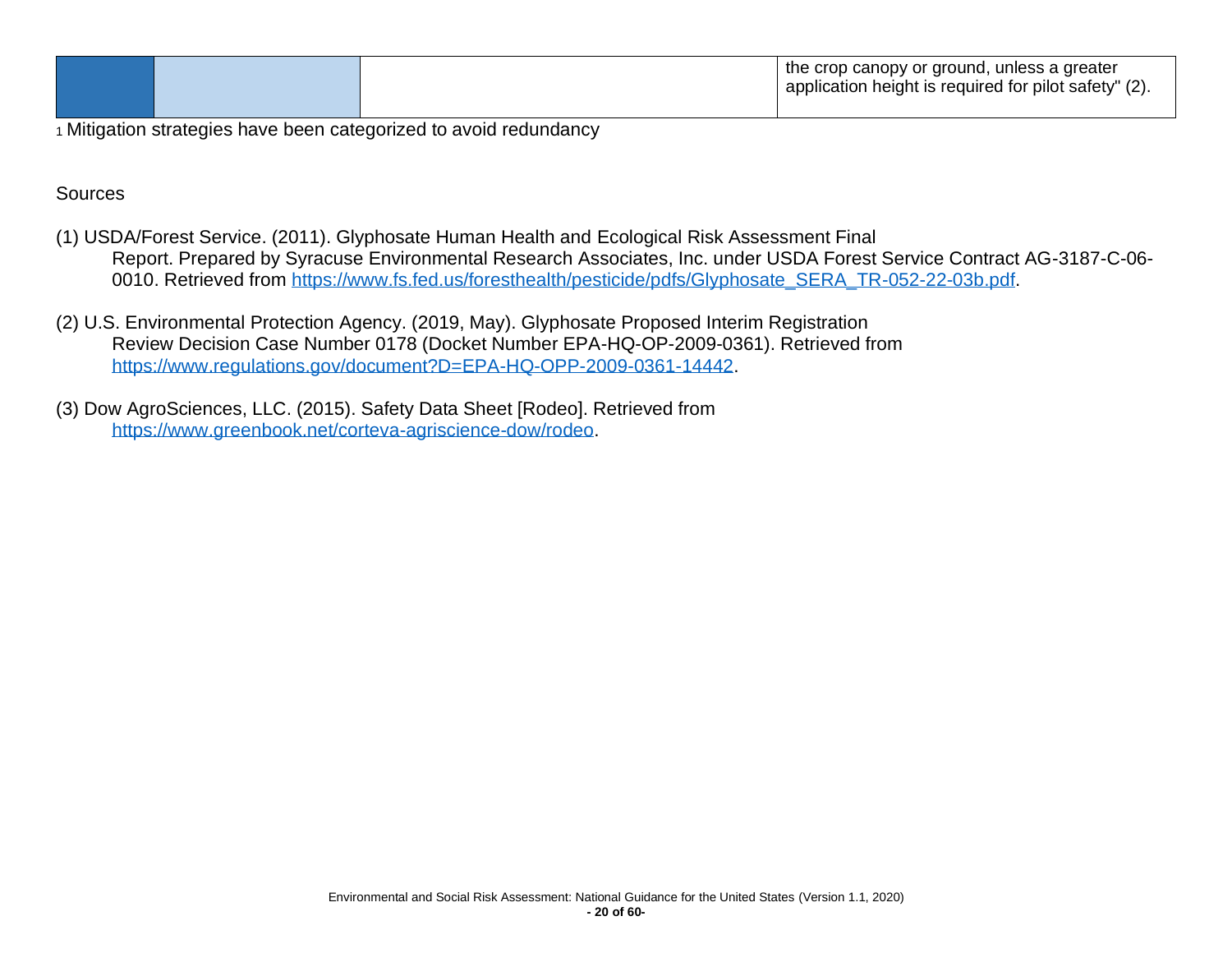## **Appendix 2: National Guidance ESRA for Imidacloprid**

<span id="page-21-1"></span><span id="page-21-0"></span>

| <b>Pesticide:</b>                  | Imidacloprid                                                                                                                                                                                                                                                                                                                                                                                                                                                           |                                                                                                                                                                                                                                                                                                                                                                                                                                                                                                                 | <b>Specific Formulation:</b>                                                                                                                                                                                                                                                                                                                                                                                                                                                                                                                                                                                                                                         |
|------------------------------------|------------------------------------------------------------------------------------------------------------------------------------------------------------------------------------------------------------------------------------------------------------------------------------------------------------------------------------------------------------------------------------------------------------------------------------------------------------------------|-----------------------------------------------------------------------------------------------------------------------------------------------------------------------------------------------------------------------------------------------------------------------------------------------------------------------------------------------------------------------------------------------------------------------------------------------------------------------------------------------------------------|----------------------------------------------------------------------------------------------------------------------------------------------------------------------------------------------------------------------------------------------------------------------------------------------------------------------------------------------------------------------------------------------------------------------------------------------------------------------------------------------------------------------------------------------------------------------------------------------------------------------------------------------------------------------|
| <b>Hazard</b><br><b>Status:</b>    | Imidacloprid is a highly hazardous pesticide (HHP) based on its classification in<br>the Acute Toxicity hazard group and demonstration of the potential for acute<br>toxicity to mammals and birds (Criterion 2) per the FSC Pesticides Policy (FSC-<br>POL-30-001 V3-0 EN) and the FSC Lists of Highly Hazardous Pesticides (FSC-<br>POL-30-001a EN). However, risks from other FSC hazard groups and toxicity<br>categories were not precluded from this assessment. |                                                                                                                                                                                                                                                                                                                                                                                                                                                                                                                 | <b>DISCLAIMER: Adoption or adaption of this</b><br>national-level assessment alone does not<br>guarantee compliance with FSC-POL-30-001<br><b>V3-0 (see Background/Expectations Section)</b>                                                                                                                                                                                                                                                                                                                                                                                                                                                                         |
| <b>Exposure</b><br><b>Elements</b> | <b>Minimum list of values</b>                                                                                                                                                                                                                                                                                                                                                                                                                                          | Description of why/why not a risk                                                                                                                                                                                                                                                                                                                                                                                                                                                                               | National-level Mitigation strategies defined to<br>minimize risk <sub>1</sub>                                                                                                                                                                                                                                                                                                                                                                                                                                                                                                                                                                                        |
| Environmental                      | Soil (erosion,<br>degradation, biota,<br>carbon storage)                                                                                                                                                                                                                                                                                                                                                                                                               | Minimal indication of adverse effects to soil was<br>found when imidacloprid is used according to<br>label instructions in forestry applications.<br>Additional considerations are provided, below.<br>No indication of adverse effects on soil<br>microorganisms, although transient changes in soil<br>microorganism population have been documented<br>(1).<br>The most affected terrestrial soil invertebrate is the<br>earthworm, with only transient effects on earthwork<br>populations (1).             | Follow all pesticide label application<br>instructions. Follow applicable criterion and<br>indicators from the FSC US FM Standard V1.0<br>(e.g., Criterion 4.3 for worker safety, Criterion<br>7.3 for worker training, Criterion 6.5 for<br>protecting water resources, and Criteria 8.1<br>and 8.2 for Monitoring). Applicators or<br>persons supervising application of restricted<br>use pesticides are required to be certified in<br>accordance with EPA regulations and state,<br>territorial and tribal laws. Additional risk<br>mitigation strategies are provided below.                                                                                   |
|                                    | Water (ground water,<br>surface waters, water<br>supplies)                                                                                                                                                                                                                                                                                                                                                                                                             | Risk to aquatic species with minimal overall risk<br>to human water resources.<br>Accidental spill into small pond presents highest risk<br>for contamination of water, along with potential<br>contamination of surface water due to soil injection<br>(1).<br>These do not present a considerable risk to human<br>water resources but may adversely affect aquatic<br>invertebrates (1).<br>Risk varies among groups of aquatic<br>invertebrates, with severe risk characterization<br>for sensitive groups. | Organizations should take reasonable steps to<br>avoiding environmental and social impacts by<br>considering the mitigation strategies provided<br>below, as well as application-, Organization-,<br>or location-specific strategies.<br><b>General consideration of exposure variables</b><br>designed to mitigate risk:<br>-Know and understand the specific pesticide<br>formulation and/or tank mixture, as its unique<br>formulation may provide a different risk<br>characterization.<br>-Understand how the mixture of active ingredients<br>affects the pesticides risk profile.<br>-Seek to minimize the frequency, interval, and<br>amount of application. |

#### **Environmental National Assessment**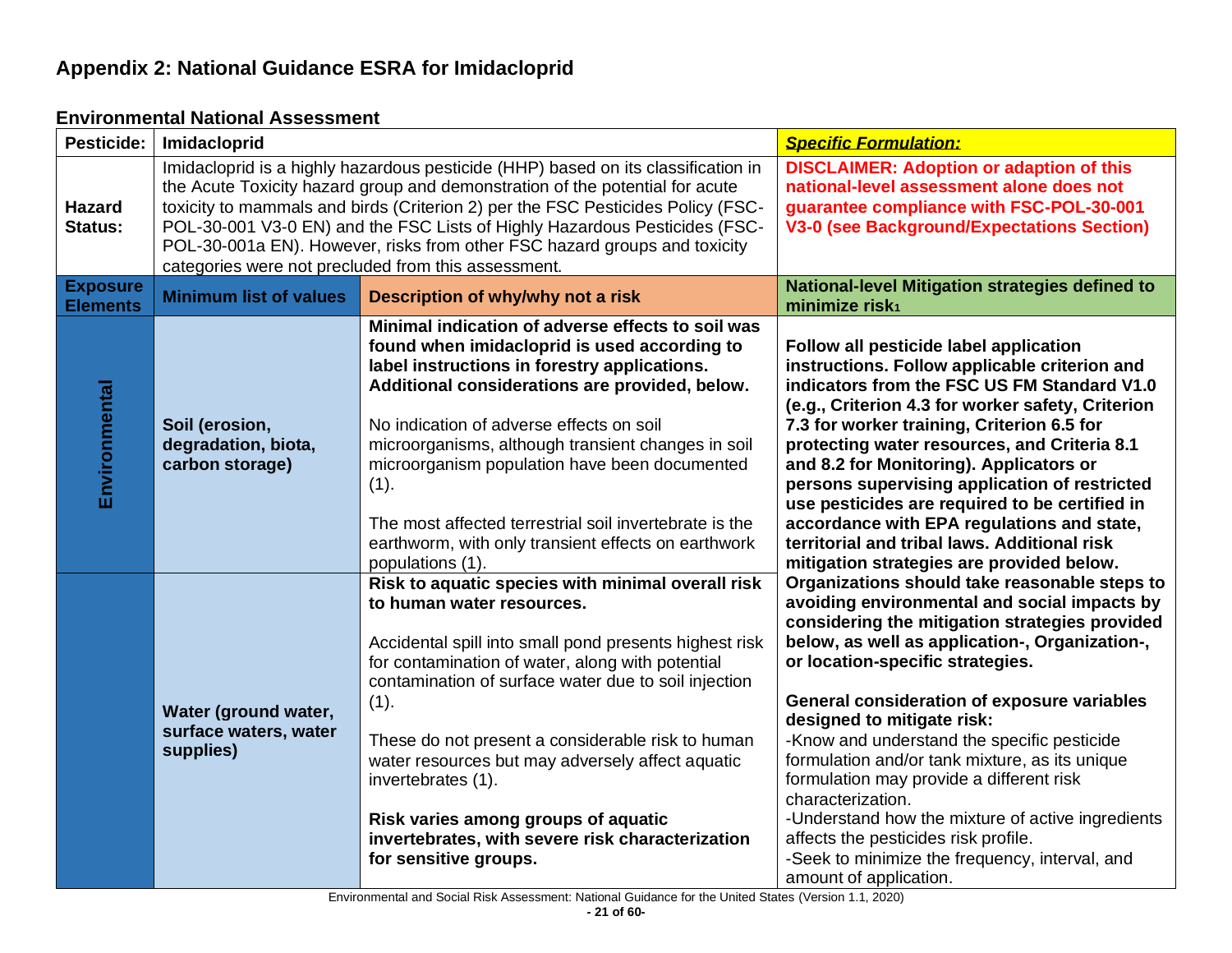|                   |                                                                                             | Sensitive groups of aquatic invertebrates include:<br>Ephemeroptera, Ostracoda, Diptera, and Hemiptera.<br>Bivalves, most species of Cladocera and Artemia<br>are four among the least sensitive groups of aquatic<br>invertebrates (1).                                                                                                                                                                                                                                                                                                                                                                                                                                                                                                                                                                                                                                                                                                                                                                            | -Use the most efficient and effective method of<br>application by seeking to minimize risk to<br>environmental and social values.<br>-Understand the site (e.g., soil type, topography,<br>etc.) and climatic (e.g., wind, temperature, and<br>humidity) conditions and the likely effect on risk to                                                                                                                                                                                                                                                                                                                                                                                                                                                                                                                                                                                        |
|-------------------|---------------------------------------------------------------------------------------------|---------------------------------------------------------------------------------------------------------------------------------------------------------------------------------------------------------------------------------------------------------------------------------------------------------------------------------------------------------------------------------------------------------------------------------------------------------------------------------------------------------------------------------------------------------------------------------------------------------------------------------------------------------------------------------------------------------------------------------------------------------------------------------------------------------------------------------------------------------------------------------------------------------------------------------------------------------------------------------------------------------------------|---------------------------------------------------------------------------------------------------------------------------------------------------------------------------------------------------------------------------------------------------------------------------------------------------------------------------------------------------------------------------------------------------------------------------------------------------------------------------------------------------------------------------------------------------------------------------------------------------------------------------------------------------------------------------------------------------------------------------------------------------------------------------------------------------------------------------------------------------------------------------------------------|
|                   |                                                                                             | Substantial adverse effects on sensitive aquatic<br>invertebrates in the event of an accidental spill. For<br>non-accidental applications, highest risk is<br>associated with soil injection. Less analysis of tree<br>injection exposure risk exists: adverse effects will<br>depend on the volume of water contaminated by                                                                                                                                                                                                                                                                                                                                                                                                                                                                                                                                                                                                                                                                                        | environmental and social values.<br>-Have appropriate waste management systems in<br>place.<br>Mitigating Risk to the Environment: reduce<br>contact with water resources and minimize                                                                                                                                                                                                                                                                                                                                                                                                                                                                                                                                                                                                                                                                                                      |
|                   |                                                                                             | falling leaves and the total number of leaves<br>transported to the body of water (1).                                                                                                                                                                                                                                                                                                                                                                                                                                                                                                                                                                                                                                                                                                                                                                                                                                                                                                                              | application amounts and number of applications.                                                                                                                                                                                                                                                                                                                                                                                                                                                                                                                                                                                                                                                                                                                                                                                                                                             |
| Environ<br>mental | Atmosphere (air<br>quality, greenhouse<br>gasses)                                           | Minimal indication of adverse effects to<br>atmosphere was found when imidacloprid is<br>used according to label instructions in forestry<br>applications.                                                                                                                                                                                                                                                                                                                                                                                                                                                                                                                                                                                                                                                                                                                                                                                                                                                          | General and non-target species:<br>-This product is highly toxic to bees exposed to<br>direct treatment or residues on blooming plants or<br>weeds. Do not apply product to blooming plants or                                                                                                                                                                                                                                                                                                                                                                                                                                                                                                                                                                                                                                                                                              |
|                   | <b>Non-target species</b><br>(vegetation, wildlife,<br>bees and other<br>pollinators, pets) | Risks to non-target species are mainly to<br>terrestrial and aquatic invertebrates, and<br>minimal risk to terrestrial and aquatic<br>vertebrates, terrestrial and aquatic macrophytes,<br>and algae was identified (1). Additional<br>considerations are provided below.<br>All application methods present risk to terrestrial<br>invertebrates. Specifically, risks to honeybees and<br>phytophagous insects exceed the level of concern.<br>Honeybee concern is greatest with maple and less<br>certain for ash and hemlock (1).<br>Classified by EPA as moderately toxic to mammals;<br>moderately toxic to practically nontoxic in birds; toxic<br>to fish and other aquatic organisms; very highly toxic<br>to bees and aquatic invertebrates (1).<br>Risks to vertebrates (mammals, birds, and fish) are<br>largely benign. Toxicity exposure would be<br>surrounding contaminated surface water. While<br>contaminated vegetation cannot be ruled out as an<br>exposure pathway for vertebrates, it is not | weeds if bees are foraging in the treatment area<br>(2).<br>Water:<br>-Do not allow to get into surface water, drains and<br>ground water (2).<br>-Do not contaminate surface or ground water by<br>cleaning equipment or disposal of wastes,<br>including equipment wash water (2).<br>-Do not apply when weather conditions favor<br>runoff or drift (2).<br>-Do not apply near lakes, streams, rivers, or<br>ponds (2). Use buffer strips between application<br>areas and sensitive areas.<br>-Do not apply to soils which are waterlogged or<br>saturated (2).<br>-Do not allow pesticide to enter or run off into<br>storm drains, drainage ditches, gutters, or surface<br>waters. Applying this product in calm weather<br>when rain is not predicted for the next 24 hours<br>will help to ensure that wind or rain does not blow<br>or wash pesticide off the treatment area (3). |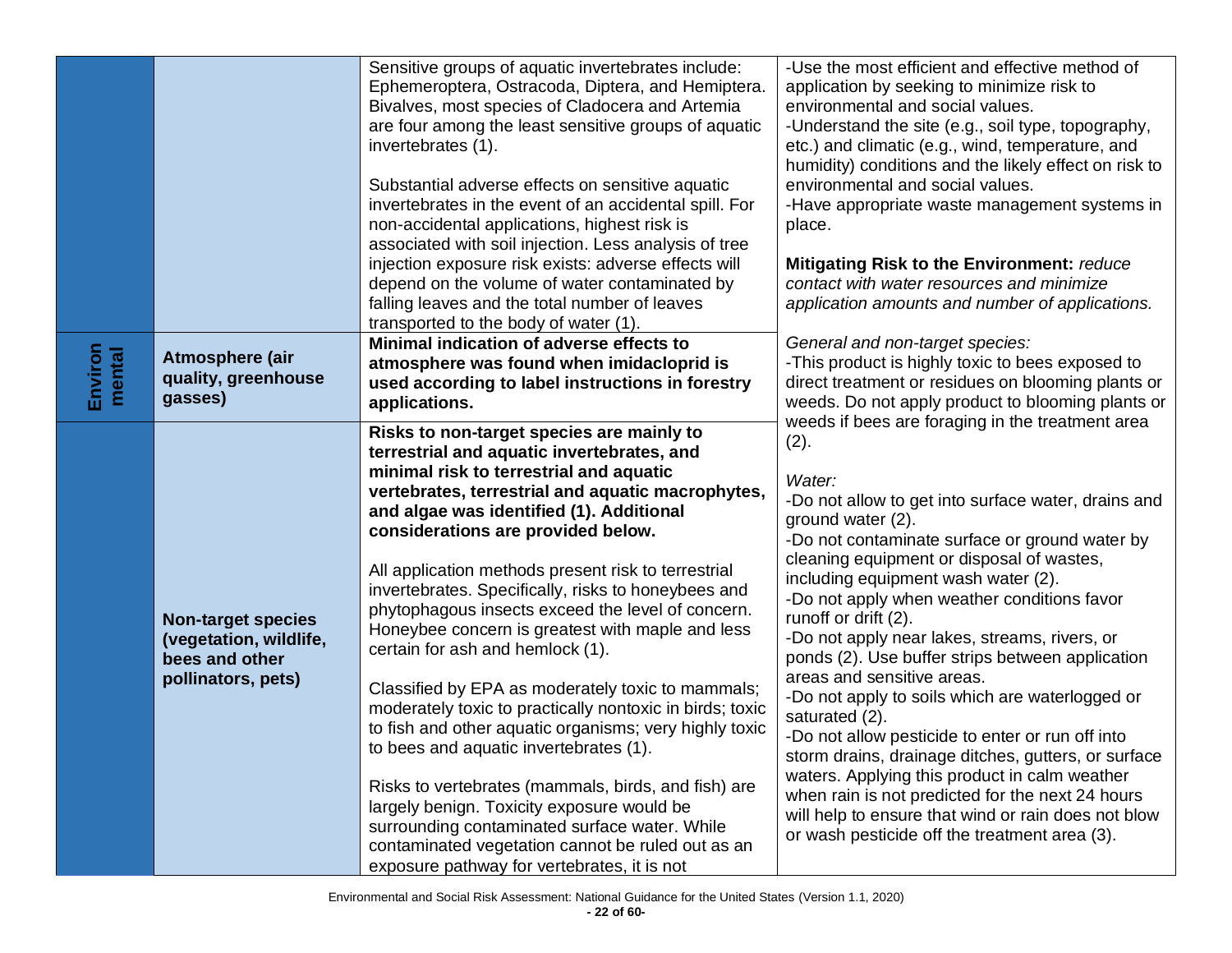|               |                                 | quantifiable. Potential secondary effects to nontarget | -Do not apply near fish pools, ponds, streams, or |
|---------------|---------------------------------|--------------------------------------------------------|---------------------------------------------------|
|               |                                 | species exist; for example, "adverse effects on        | lakes $(3)$ .                                     |
|               |                                 | terrestrial invertebrates may reduce populations of    | -Rinsing application equipment over the treated   |
|               |                                 | insectivorous birds" (1).                              | area will help avoid run off to water bodies or   |
|               |                                 |                                                        | drainage systems (2).                             |
|               |                                 | Secondary effects could occur for virtually all        |                                                   |
|               |                                 | nontarget organisms. These secondary effects           |                                                   |
|               |                                 | caused by insecticide or mechanical methods could      |                                                   |
|               |                                 | either be detrimental or beneficial to affected        |                                                   |
|               |                                 | species (1).                                           |                                                   |
|               |                                 | Minimal indication of adverse effects to non-          |                                                   |
|               |                                 | timber forest products was found when                  |                                                   |
|               | <b>Non-timber forest</b>        | imidacloprid is used according to label                |                                                   |
|               | products (as FSC-STD-           | instructions in forestry applications. Additional      |                                                   |
|               | 01-001 V5-2 FSC                 | considerations are provided, below.                    |                                                   |
| Environmental | <b>Principles and Criteria,</b> |                                                        |                                                   |
|               | criterion 5.1)                  | Potential for secondary effects on terrestrial or      |                                                   |
|               |                                 | aquatic animals and plants, including changes in       |                                                   |
|               |                                 | food availability and habitat quality (1).             |                                                   |
|               |                                 | Minimal indication of adverse effects to High          |                                                   |
|               |                                 | <b>Conservation Values was found when</b>              |                                                   |
|               | <b>High Conservation</b>        | imidacloprid is used according to label                |                                                   |
|               | <b>Values (particularly</b>     | instructions in forestry applications. Additional      |                                                   |
|               | <b>HCV 1-4)</b>                 | considerations are provided, below.                    |                                                   |
|               |                                 | Unintentional secondary effects on habitat,            |                                                   |
|               |                                 | landscape and ecosystem could occur (1).               |                                                   |
|               |                                 | Minimal indication of adverse effects to               |                                                   |
|               |                                 | landscape values was found when imidacloprid           |                                                   |
|               |                                 | is used according to label instructions in             |                                                   |
|               |                                 | forestry applications. Additional considerations       |                                                   |
|               | Landscape (aesthetics,          | are provided, below.                                   |                                                   |
|               | cumulative impacts)             |                                                        |                                                   |
|               |                                 | Potential for secondary effects on terrestrial or      |                                                   |
|               |                                 | aquatic animals and plants, including changes in       |                                                   |
|               |                                 | food availability and habitat quality (1).             |                                                   |
|               |                                 | Minimal indication of adverse effects to               |                                                   |
|               | <b>Ecosystem services</b>       | ecosystem services was found when                      |                                                   |
|               | (water, soil, carbon            | imidacloprid is used according to label                |                                                   |
|               | sequestration,                  | instructions in forestry applications. Additional      |                                                   |
|               | tourism)                        | considerations are provided, below.                    |                                                   |
|               |                                 |                                                        |                                                   |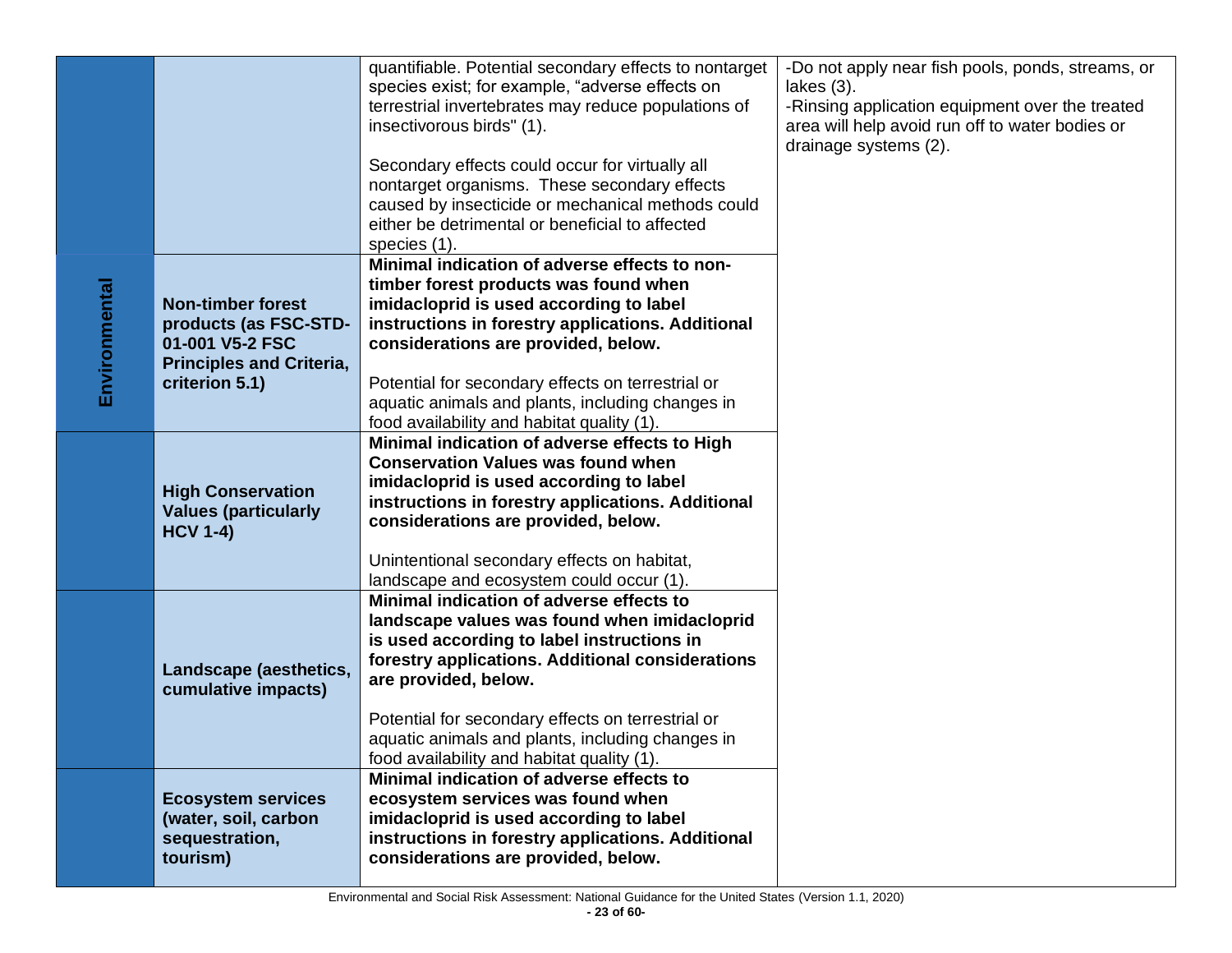| Potential for secondary effects on terrestrial or |  |
|---------------------------------------------------|--|
| aquatic animals and plants, including changes in  |  |
| $\mu$ food availability and habitat quality (1)   |  |

**Sources** 

- (1) USDA/Forest Service. (2016). Imidacloprid: Human Health and Ecological Risk Assessment Corrected FINAL REPORT. Prepared by Syracuse Environmental Research Associates, Inc. under USDA Forest Service Contract AG-3187-C-12-0009. Retrieved from [https://www.fs.fed.us/foresthealth/pesticide/pdfs/ImidaclopridFinalReport.pdf.](https://www.fs.fed.us/foresthealth/pesticide/pdfs/ImidaclopridFinalReport.pdf)
- (2) Bayer AG (2014). Bayer Advanced 12 Month Tree & Shrub Protect & Feed Concentrate II Safety Data Sheet. Retrieved from: [https://images.homedepot-static.com/catalog/pdfImages/c7/c7e7c72a-29c8-419d-8d80-476506c265b2.pdf.](https://images.homedepot-static.com/catalog/pdfImages/c7/c7e7c72a-29c8-419d-8d80-476506c265b2.pdf)
- (3) Bayer AG (2016). Bayer Advanced Complete Imidacloprid Product Label. Retrieved from https://www3.epa.gov/pesticides/chem\_search/ppls/072155-00031-20160822.pdf.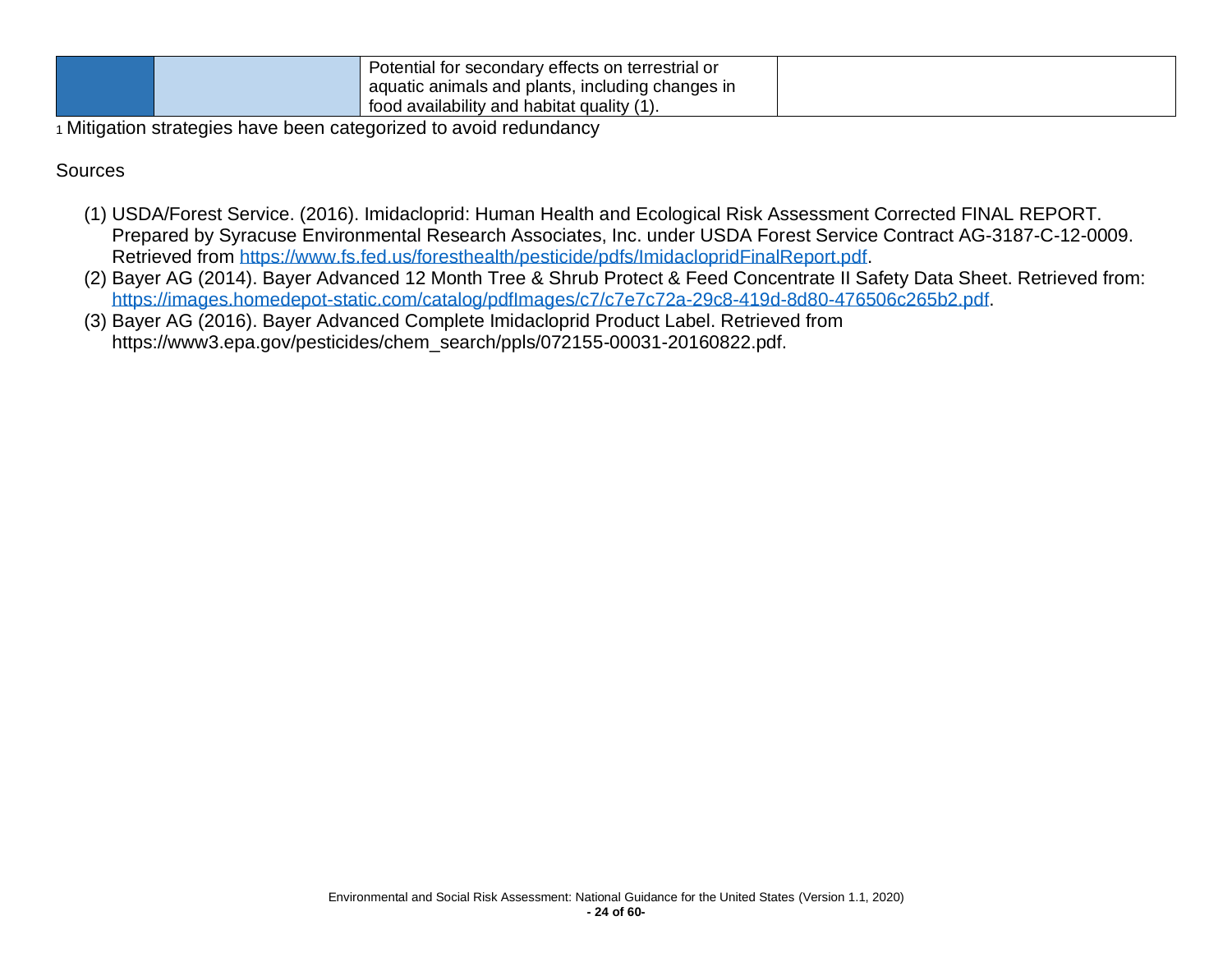## **Social National Assessment**

<span id="page-25-0"></span>

| <b>Pesticide:</b>                  | Imidacloprid                                                                                                                                                                                                                                                                                                                                                                                                                                                           |                                                                                                                                                                                                                                                                                                                                                                                                                                                                                                                                                                                                                                             | <b>Specific Formulation:</b>                                                                                                                                                                                                                                                                                                                                                                                                                                                                                                                                                                             |
|------------------------------------|------------------------------------------------------------------------------------------------------------------------------------------------------------------------------------------------------------------------------------------------------------------------------------------------------------------------------------------------------------------------------------------------------------------------------------------------------------------------|---------------------------------------------------------------------------------------------------------------------------------------------------------------------------------------------------------------------------------------------------------------------------------------------------------------------------------------------------------------------------------------------------------------------------------------------------------------------------------------------------------------------------------------------------------------------------------------------------------------------------------------------|----------------------------------------------------------------------------------------------------------------------------------------------------------------------------------------------------------------------------------------------------------------------------------------------------------------------------------------------------------------------------------------------------------------------------------------------------------------------------------------------------------------------------------------------------------------------------------------------------------|
| <b>Hazard</b><br>Status:           | Imidacloprid is a highly hazardous pesticide (HHP) based on its classification in<br>the Acute Toxicity hazard group and demonstration of the potential for acute<br>toxicity to mammals and birds (Criterion 2) per the FSC Pesticides Policy (FSC-<br>POL-30-001 V3-0 EN) and the FSC Lists of Highly Hazardous Pesticides (FSC-<br>POL-30-001a EN). However, risks from other FSC hazard groups and toxicity<br>categories were not precluded from this assessment. |                                                                                                                                                                                                                                                                                                                                                                                                                                                                                                                                                                                                                                             | <b>DISCLAIMER: Adoption or adaption of this</b><br>national-level assessment alone does not<br>guarantee compliance with FSC-POL-30-001<br><b>V3-0 (see Background/Expectations Section)</b>                                                                                                                                                                                                                                                                                                                                                                                                             |
| <b>Exposure</b><br><b>Elements</b> | <b>Minimum list of values</b>                                                                                                                                                                                                                                                                                                                                                                                                                                          | Description of why/why not a risk                                                                                                                                                                                                                                                                                                                                                                                                                                                                                                                                                                                                           | <b>National-level Mitigation strategies defined to</b><br>minimize risk <sub>1</sub>                                                                                                                                                                                                                                                                                                                                                                                                                                                                                                                     |
|                                    | <b>High Conservation</b><br><b>Values (especially HCV</b><br>$5-6)$                                                                                                                                                                                                                                                                                                                                                                                                    | Minimal indication of adverse effects to high<br>conservation values was found when<br>imidacloprid is used according to label<br>instructions in forestry applications.                                                                                                                                                                                                                                                                                                                                                                                                                                                                    | Follow all pesticide label application<br>instructions. Follow applicable criterion and<br>indicators from the FSC US FM Standard V1.0<br>(e.g., Criterion 4.3 for worker safety, Criterion<br>7.3 for worker training, Criterion 6.5 for<br>protecting water resources, and Criteria 8.1<br>and 8.2 for Monitoring). Applicators or                                                                                                                                                                                                                                                                     |
|                                    | <b>Health (fertility,</b><br>reproductive health,<br>respiratory health,<br>dermatologic,<br>neurological and<br>gastrointestinal<br>problems, cancer and<br>hormonal imbalance)                                                                                                                                                                                                                                                                                       | Minimal indication of adverse effects to health<br>values was found when imidacloprid is used<br>according to label instructions in forestry<br>applications. Additional considerations are<br>provided below.<br>As long as one adheres to proper worker protections<br>there is no substantial risk for workers or members<br>of the general public (1).                                                                                                                                                                                                                                                                                  | persons supervising application of restricted<br>use pesticides are required to be certified in<br>accordance with EPA regulations and state,<br>territorial and tribal laws. Additional risk<br>mitigation strategies are provided below.<br>Organizations should take reasonable steps to<br>avoiding environmental and social impacts by<br>considering the mitigation strategies provided<br>below as well as application-, Organization-, or<br>location-specific strategies.                                                                                                                       |
|                                    |                                                                                                                                                                                                                                                                                                                                                                                                                                                                        | Imidacloprid is neurotoxic to humans in acute<br>exposures but "neurotoxicity is not generally noted in<br>subchronic or chronic toxicity studies" (1). Effects<br>occurring at lowest exposures (most sensitive<br>effects) are on the endocrine system (1). Some<br>accidental exposures (i.e. wearing contaminated<br>gloves) are of concern: as with any pesticide; use of<br>proper safety procedures render this risk<br>insignificant (1).<br>"Exposure scenarios would involve consumption of<br>contaminated surface water following an accidental<br>spill, or concentrations in surface water following soil<br>injections" (1). | <b>General consideration of exposure variables</b><br>designed to mitigate risk:<br>-Know and understand the specific pesticide<br>formulation, as its unique formulation may provide<br>a different risk characterization.<br>-Understand the mixture of active ingredients.<br>-Seek to minimize the frequency, interval, and<br>amount of application.<br>-Use the most efficient and effective method of<br>application by seeking to minimize risk to<br>environmental and social values.<br>-Understand the site (e.g., soil type, topography,<br>etc.) and climatic (e.g., wind, temperature, and |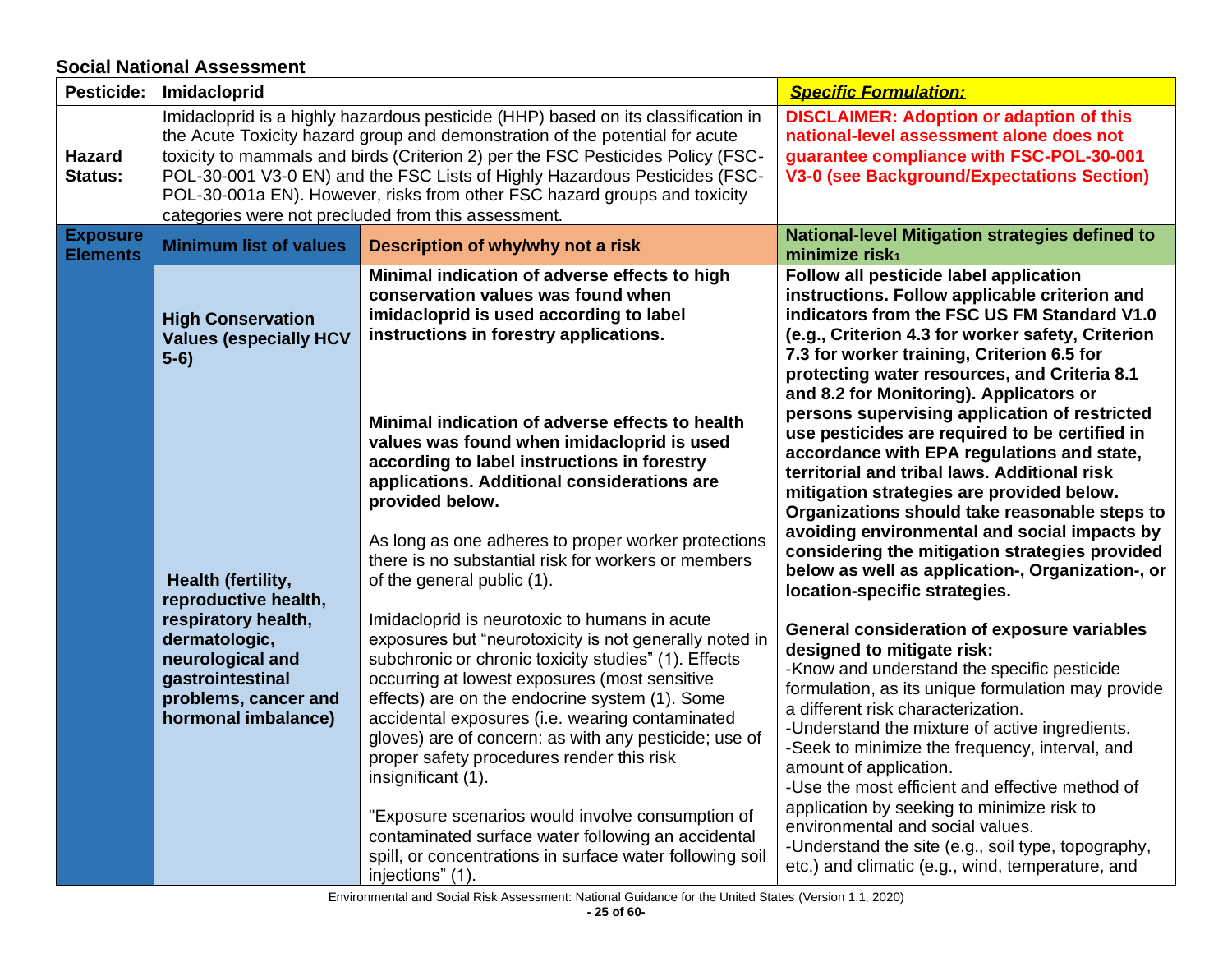|        |                                                                          | Evidence of non-carcinogenicity in humans as<br>classified by EPA (1).                                                                                                                                                                                                                                                                                                                        | humidity) conditions and the likely effect on risk to<br>environmental and social values.<br>-Have appropriate waste management systems in                                                                                                                                        |
|--------|--------------------------------------------------------------------------|-----------------------------------------------------------------------------------------------------------------------------------------------------------------------------------------------------------------------------------------------------------------------------------------------------------------------------------------------------------------------------------------------|-----------------------------------------------------------------------------------------------------------------------------------------------------------------------------------------------------------------------------------------------------------------------------------|
| Social | <b>Welfare</b>                                                           | Minimal indication of adverse effects to welfare<br>was found when imidacloprid is used according<br>to label instructions in forestry applications.                                                                                                                                                                                                                                          | place.<br>Mitigating Risk to Workers: When applying<br>pesticides, label instructions should be followed.                                                                                                                                                                         |
|        |                                                                          | Minimal indication of adverse effects to food and<br>water was found when imidacloprid is used<br>according to label instructions in forestry<br>applications. Additional considerations are<br>provided below.                                                                                                                                                                               | Adhere to the below exposure controls (2):<br>-Chemical resistant nitrile rubber gloves<br>-Safety glasses with side-shields<br>-Wear long-sleeved shirt and long pants and<br>shoes plus socks.                                                                                  |
|        | <b>Food and water</b>                                                    | Very low likelihood of incidental exposures<br>surrounding contaminated vegetation, which<br>therefore cannot be estimated quantitatively (1).                                                                                                                                                                                                                                                | -Wash hands thoroughly with soap and water after<br>handling and before eating, drinking, chewing<br>gum, using tobacco, using the toilet or applying<br>cosmetics.                                                                                                               |
|        |                                                                          | Risk associated with non-accidental exposures<br>would involve water contamination due to leaf fall<br>from treated trees (1). This would likely have<br>negative effects on aquatic invertebrates, depending<br>on the volume of contaminated water and<br>concentration of imidacloprid in leaves (1).                                                                                      | -In case of skin contact: Take off contaminated<br>clothing and shoes immediately. Wash off<br>immediately with plenty of water for at least 15<br>minutes. Call a physician or poison control center<br>immediately (2).<br>Use personal protective equipment. Avoid dust        |
|        | <b>Social Infrastructure;</b><br>(schools and<br>hospitals, recreational | Minimal indication of adverse effects to social<br>infrastructure was found when imidacloprid is<br>used according to label instructions in forestry                                                                                                                                                                                                                                          | formation. Avoid breathing vapors, mist or gas.<br>Ensure adequate ventilation. Avoid breathing dust<br>(3).                                                                                                                                                                      |
|        | infrastructure,<br>infrastructure adjacent<br>to the management<br>unit) | applications.                                                                                                                                                                                                                                                                                                                                                                                 | Safe handling:<br>-Maintain exposure levels below the exposure<br>limit through the use of general and local exhaust<br>ventilation.                                                                                                                                              |
|        | <b>Economic viability</b><br>(agriculture, livestock,<br>tourism)        | Minimal indication of adverse effects economic<br>viability was found when imidacloprid is used<br>according to label instructions in forestry<br>applications. However, secondary effects due to<br>lower invertebrate populations may be<br>detrimental to some species and beneficial to<br>others; for example, reduction in bird<br>populations may result from imidacloprid use<br>(1). | -Handle and open container in a manner as to<br>prevent spillage (2).<br>Storage requirements:<br>-Store in original container and out of the reach of<br>children, preferably in a locked storage area (2).<br><b>Mitigating Risk to Public Access/Public</b><br><b>Welfare:</b> |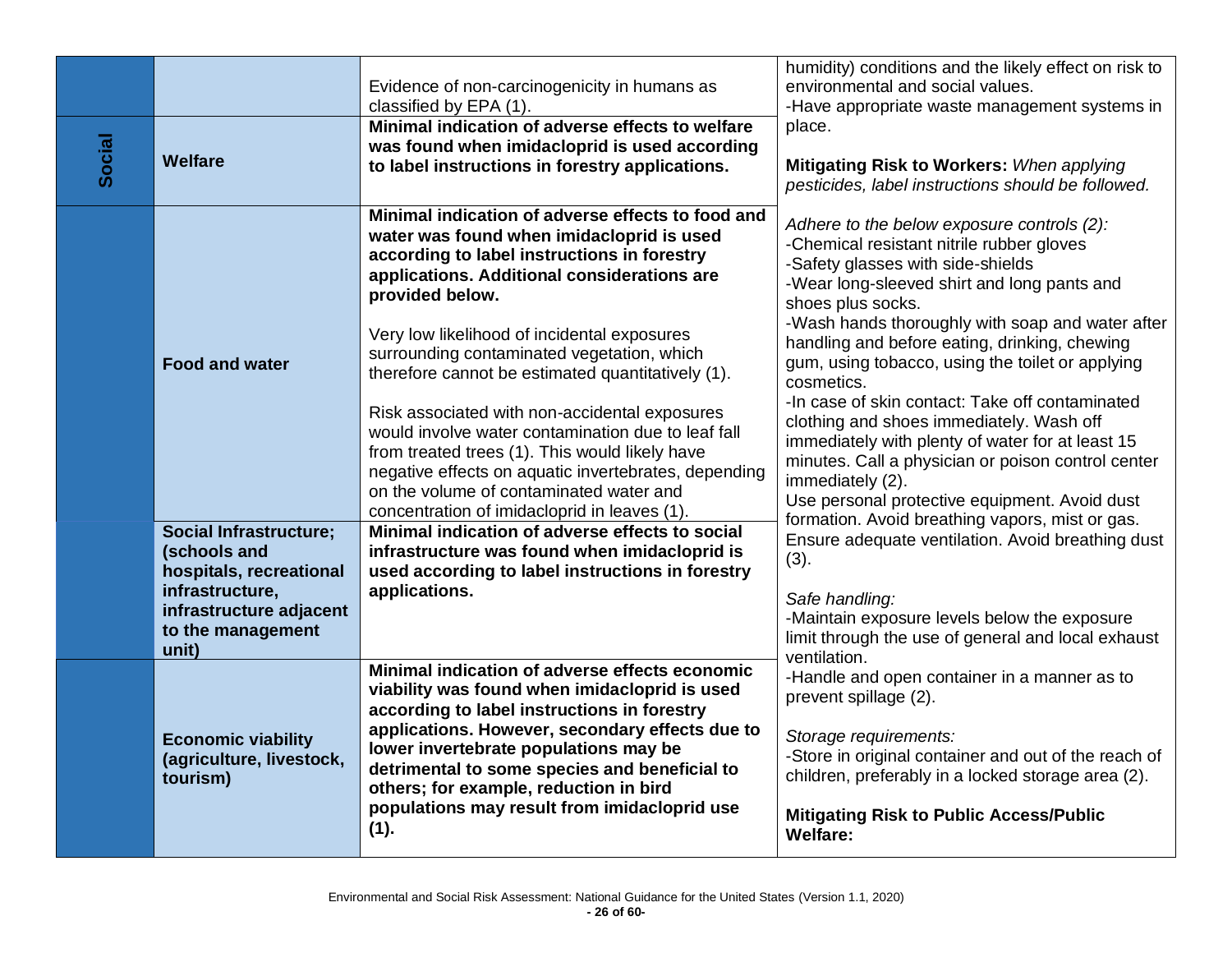|        |                                        | High risk to honeybees if imidacloprid is<br>administered in maple trees prior to flowering and<br>bee foraging in the spring. Risks are highest for<br>foliar applications and soil injection applications and<br>lowest for bark applications (1). | - Keep people and pets away from treated area<br>until it has been watered and allowed<br>to dry $(3)$ .<br>-Reduce the possibility of public consumption of<br>contaminated wild food (e.g., fruit or fungi) and                                                                                                                                                                                   |
|--------|----------------------------------------|------------------------------------------------------------------------------------------------------------------------------------------------------------------------------------------------------------------------------------------------------|-----------------------------------------------------------------------------------------------------------------------------------------------------------------------------------------------------------------------------------------------------------------------------------------------------------------------------------------------------------------------------------------------------|
| Social | <b>Rights (legal and</b><br>customary) | Minimal indication of adverse effects to rights<br>was found when imidacloprid is used according<br>to label instructions in forestry applications.                                                                                                  | public exposure to pesticides through public<br>outreach and engagement, limiting access, and/or<br>appropriate signage. For instance, users of the<br>forest may be excluded from the area using<br>barriers or signage until the pesticide dries.<br>-In case of accidental release: Isolate hazard<br>area. Keep unauthorized people away. Avoid<br>contact with spilled product or contaminated |
|        | <b>Others</b>                          | No additional values were identified in this<br>assessment.                                                                                                                                                                                          | surfaces (2).<br>-Consider effects on local communities and<br>indigenous peoples when considering limiting<br>access to treatment areas.<br>-Do not allow children or pets to enter the treated<br>area until it has dried (2).                                                                                                                                                                    |

#### Sources:

- (1) USDA/Forest Service. (2016). Imidacloprid: Human Health and Ecological Risk Assessment Corrected FINAL REPORT. Prepared by Syracuse Environmental Research Associates, Inc. under USDA Forest Service Contract AG-3187-C-12-0009. Retrieved from [https://www.fs.fed.us/foresthealth/pesticide/pdfs/ImidaclopridFinalReport.pdf.](https://www.fs.fed.us/foresthealth/pesticide/pdfs/ImidaclopridFinalReport.pdf)
- (2) Bayer AG (2014). Bayer Advanced 12 Month Tree & Shrub Protect & Feed Concentrate II Safety Data Sheet. Retrieved from: [https://images.homedepot-static.com/catalog/pdfImages/c7/c7e7c72a-29c8-419d-8d80-476506c265b2.pdf.](https://images.homedepot-static.com/catalog/pdfImages/c7/c7e7c72a-29c8-419d-8d80-476506c265b2.pdf)
- (3) Bayer AG (2016). Bayer Advanced Complete Imidacloprid Product Label. Retrieved from https://www3.epa.gov/pesticides/chem\_search/ppls/072155-00031-20160822.pdf.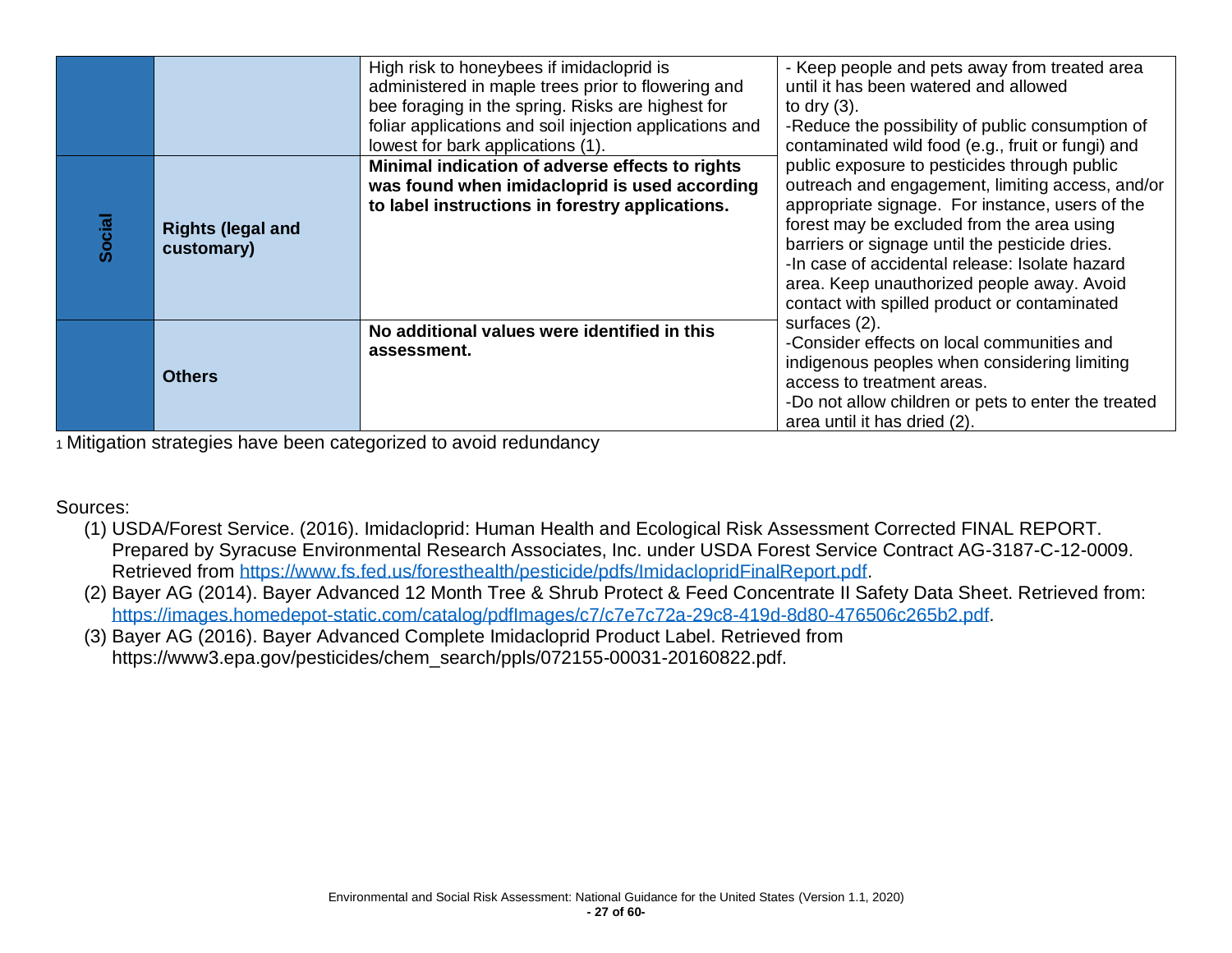## **Appendix 3: National Guidance ESRA for Imazapyr**

<span id="page-28-1"></span><span id="page-28-0"></span>

| <b>Pesticide:</b>                  | <b>Imazapyr</b>                                                                                                                                                                                   |                                                                                                                                                                                                                                                                                                                                                                                                                                                                                                                                                                                                                                                                                                                                                                                                | <b>Specific Formulation:</b>                                                                                                                                                                                                                                                                                                                                                                                                                                                                                                                                                                                                                                                                                                                                                                      |
|------------------------------------|---------------------------------------------------------------------------------------------------------------------------------------------------------------------------------------------------|------------------------------------------------------------------------------------------------------------------------------------------------------------------------------------------------------------------------------------------------------------------------------------------------------------------------------------------------------------------------------------------------------------------------------------------------------------------------------------------------------------------------------------------------------------------------------------------------------------------------------------------------------------------------------------------------------------------------------------------------------------------------------------------------|---------------------------------------------------------------------------------------------------------------------------------------------------------------------------------------------------------------------------------------------------------------------------------------------------------------------------------------------------------------------------------------------------------------------------------------------------------------------------------------------------------------------------------------------------------------------------------------------------------------------------------------------------------------------------------------------------------------------------------------------------------------------------------------------------|
| <b>Hazard</b><br>Status:           | Imazapyr is not considered a highly hazardous pesticide (HHP) per the FSC<br>Pesticides Policy (FSC-POL-30-001 V3-0 EN) and the FSC Lists of Highly<br>Hazardous Pesticides (FSC-POL-30-001a EN). |                                                                                                                                                                                                                                                                                                                                                                                                                                                                                                                                                                                                                                                                                                                                                                                                | <b>DISCLAIMER: Adoption or adaption of this</b><br>national-level assessment alone does not<br>guarantee compliance with FSC-POL-30-001<br><b>V3-0 (see Background/Expectations Section)</b>                                                                                                                                                                                                                                                                                                                                                                                                                                                                                                                                                                                                      |
| <b>Exposure</b><br><b>Elements</b> | <b>Minimum list of values</b>                                                                                                                                                                     | Description of why/why not a risk                                                                                                                                                                                                                                                                                                                                                                                                                                                                                                                                                                                                                                                                                                                                                              | <b>National-level Mitigation strategies defined to</b><br>minimize risk <sub>1</sub>                                                                                                                                                                                                                                                                                                                                                                                                                                                                                                                                                                                                                                                                                                              |
| Environmental                      | Soil (erosion,<br>degradation, biota,<br>carbon storage)                                                                                                                                          | Minimal indication of adverse effects to soil was<br>found when imazapyr is used according to label<br>instructions in forestry applications. Additional<br>considerations are provided below.<br>Imazapyr has minimal documented adverse effects<br>on soil microorganisms at concentrations expected<br>within the top twelve inches of soil (1).<br>Increasing adverse effects on cellulose breakdown<br>are documented only when imazapyr concentrations<br>reach levels far higher than anticipated in soil (1).                                                                                                                                                                                                                                                                          | Follow all pesticide label application<br>instructions. Follow applicable criterion and<br>indicators from the FSC US FM Standard V1.0<br>(e.g., Criterion 4.3 for worker safety, Criterion<br>7.3 for worker training, Criterion 6.5 for<br>protecting water resources, and Criteria 8.1<br>and 8.2 for Monitoring). Applicators or<br>persons supervising application of restricted<br>use pesticides are required to be certified in<br>accordance with EPA regulations and state,<br>territorial and tribal laws. Additional risk<br>mitigation strategies are provided below.                                                                                                                                                                                                                |
|                                    | Water (ground water,<br>surface waters, water<br>supplies)                                                                                                                                        | Some indication of adverse effects to water was<br>found when imazapyr is used according to label<br>instructions in forestry applications. These are<br>as follows below.<br>As an effective herbicide, aquatic applications will<br>damage aquatic macrophytes. Some sensitive<br>species of algae may be damaged in the event of an<br>extreme accidental spill (1).<br>Expected imazapyr concentrations in water are far<br>below the level of concern for toxicity in fish and<br>aquatic invertebrates. Risk characterization<br>assessment for amphibians is unavailable due to<br>lack of relevant toxicity data (1). However, individual<br>studies using Oregon spotted frogs and Bullfrogs<br>have concluded that imazapyr use poses no<br>significant risk to those species (4,5). | Organizations should take reasonable steps to<br>avoiding environmental and social impacts by<br>considering the mitigation strategies provided<br>below as well as application-, Organization-, or<br>location-specific strategies.<br>General consideration of exposure variables<br>designed to mitigate risk:<br>-Know and understand the specific pesticide<br>formulation and/or tank mixture, as its unique<br>formulation may provide a different risk<br>characterization.<br>-Understand how the mixture of active ingredients<br>affects the pesticides risk profile.<br>-Seek to minimize the frequency, interval, and<br>amount of application.<br>-Use the most efficient and effective method of<br>application by seeking to minimize risk to<br>environmental and social values. |

### **Environmental National Assessment**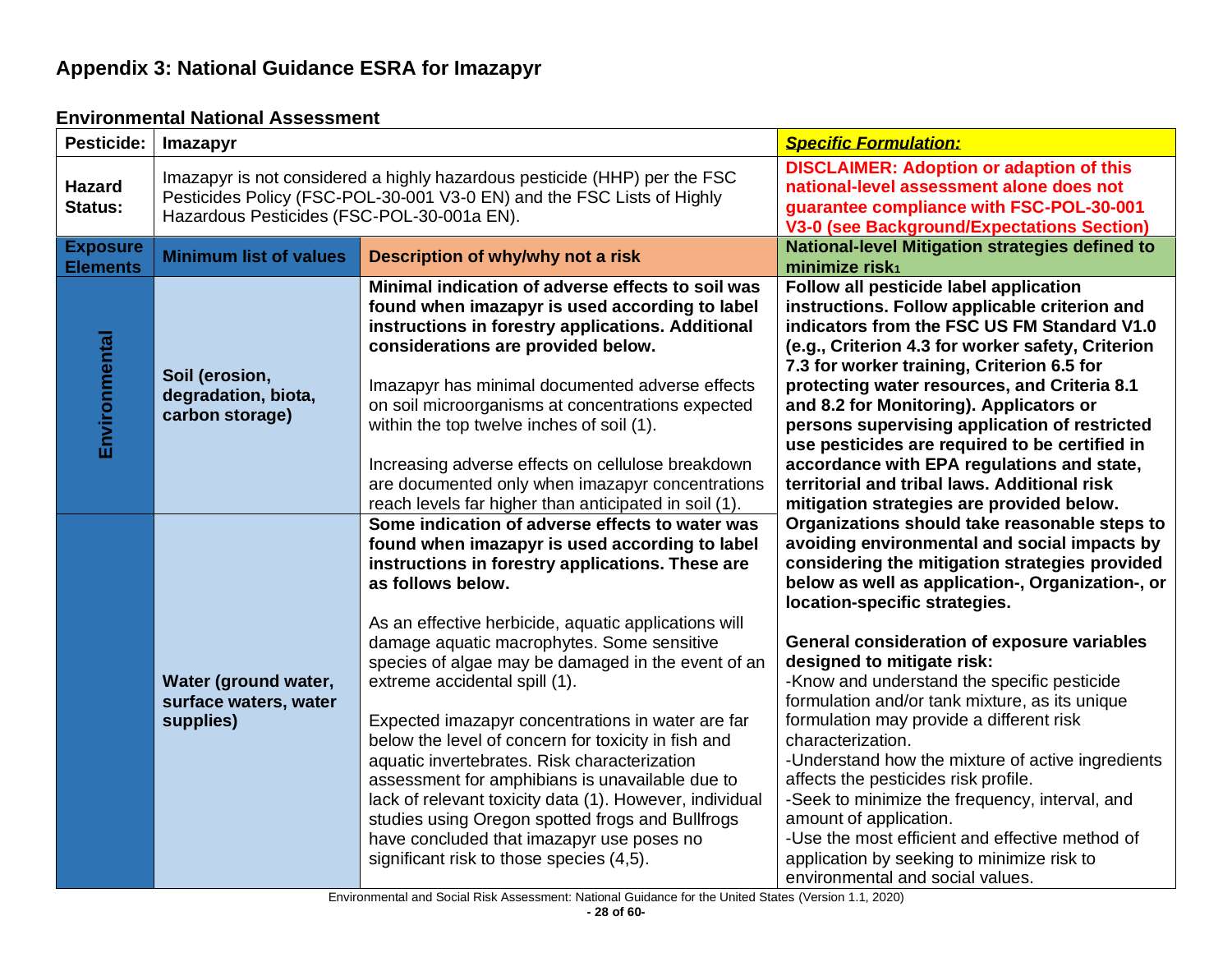|               |                                                                                                                           | Contamination of runoff water will impact sensitive<br>nontarget plant species. Risks are greater in areas<br>with predominantly clay soils and high precipitation<br>and are lower in areas with sandy soil (1).<br>Similarly, contaminated irrigation water will impact<br>sensitive nontarget plant species (1).                                                                                                                                                                                                                                                                                                                                                                                                                                                                                                                        | -Understand the site (e.g., soil type, topography,<br>etc.) and climatic (e.g., wind, temperature, and<br>humidity) conditions and the likely effect on risk to<br>environmental and social values.<br>-Have appropriate waste management systems in<br>place.                                                                                                                                                                                                                                                                                                                                                                                                                                                                                                                                                                                                                                                                                                                                                                                  |
|---------------|---------------------------------------------------------------------------------------------------------------------------|--------------------------------------------------------------------------------------------------------------------------------------------------------------------------------------------------------------------------------------------------------------------------------------------------------------------------------------------------------------------------------------------------------------------------------------------------------------------------------------------------------------------------------------------------------------------------------------------------------------------------------------------------------------------------------------------------------------------------------------------------------------------------------------------------------------------------------------------|-------------------------------------------------------------------------------------------------------------------------------------------------------------------------------------------------------------------------------------------------------------------------------------------------------------------------------------------------------------------------------------------------------------------------------------------------------------------------------------------------------------------------------------------------------------------------------------------------------------------------------------------------------------------------------------------------------------------------------------------------------------------------------------------------------------------------------------------------------------------------------------------------------------------------------------------------------------------------------------------------------------------------------------------------|
|               | Atmosphere (air<br>quality, greenhouse<br>gasses)                                                                         | Minimal indication of adverse effects to<br>atmosphere was found when imazapyr is used<br>according to label instructions in forestry<br>applications.                                                                                                                                                                                                                                                                                                                                                                                                                                                                                                                                                                                                                                                                                     | Mitigation Risk to the Environment: reduce<br>contact with water resources and minimize<br>application amounts and number of applications.                                                                                                                                                                                                                                                                                                                                                                                                                                                                                                                                                                                                                                                                                                                                                                                                                                                                                                      |
| Environmental | <b>Non-target species</b><br>(vegetation, wildlife,<br>bees and other<br>pollinators, pets)                               | Imazapyr is hazardous to terrestrial macrophytes<br>and as such nontarget macrophytes are at risk<br>for spray drift and direct spray (1). Additional<br>information for other non-target species is<br>provided below.<br>Despite data limited by the number of species<br>available, imazapyr does not pose risk to mammals,<br>birds, honeybees, fish, and aquatic invertebrates; it<br>is classified as "practically non-toxic" by the EPA (1).<br>Secondary effects to habitats and food availability<br>could occur, which would affect virtually all nontarget<br>organisms. These secondary effects caused by<br>herbicide or mechanical methods could either be<br>detrimental or beneficial to affected species (1).<br>Adverse effects on microorganisms are not<br>documented at expected imazapyr soil<br>concentrations (1). | -Do not apply to water except as specified on the<br>label. Treatment of aquatic weeds may result in<br>oxygen depletion or loss due to decomposition of<br>dead plants. Do not contaminate water when<br>disposing of equipment, washwater, or rinsate"<br>(3).<br>Additionally, "DO NOT use on food or feed crops.<br>DO NOT treat irrigation ditches, or water used for<br>crop irrigation or for domesticuses. DO NOT apply<br>where runoff or irrigation water may flow onto<br>agricultural land as injury to crops may result" (3).<br>-DO NOT apply directly to water, or to areas<br>where surface water is present, or to intertidal<br>areas below the mean high-water mark (4);<br>-DO NOT contaminate water when cleaning<br>equipment or disposing of equipment washwaters<br>or rinsate. This herbicide is phytotoxic at<br>extremely low concentrations. Non-target plants<br>may be adversely affected from drift (3);<br>-DO NOT apply where runoff or irrigation water<br>may flow onto agricultural land as injury to crops |
|               | <b>Non-timber forest</b><br>products (as FSC-STD-<br>01-001 V5-2 FSC<br><b>Principles and Criteria,</b><br>criterion 5.1) | Minimal indication of adverse effects to non-<br>timber forest products was found when imazapyr<br>is used according to label instructions in<br>forestry applications. Additional considerations<br>are provided below.<br>Secondary effects to habitats and food availability<br>could occur, which would affect virtually all nontarget<br>organisms. These secondary effects caused by                                                                                                                                                                                                                                                                                                                                                                                                                                                 | may result. Keep from contact with fertilizers,<br>insecticides, fungicides and seeds<br>-DO NOT apply or drain or flush equipment on or<br>near desirable trees or other plants, or on areas<br>where their roots may extend, or in locations<br>where the chemical may be washed or moved into<br>contact with their roots (3);                                                                                                                                                                                                                                                                                                                                                                                                                                                                                                                                                                                                                                                                                                               |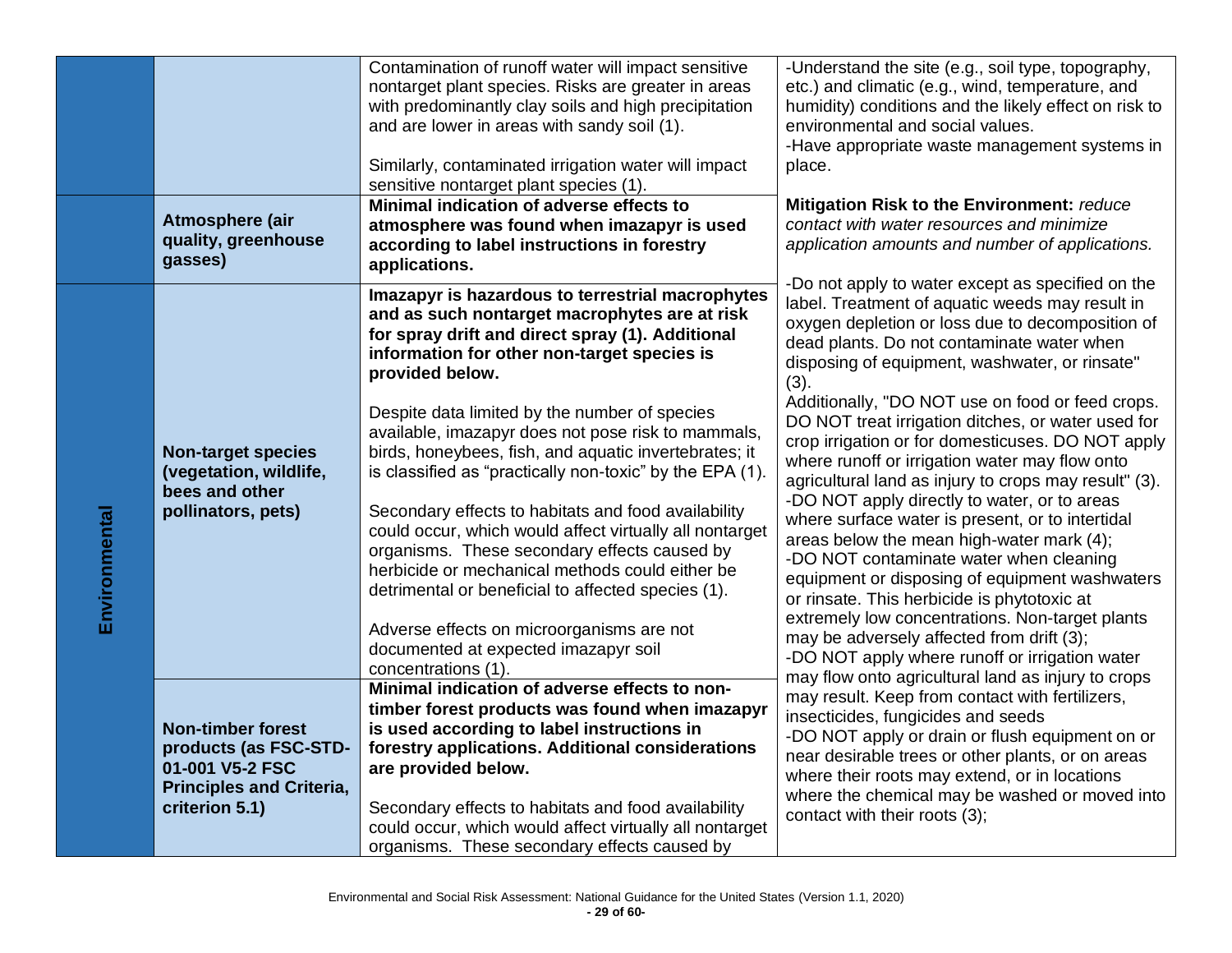|                             | herbicide or mechanical methods could either be      | -Minimize risk of spray drift: unintentional spray    |
|-----------------------------|------------------------------------------------------|-------------------------------------------------------|
|                             | detrimental or beneficial to affected species. (1)   | drift has potential to significantly increase risk to |
|                             | Minimal indication of adverse effects to high        | the environment and public welfare.                   |
|                             | conservation values was found when imazapyr          |                                                       |
|                             | is used according to label instructions in           | <b>Mitigating Risk to Public Access/Public</b>        |
| <b>High Conservation</b>    | forestry applications. Additional considerations     | <b>Welfare:</b>                                       |
| <b>Values (particularly</b> | are provided below.                                  |                                                       |
| <b>HCV 1-4)</b>             |                                                      | -Reduce the possibility of public consumption of      |
|                             | Unintentional secondary effects on habitat,          | contaminated wild food (e.g., fruit or fungi) and     |
|                             | landscape and ecosystem are possible due to          | public exposure to pesticides through public          |
|                             | changes in vegetation (1).                           | outreach and engagement, limiting access, and/or      |
|                             | Minimal indication of adverse effects to             | appropriate signage. For instance, users of the       |
|                             | Landscape values was found when glyphosate is        | forest may be excluded from the area using            |
|                             | used according to label instructions in forestry     | barriers or signage until the pesticide dries.        |
|                             | applications. Additional considerations are          |                                                       |
| Landscape (aesthetics,      | provided, below.                                     |                                                       |
| cumulative impacts)         |                                                      |                                                       |
|                             | However, unintentional habitat/landscape effects     |                                                       |
|                             | are possible, primarily due to changes in vegetation |                                                       |
|                             | (1)                                                  |                                                       |
|                             | Minimal indication of adverse effects to             |                                                       |
|                             | Ecosystem services was found when imazapyr is        |                                                       |
|                             | used according to label instructions in forestry     |                                                       |
| <b>Ecosystem services</b>   | applications. Additional considerations are          |                                                       |
| (water, soil, carbon        | provided, below.                                     |                                                       |
| sequestration,              |                                                      |                                                       |
| tourism)                    | However, unintentional habitat/landscape/ecosystem   |                                                       |
|                             | effects are possible, primarily due to changes in    |                                                       |
|                             | vegetation (1).                                      |                                                       |
|                             |                                                      |                                                       |

#### **Sources**

(1) USDA/Forest Service. (2011). Imazapyr Human Health and Ecological Risk Assessment. Prepared by Syracuse Environmental Research Associates, Inc. under USDA Forest Service Contract AG-3187-C-06-0010. Retrieved from https://www.fs.fed.us/foresthealth/pesticide/pdfs/Imazapyr\_TR-052-29-03a.pdf.

(2) U.S. Environmental Protection Agency. (2015, December). Imazapyr Proposed Interim Registration Review Decision Case Number 3078 (Docket Number EPA-HQ-OP-2009-0361). Retrieved from https://www.regulations.gov/document?D=EPA-HQ-OPP-2014-0200-0019..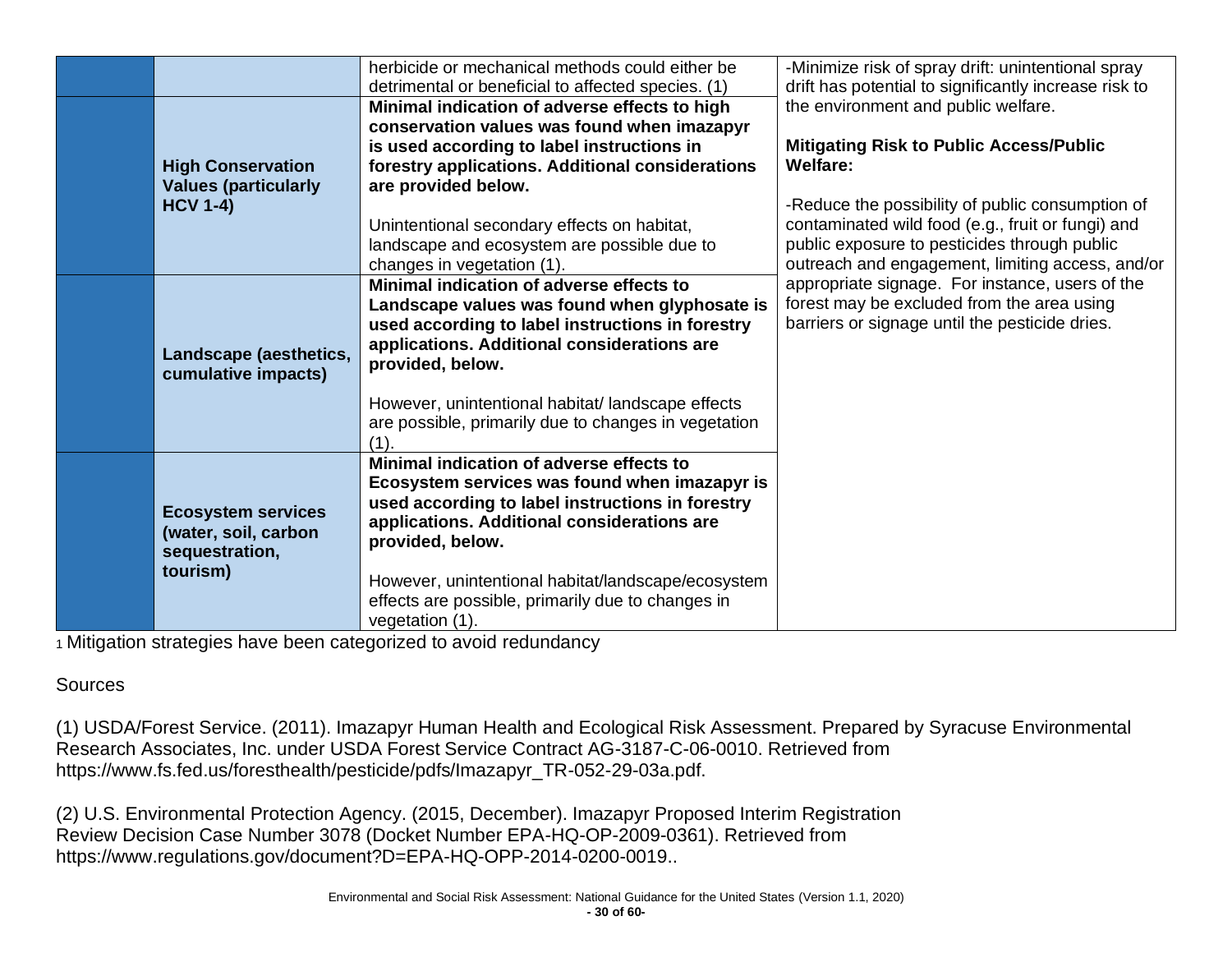#### (3) SSI Maxim (2018). Pesticide Product Label [Arsenal]. Retrieved from [https://www3.epa.gov/pesticides/chem\\_search/ppls/034913-00023-20180328.pdf.](https://www3.epa.gov/pesticides/chem_search/ppls/034913-00023-20180328.pdf)

(4) Trumbo, J. and Waligora, D. "The impact of the herbicides imazapyr and triclopyr triethylamine on bullfrog tadpoles." California Fish and Game 95, no. 3 (2009): 122-127.

(5) Yahnke, Amy E., Christian E. Grue, Marc P. Hayes, and Alexandra T. Troiano. "Effects of the herbicide imazapyr on juvenile Oregon spotted frogs." Environmental toxicology and chemistry 32, no. 1 (2013): 228-235.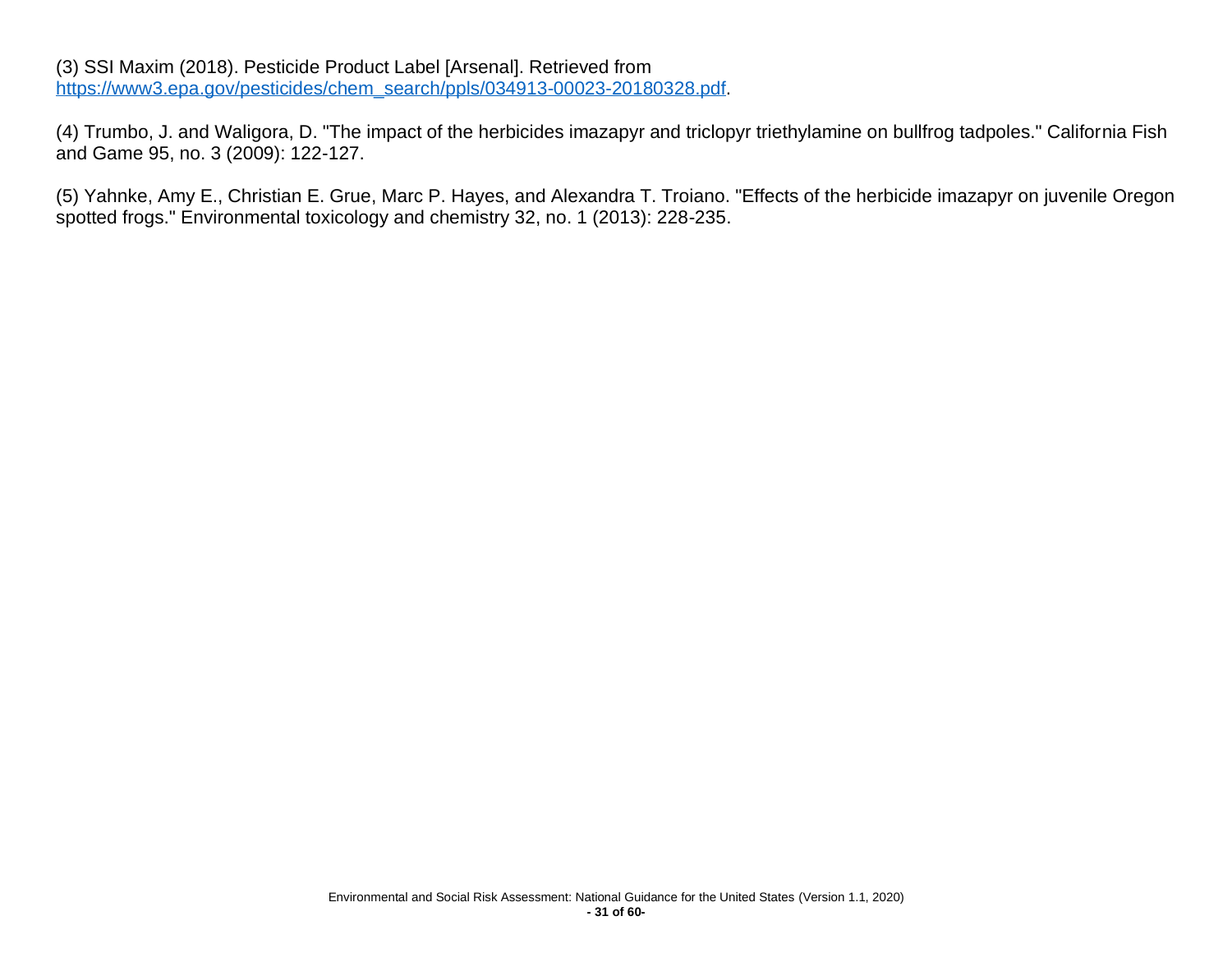## **Social National Assessment**

<span id="page-32-0"></span>

| <b>Pesticide:</b>                  | <b>Imazapyr</b>                                                                                                                                                                                   |                                                                                                                                                                                                                                                                                                                                                                                                           | <b>Specific Formulation:</b>                                                                                                                                                                                                                                                                                                                                                                                                                                         |
|------------------------------------|---------------------------------------------------------------------------------------------------------------------------------------------------------------------------------------------------|-----------------------------------------------------------------------------------------------------------------------------------------------------------------------------------------------------------------------------------------------------------------------------------------------------------------------------------------------------------------------------------------------------------|----------------------------------------------------------------------------------------------------------------------------------------------------------------------------------------------------------------------------------------------------------------------------------------------------------------------------------------------------------------------------------------------------------------------------------------------------------------------|
| <b>Hazard</b><br>Status:           | Imazapyr is not considered a highly hazardous pesticide (HHP) per the FSC<br>Pesticides Policy (FSC-POL-30-001 V3-0 EN) and the FSC Lists of Highly<br>Hazardous Pesticides (FSC-POL-30-001a EN). |                                                                                                                                                                                                                                                                                                                                                                                                           | <b>DISCLAIMER: Adoption or adaption of this</b><br>national-level assessment alone does not<br>guarantee compliance with FSC-POL-30-001<br><b>V3-0 (see Background/Expectations Section)</b>                                                                                                                                                                                                                                                                         |
| <b>Exposure</b><br><b>Elements</b> | <b>Minimum list of values</b>                                                                                                                                                                     | Description of why/why not a risk                                                                                                                                                                                                                                                                                                                                                                         | <b>National-level Mitigation strategies defined to</b><br>minimize risk <sub>1</sub>                                                                                                                                                                                                                                                                                                                                                                                 |
|                                    | <b>High Conservation</b><br><b>Values (especially HCV</b><br>$5-6)$                                                                                                                               | Minimal indication of adverse effects to high<br>conservation values was found when imazapyr<br>is used according to label instructions in<br>forestry applications. Additional considerations<br>are provided below.<br>Unintentional secondary effects on habitat,<br>landscape and ecosystem are possible due to<br>changes in vegetation (1).                                                         | Follow all pesticide label application<br>instructions. Follow applicable criterion and<br>indicators from the FSC US FM Standard V1.0<br>(e.g., Criterion 4.3 for worker safety, Criterion<br>7.3 for worker training, Criterion 6.5 for<br>protecting water resources, and Criteria 8.1<br>and 8.2 for Monitoring). Applicators or<br>persons supervising application of restricted<br>use pesticides are required to be certified in                              |
|                                    | Health (fertility,<br>reproductive health,<br>respiratory health,<br>dermatologic,<br>neurological and<br>gastrointestinal<br>problems, cancer and                                                | Minimal indication of adverse effects to human<br>health was found when imazapyr is used<br>according to label instructions in forestry<br>applications. Additional considerations are<br>provided below.<br>Minimal to no risk to worker health due to acute or<br>long-term exposure if proper protective and safety<br>procedures are followed. No indication of health risk<br>to general public (1). | accordance with EPA regulations and state,<br>territorial and tribal laws. Additional risk<br>mitigation strategies are provided below.<br>Organizations should take reasonable steps to<br>avoiding environmental and social impacts by<br>considering the mitigation strategies provided<br>below, as well as application-, Organization-,<br>or location-specific strategies.<br><b>General consideration of exposure variables</b><br>designed to mitigate risk: |
|                                    | hormonal imbalance)                                                                                                                                                                               | Eye irritation is possible for workers handling highly<br>concentrated imazapyr solutions for longer periods<br>of time. Workers who use highly concentrated<br>imazapyr should use special caution to prevent<br>prolonged skin contact (1).                                                                                                                                                             | -Know and understand the specific pesticide<br>formulation, as its unique formulation may provide<br>a different risk characterization.<br>-Understand the mixture of active ingredients.<br>-Seek to minimize the frequency, interval, and                                                                                                                                                                                                                          |
| Social                             | <b>Welfare</b>                                                                                                                                                                                    | Minimal indication of adverse effects to welfare<br>was found when imazapyr is used according to<br>label instructions in forestry applications.                                                                                                                                                                                                                                                          | amount of application.<br>-Use the most efficient and effective method of<br>application by seeking to minimize risk to<br>environmental and social values.<br>-Understand the site (e.g., soil type, topography,                                                                                                                                                                                                                                                    |
|                                    | <b>Food and water</b>                                                                                                                                                                             | Minimal indication of adverse effects to food and<br>water was found when imazapyr is used<br>according to label instructions in forestry                                                                                                                                                                                                                                                                 | etc.) and climatic (e.g., wind, temperature, and                                                                                                                                                                                                                                                                                                                                                                                                                     |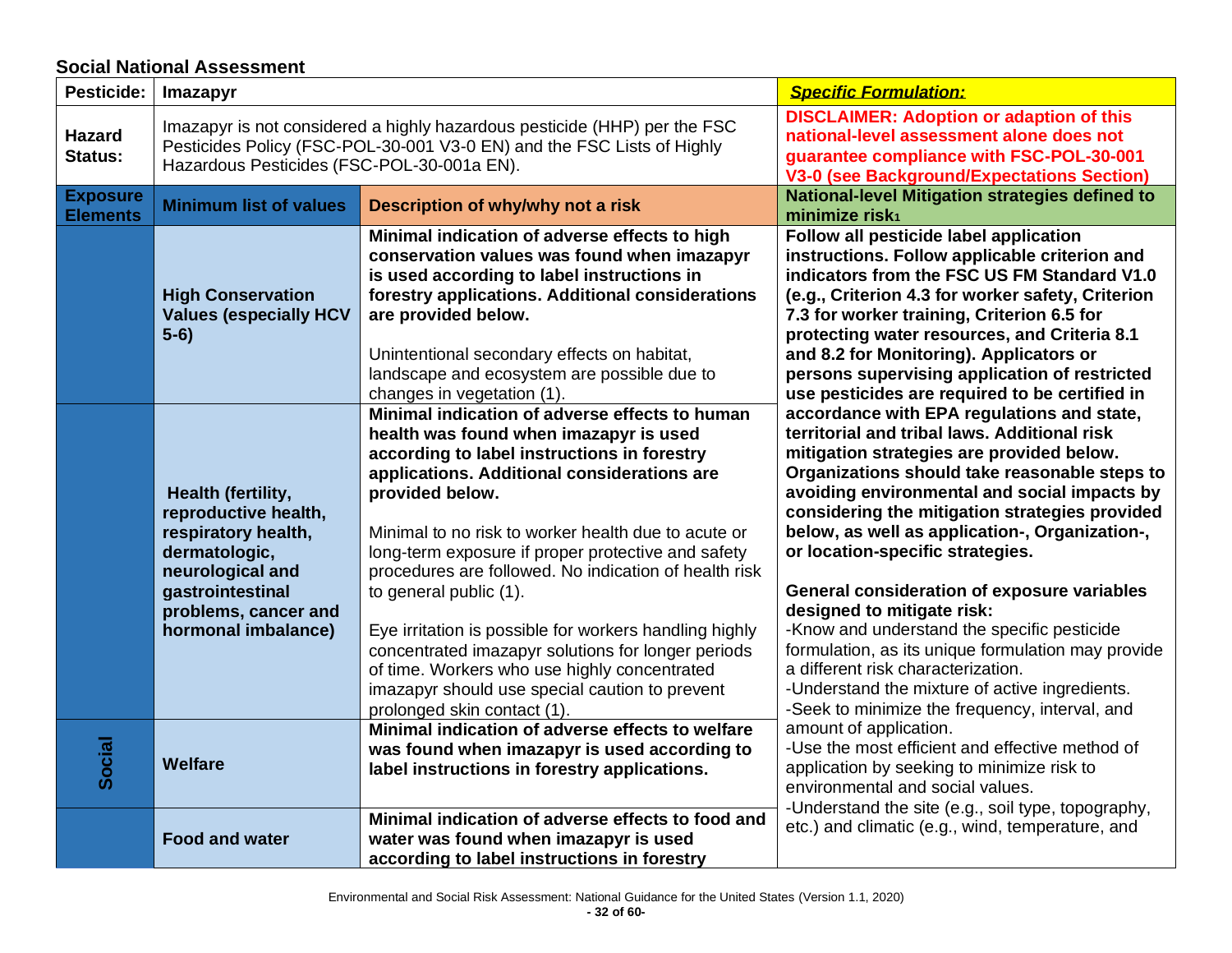|  |                                                                                                                                             | applications. However, additional considerations<br>are provided below.                                                                                                                                                                         | humidity) conditions and the likely effect on risk to<br>environmental and social values.<br>-Have appropriate waste management systems in                                                                                                                                                       |
|--|---------------------------------------------------------------------------------------------------------------------------------------------|-------------------------------------------------------------------------------------------------------------------------------------------------------------------------------------------------------------------------------------------------|--------------------------------------------------------------------------------------------------------------------------------------------------------------------------------------------------------------------------------------------------------------------------------------------------|
|  |                                                                                                                                             | Risk of contact with contaminated vegetation, fruit,<br>and water. These scenarios are extremely low risk                                                                                                                                       | place.                                                                                                                                                                                                                                                                                           |
|  |                                                                                                                                             | due to the implausibility of acute or long-term<br>occurrences (1). Of these, the predominant route of<br>exposure is through consumption of contaminated                                                                                       | Mitigating Risk to Workers: When applying<br>pesticides, label instructions should be followed.                                                                                                                                                                                                  |
|  |                                                                                                                                             | vegetation (1).                                                                                                                                                                                                                                 | Personal Protective Equipment (PPE):                                                                                                                                                                                                                                                             |
|  | <b>Social Infrastructure;</b><br>(schools and<br>hospitals, recreational<br>infrastructure,<br>infrastructure adjacent<br>to the management | Minimal indication of adverse effects to social<br>infrastructure was found when imazapyr is used<br>according to label instructions in forestry<br>applications.                                                                               | Some materials that are chemical-resistant to this<br>product are listed below. Applicators and other<br>handlers must wear:<br>• Long-sleeved shirt and long pants;<br>• Chemical-resistant gloves, such as barrier<br>laminate, butyl rubber or polyethylene;                                  |
|  | unit)                                                                                                                                       |                                                                                                                                                                                                                                                 | · Shoes plus socks.                                                                                                                                                                                                                                                                              |
|  |                                                                                                                                             | Minimal indication of adverse effects to<br>economic viability was found when imazapyr is<br>used according to label instructions in forestry<br>applications. However, additional considerations<br>are provided below.                        | Follow manufacturer's instructions for cleaning<br>and maintaining PPE. If no such instructions exist<br>for washables, use detergent and hot water. Keep<br>and wash PPE separately from other laundry.<br>DO NOT enter treated areas without protective                                        |
|  | <b>Economic viability</b>                                                                                                                   | There is a potential for spray drift to adversely affect<br>sensitive terrestrial and aquatic plant species.                                                                                                                                    | clothing until sprays have dried. (3)                                                                                                                                                                                                                                                            |
|  | (agriculture, livestock,<br>tourism)                                                                                                        | Sensitive species will be affected up to 900 feet<br>downwind of application site, regardless of<br>application method, and will likely be affected well<br>beyond 900 feet (1). Risk characterization is similar<br>for aquatic plant species. | Applicators should:<br>-Avoid breathing spray mist. Avoid contact with<br>skin, eyes or clothing.<br>-Wash hands before eating, drinking, chewing<br>gum, using tobacco, or using the toilet.<br>-Remove clothing immediately if pesticide gets<br>inside. Then wash thoroughly and put on clean |
|  |                                                                                                                                             | Given no documented adverse effects on animals<br>(1), there is low risk for economic viability of                                                                                                                                              | clothing.<br>-Remove PPE immediately after handling this                                                                                                                                                                                                                                         |
|  |                                                                                                                                             | livestock or tourism.                                                                                                                                                                                                                           | product. Wash the outside of gloves before                                                                                                                                                                                                                                                       |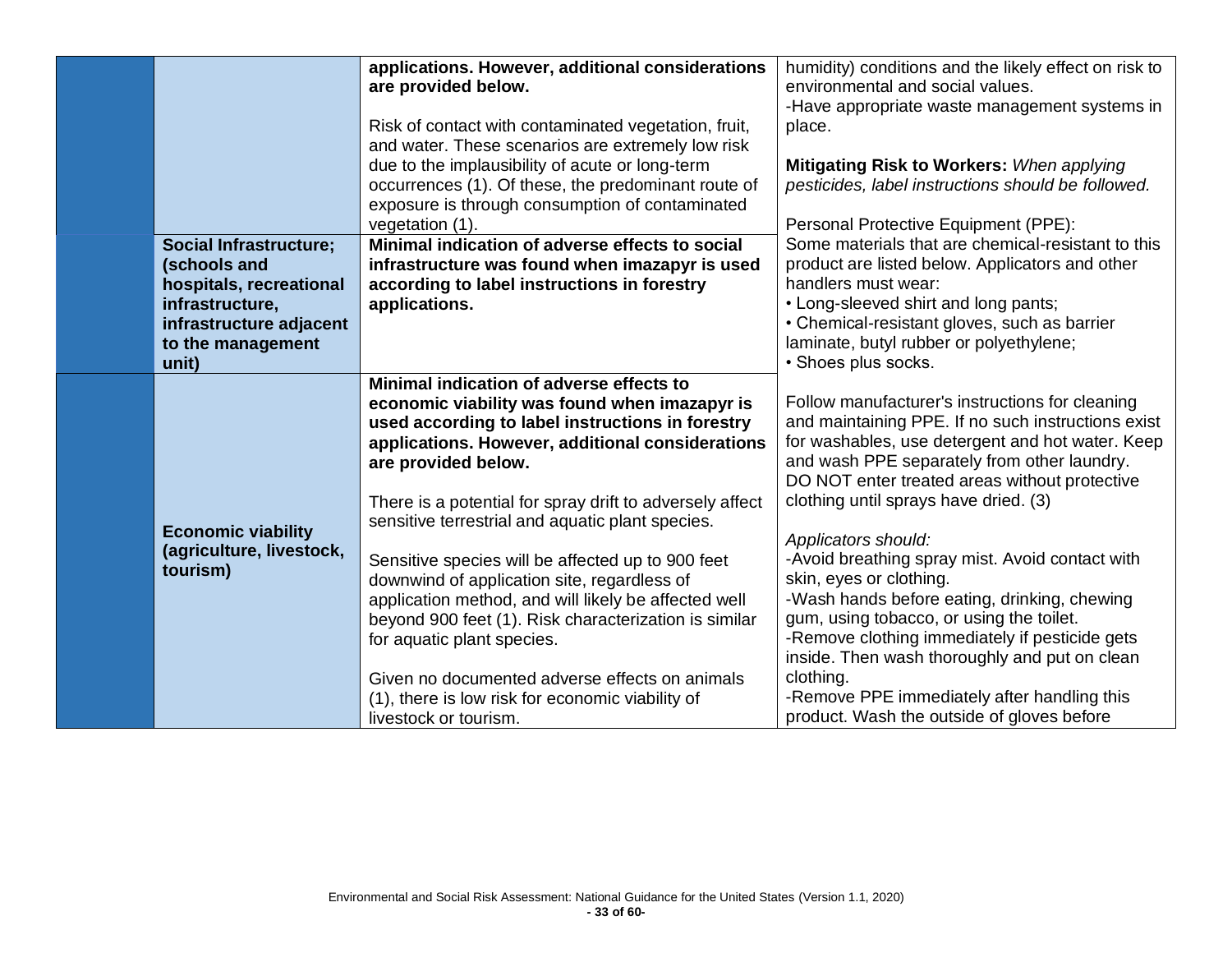| Social | <b>Rights (legal and</b><br>customary) | Minimal indication of adverse effects to rights<br>was found when imazapyr is used according to<br>label instructions in forestry applications. | removing. As soon as possible, wash thoroughly<br>and change into clean clothing (3).<br><b>Mitigating Risk to Public Access/Public</b><br><b>Welfare:</b><br>-Reduce the possibility of public consumption of<br>contaminated wild food (e.g., fruit or fungi) and                                                                                                                                                                                                                                                                                                                                                                                                                                                                                                                                                                                                                             |
|--------|----------------------------------------|-------------------------------------------------------------------------------------------------------------------------------------------------|-------------------------------------------------------------------------------------------------------------------------------------------------------------------------------------------------------------------------------------------------------------------------------------------------------------------------------------------------------------------------------------------------------------------------------------------------------------------------------------------------------------------------------------------------------------------------------------------------------------------------------------------------------------------------------------------------------------------------------------------------------------------------------------------------------------------------------------------------------------------------------------------------|
|        | <b>Others</b>                          | No additional values were identified in this<br>assessment.                                                                                     | public exposure to pesticides through public<br>outreach and engagement, limiting access, and/or<br>appropriate signage. For instance, users of the<br>forest may be excluded from the area using<br>barriers or signage until the pesticide dries;<br>-Consider effects on local communities and<br>indigenous peoples when considering limiting<br>access to treatment areas;<br>-Do not allow children or pets to enter the treated<br>area until it has dried.<br><b>Minimizing Risk to Food and Water</b><br><b>Resources:</b><br>-Minimize spray drift - unintentional spray drift has<br>potential to significantly increase risk to the<br>environment and public welfare.<br>-DO NOT apply where runoff or irrigation water<br>may flow onto agricultural land as injury to crops<br>may result.<br>-DO NOT apply directly to water bodies including<br>lakes, streams, rivers, ponds. |

Sources

(1) USDA/Forest Service. (2011). Imazapyr Human Health and Ecological Risk Assessment. Prepared by Syracuse Environmental Research Associates, Inc. under USDA Forest Service Contract AG-3187-C-06-0010. Retrieved from https://www.fs.fed.us/foresthealth/pesticide/pdfs/Imazapyr\_TR-052-29-03a.pdf..

(2) U.S. Environmental Protection Agency. (2015, December). Imazapyr Proposed Interim Registration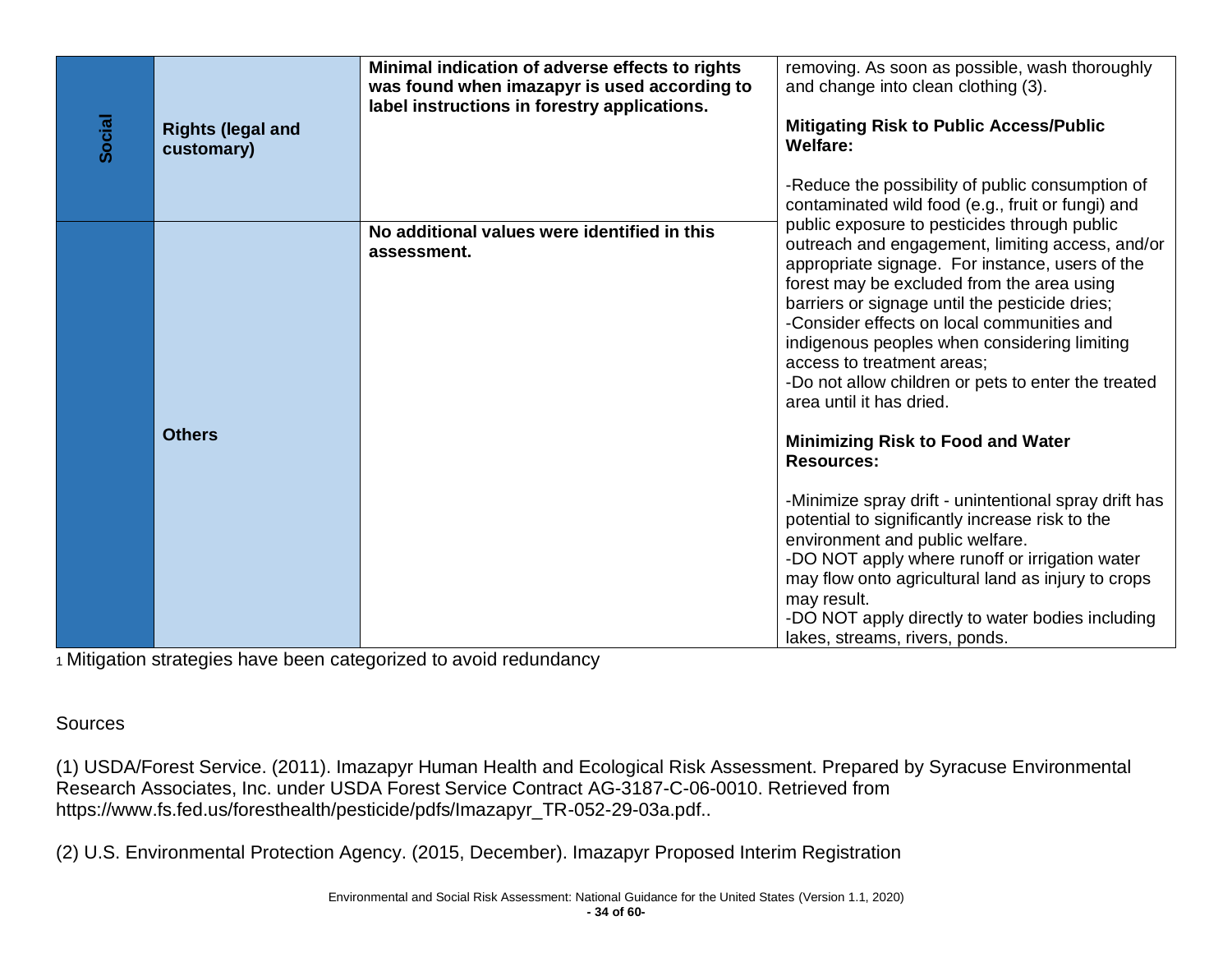Review Decision Case Number 3078 (Docket Number EPA-HQ-OP-2009-0361). Retrieved from https://www.regulations.gov/document?D=EPA-HQ-OPP-2014-0200-0019..

(3) SSI Maxim (2018). Pesticide Product Label [Arsenal]. Retrieved from https://www3.epa.gov/pesticides/chem\_search/ppls/034913-00023-20180328.pdf..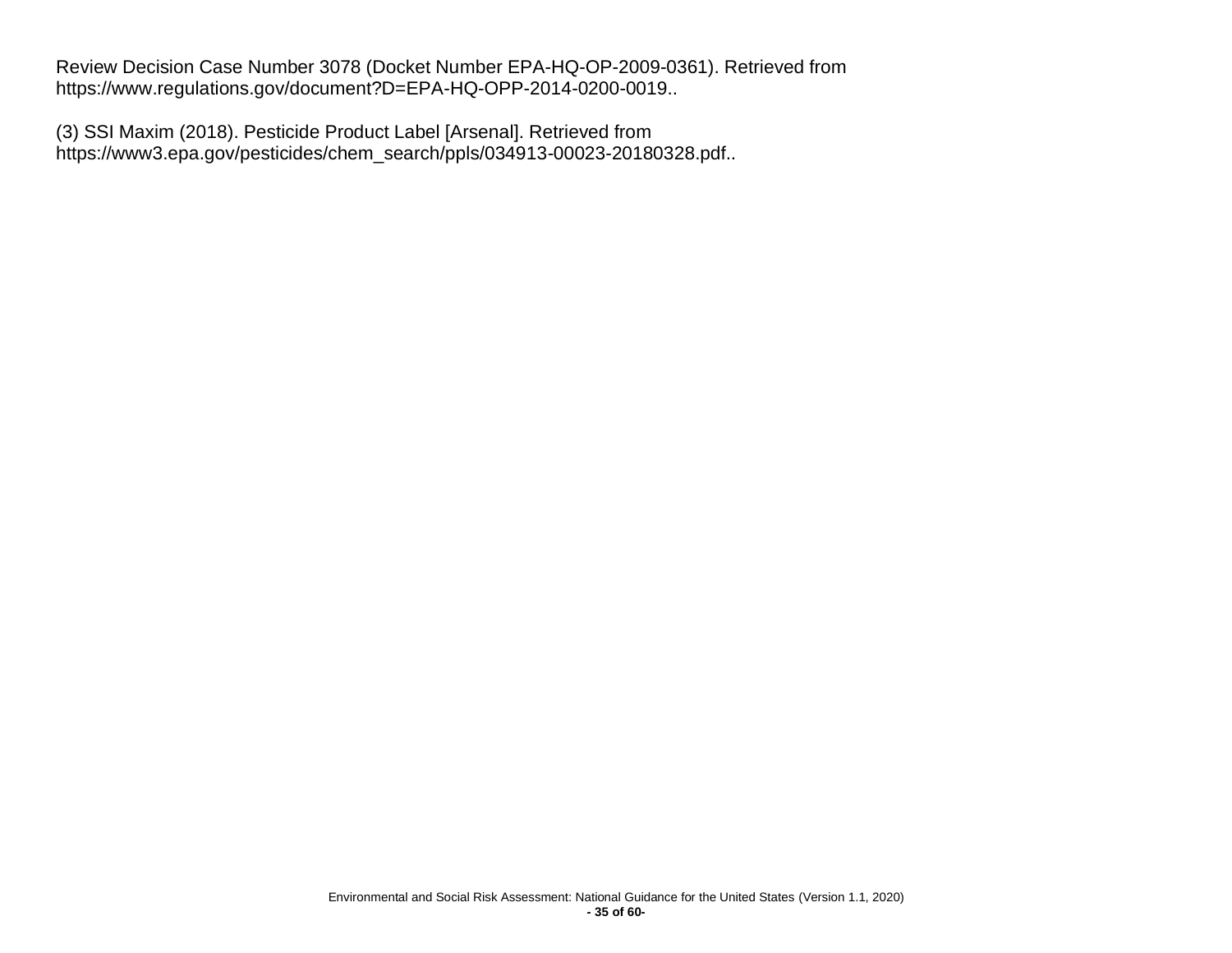# **Appendix 4: National Guidance ESRA for Triclopyr**

#### **Environmental National Assessment**

<span id="page-36-1"></span><span id="page-36-0"></span>

| Pesticide:                         | <b>Triclopyr</b>                                                                                                                                                                                   |                                                                                                                                                                                                                                                                                                                                                                                                                                                                                                                                                                                                                                              | <b>Specific Formulation:</b>                                                                                                                                                                                                                                                                                                                                                                                                      |
|------------------------------------|----------------------------------------------------------------------------------------------------------------------------------------------------------------------------------------------------|----------------------------------------------------------------------------------------------------------------------------------------------------------------------------------------------------------------------------------------------------------------------------------------------------------------------------------------------------------------------------------------------------------------------------------------------------------------------------------------------------------------------------------------------------------------------------------------------------------------------------------------------|-----------------------------------------------------------------------------------------------------------------------------------------------------------------------------------------------------------------------------------------------------------------------------------------------------------------------------------------------------------------------------------------------------------------------------------|
| <b>Hazard</b><br>Status:           | Triclopyr is not considered a highly hazardous pesticide (HHP) per the FSC<br>Pesticides Policy (FSC-POL-30-001 V3-0 EN) and the FSC Lists of Highly<br>Hazardous Pesticides (FSC-POL-30-001a EN). |                                                                                                                                                                                                                                                                                                                                                                                                                                                                                                                                                                                                                                              | <b>DISCLAIMER: Adoption or adaption of this</b><br>national-level assessment alone does not<br>guarantee compliance with FSC-POL-30-001<br><b>V3-0 (see Background/Expectations Section)</b>                                                                                                                                                                                                                                      |
| <b>Exposure</b><br><b>Elements</b> | <b>Minimum list of values</b>                                                                                                                                                                      | Description of why/why not a risk                                                                                                                                                                                                                                                                                                                                                                                                                                                                                                                                                                                                            | <b>National-level Mitigation strategies defined to</b><br>minimize risk <sub>1</sub>                                                                                                                                                                                                                                                                                                                                              |
| Environmental                      | Soil (erosion,<br>degradation, biota,<br>carbon storage)                                                                                                                                           | Minimal indication of adverse effects to Soil was<br>found when triclopyr is used according to label<br>instructions in forestry applications. Additional<br>considerations are provided, below.<br>Potential for erosion if groundcover is exposed to<br>herbicide, as well as adverse effects on terrestrial<br>invertebrates (1). Adverse effects on terrestrial<br>microorganisms is unlikely (1).                                                                                                                                                                                                                                       | Follow all pesticide label application<br>instructions. Follow applicable criterion and<br>indicators from the FSC US FM Standard V1.0<br>(e.g., Criterion 4.3 for worker safety, Criterion<br>7.3 for worker training, Criterion 6.5 for<br>protecting water resources, and Criteria 8.1<br>and 8.2 for Monitoring). Applicators or<br>persons supervising application of restricted                                             |
|                                    |                                                                                                                                                                                                    | Water contamination is possible, which would<br>adversely affect aquatic plants (including algae):<br>Low risk to nontarget species, including humans,<br>associated with contaminated surface water (1).<br>Substantial drift or off-site transport via runoff could<br>result in acute effects in sensitive fish or aquatic<br>vegetation (1).                                                                                                                                                                                                                                                                                             | use pesticides are required to be certified in<br>accordance with EPA regulations and state,<br>territorial and tribal laws. Additional risk<br>mitigation strategies are provided below.<br>Organizations should take reasonable steps to<br>avoiding environmental and social impacts by<br>considering the mitigation strategies provided<br>below as well as application-, Organization-, or<br>location-specific strategies. |
|                                    | Water (ground water,<br>surface waters, water<br>supplies)                                                                                                                                         | Triclopyr BEE has been found to be much more<br>toxic than triclopyr TEA, and triclopyr acid to<br>terrestrial plants and most groups of aquatic<br>organisms (1): "Acute toxicity data for aquatic<br>animals generally indicate that triclopyr ACID and<br>TEA are practically non-toxic to fish and<br>invertebrates, while triclopyr BEE is moderately to<br>highly toxic to these same taxa on an acute<br>exposure basis" (1). Additionally, EPA explains that<br>"The chronic toxicity of triclopyr ACID and TEA to<br>freshwater fish and invertebrates is relatively similar<br>to acute toxicity values and range from 24 to 74 mg | General consideration of exposure variables<br>designed to mitigate risk:<br>-Know and understand the specific pesticide<br>formulation and/or tank mixture, as its unique<br>formulation may provide a different risk<br>characterization.<br>-Understand how the mixture of active ingredients<br>affects the pesticides risk profile.<br>-Seek to minimize the frequency, interval, and<br>amount of application.              |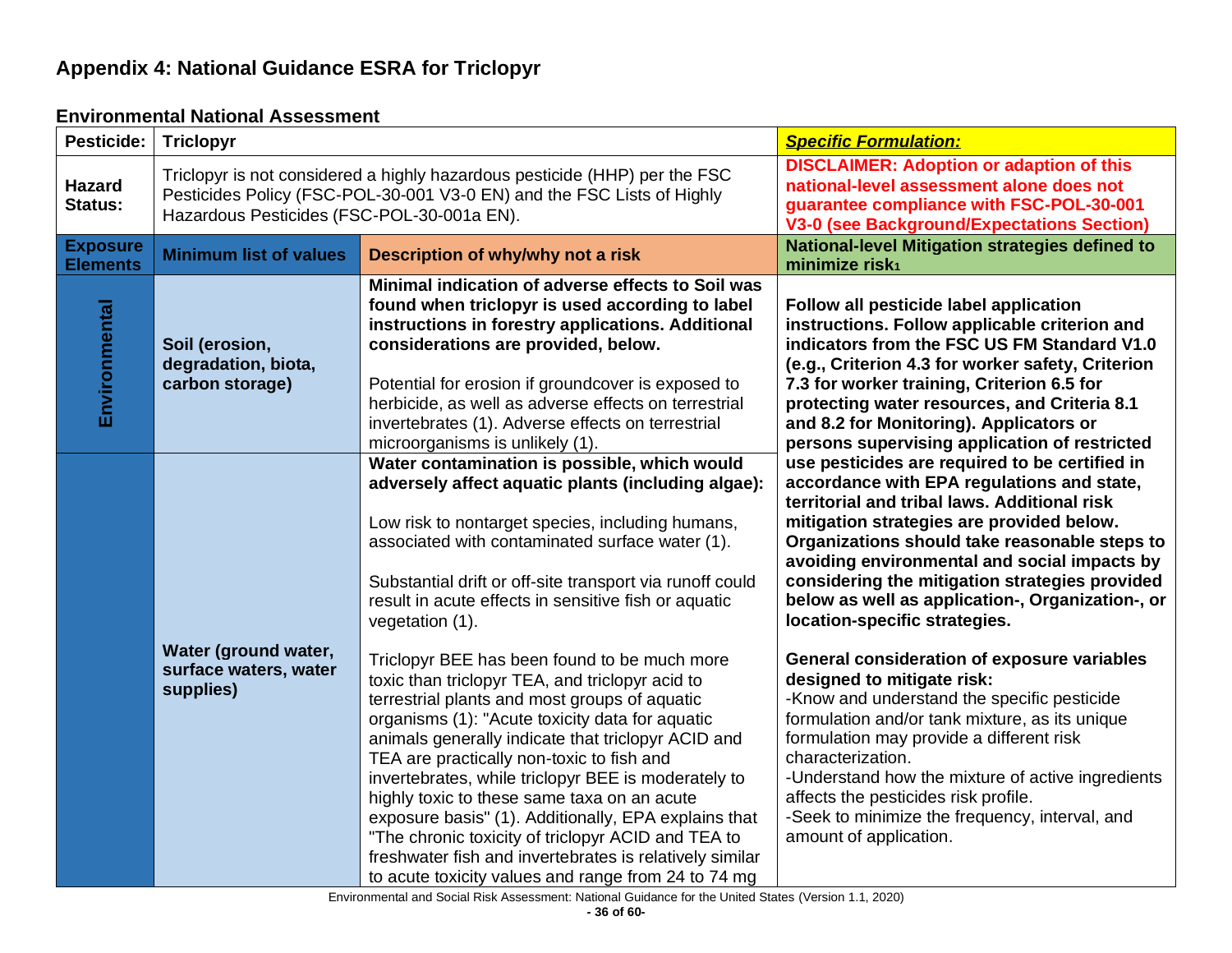|               |                           | a.i./L. In contrast, the chronic toxicity of triclopyr BEE | -use the most efficient and effective method of                                                                                                             |
|---------------|---------------------------|------------------------------------------------------------|-------------------------------------------------------------------------------------------------------------------------------------------------------------|
|               |                           | to freshwater fish and invertebrates tends to be           | application by seeking to minimize risk to                                                                                                                  |
|               |                           | much greater than the ACID or TEA active                   | environmental and social values.                                                                                                                            |
|               |                           | ingredients" (1). However, once it enters the              | -Understand the site (e.g., soil type, topography,                                                                                                          |
|               |                           | environment, triclopyr BEE is rapidly converted to         | etc.) and climatic (e.g., wind, temperature, and                                                                                                            |
|               |                           | the less toxic acid form.                                  | humidity) conditions and the likely effect on risk to                                                                                                       |
|               |                           |                                                            | environmental and social values.                                                                                                                            |
|               |                           |                                                            |                                                                                                                                                             |
|               |                           | Higher rates of rainfall make surface water                | -Have appropriate, waste management systems in                                                                                                              |
|               |                           | contamination more likely. However, because                | place.                                                                                                                                                      |
|               |                           | "triclopyr BEE is not persistent in soil or surface        |                                                                                                                                                             |
|               |                           | water, longer-term risks to aquatic animals after          | Mitigating Risk to the Environment: reduce                                                                                                                  |
|               |                           | terrestrial applications of triclopyr BEE appear to be     | contact with water resources and minimize                                                                                                                   |
|               |                           | negligible" (1).                                           | application amounts and number of applications.                                                                                                             |
|               |                           | Minimal indication of adverse effects to                   |                                                                                                                                                             |
|               |                           | atmosphere was found when triclopyr is used                | General and non-target species:                                                                                                                             |
|               |                           | according to label instructions in forestry                | -Minimize risk of spray drift: unintentional spray                                                                                                          |
|               |                           | applications. Additional considerations are                | drift has potential to significantly increase risk to<br>the environment and public welfare. Follow<br>product-specific guidelines for reducing spray drift |
|               | Atmosphere (air           | provided, below.                                           |                                                                                                                                                             |
| Environmental | quality, greenhouse       |                                                            |                                                                                                                                                             |
|               | gasses)                   | Triclopyr BEE is more volatile than Triclopyr TEA          | for specific application scenarios (2).                                                                                                                     |
|               |                           | (1).                                                       | -Do not apply where runoff or irrigation water may                                                                                                          |
|               |                           |                                                            | flow onto agricultural land as injury to crops may                                                                                                          |
|               |                           |                                                            | result $(3)$ .                                                                                                                                              |
|               |                           | Negative impacts on non-target species exist for           | -Reduce volatilization potential by minimizing                                                                                                              |
|               |                           | plants and mammals.                                        | spray contact with nonpermeable surfaces (roads,                                                                                                            |
|               |                           |                                                            | rocks), especially during higher air temperatures                                                                                                           |
|               |                           |                                                            | (3).                                                                                                                                                        |
|               |                           | Developmental and reproductive effects are                 |                                                                                                                                                             |
|               |                           | documented in mammals at acute, subchronic, and            |                                                                                                                                                             |
|               |                           | chronic toxicity studies (1).                              | Water:                                                                                                                                                      |
|               |                           |                                                            | -This pesticide is toxic to fish. Do not apply                                                                                                              |
|               | <b>Non-target species</b> | Large mammals are the nontarget organisms at the           | directly to water, to areas where surface water is                                                                                                          |
|               | (vegetation, wildlife,    | greatest risk, and contaminated vegetation is the          | present, or to                                                                                                                                              |
|               | bees and other            | predominant exposure scenario (1).                         | intertidal areas below the mean high water mark.                                                                                                            |
|               | pollinators, pets)        |                                                            | Do not contaminate water when cleaning                                                                                                                      |
|               |                           | Overt and severe maternal toxicity has been shown          | equipment or                                                                                                                                                |
|               |                           | to have adverse developmental and reproductive             | disposing of equipment washwaters (3).                                                                                                                      |
|               |                           | effects. Developmental effects have been indicated         | -Do not discharge effluent containing this product                                                                                                          |
|               |                           | as delayed growth in offspring, rather than frank          | into lakes, streams, ponds, estuaries, oceans or                                                                                                            |
|               |                           | abnormalities and occur only at doses of frank             | other waters unless in accordance with the                                                                                                                  |
|               |                           | maternal toxicity (1).                                     | requirements of a National Pollutant Discharge                                                                                                              |
|               |                           |                                                            | <b>Elimination System</b>                                                                                                                                   |
|               |                           |                                                            |                                                                                                                                                             |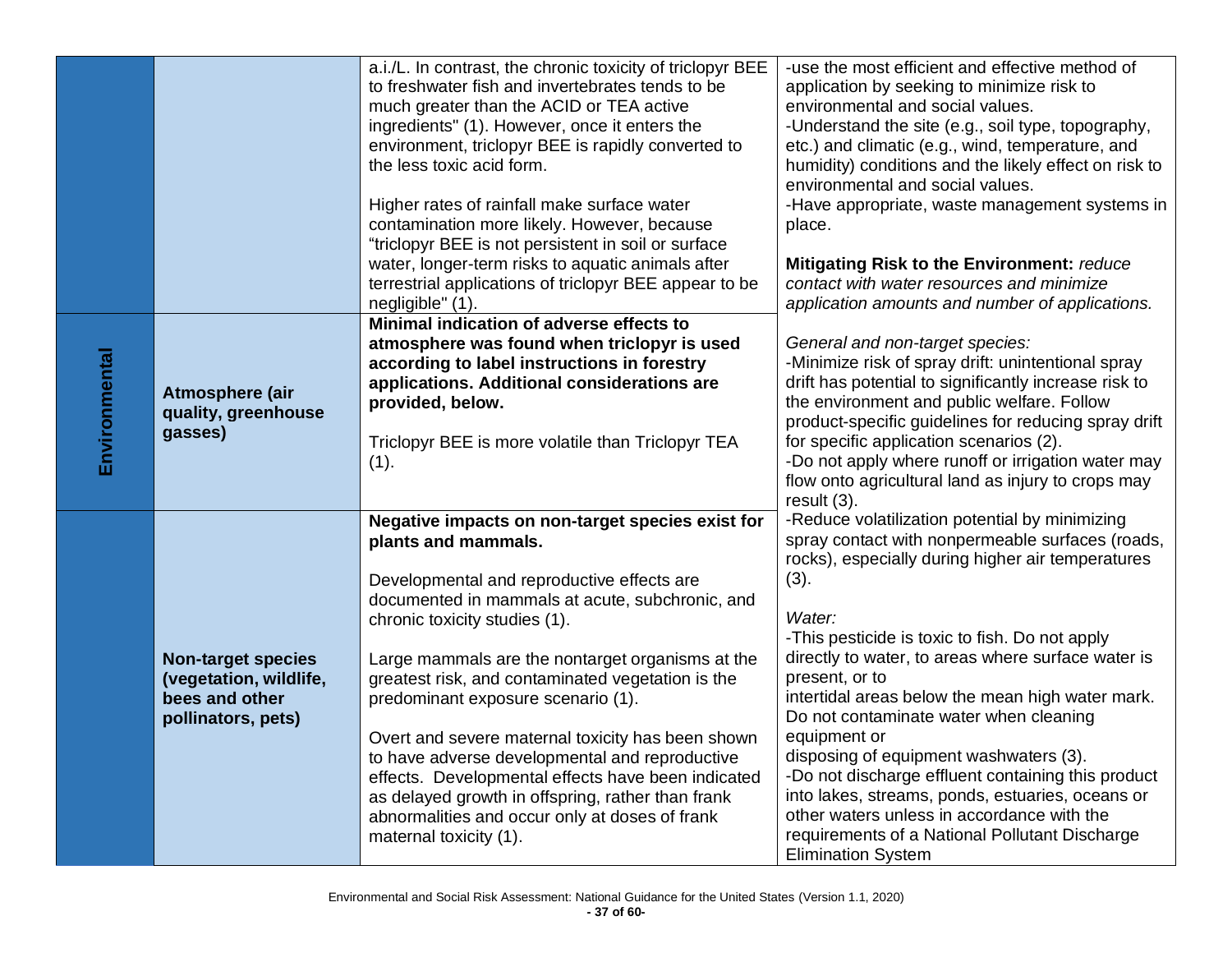|               |                                                                                                                           | Potential for adverse effects on birds, but avian<br>studies are not as numerous or detailed as those<br>involving mammals (1). Triclopyr BEE is more toxic<br>to fish than triclopyr acid (TEA); nonetheless,<br>application of triclopyr BEE up to 3 lb a.e./acre does<br>not reach a level of concern. However, accidental<br>spill scenarios would likely result in substantial<br>adverse effects on fish (1).<br>Triclopyr BEE has been found to be much more<br>toxic than triclopyr TEA, and triclopyr acid to<br>terrestrial plants and most groups of aquatic<br>organisms (1).<br>Direct spray, substantial drift, and substantial runoff<br>from the application site are expected to cause<br>damage to aquatic and terrestrial macrophytes and<br>algae, given that triclopyr is an effective herbicide<br>(1). | (NPDES) permit and the permitting authority has<br>been notified in writing prior to discharge. Do not<br>discharge effluent containing this product to sewer<br>systems without previously notifying the local<br>sewage treatment plant authority<br>-Do not apply to open water (2).<br>-Do not apply to saltwater bays or estuaries (2).<br>-Do not apply on ditches that are used to transport<br>irrigation water (3). |
|---------------|---------------------------------------------------------------------------------------------------------------------------|-------------------------------------------------------------------------------------------------------------------------------------------------------------------------------------------------------------------------------------------------------------------------------------------------------------------------------------------------------------------------------------------------------------------------------------------------------------------------------------------------------------------------------------------------------------------------------------------------------------------------------------------------------------------------------------------------------------------------------------------------------------------------------------------------------------------------------|------------------------------------------------------------------------------------------------------------------------------------------------------------------------------------------------------------------------------------------------------------------------------------------------------------------------------------------------------------------------------------------------------------------------------|
|               |                                                                                                                           | Triclopyr is considered "practically non-toxic" to bees<br>(1); general risks to terrestrial invertebrates is<br>secondary to changes in vegetation cover (i.e.<br>changes in terrestrial invertebrate populations<br>comes as a result of changes to vegetation) (1).                                                                                                                                                                                                                                                                                                                                                                                                                                                                                                                                                        |                                                                                                                                                                                                                                                                                                                                                                                                                              |
| Environmental | <b>Non-timber forest</b><br>products (as FSC-STD-<br>01-001 V5-2 FSC<br><b>Principles and Criteria,</b><br>criterion 5.1) | Minimal indication of adverse effects to non-<br>timber forest products was found when triclopyr<br>is used according to label instructions in<br>forestry applications. Additional considerations<br>are provided below.<br>Secondary effects to habitats and food availability<br>could occur, which would affect virtually all nontarget<br>organisms. These secondary effects caused by<br>herbicide or mechanical methods could either be<br>detrimental or beneficial to affected species (1).                                                                                                                                                                                                                                                                                                                          |                                                                                                                                                                                                                                                                                                                                                                                                                              |
|               | <b>High Conservation</b><br><b>Values (particularly</b><br><b>HCV 1-4)</b>                                                | Minimal indication of adverse effects to high<br>conservation values was found when triclopyr is<br>used according to label instructions in forestry<br>applications. Additional considerations are<br>provided below.                                                                                                                                                                                                                                                                                                                                                                                                                                                                                                                                                                                                        |                                                                                                                                                                                                                                                                                                                                                                                                                              |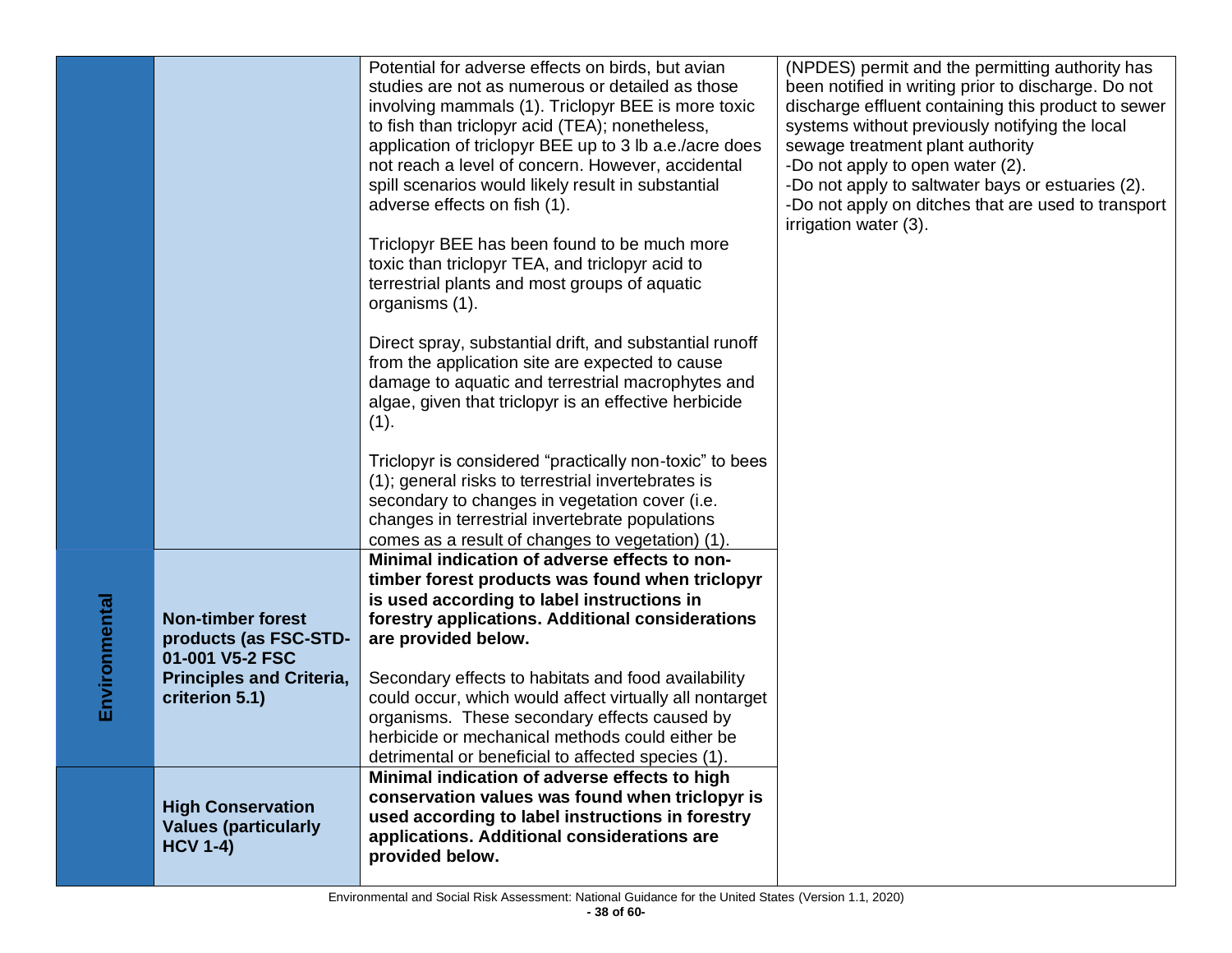|                                                                     | Unintentional secondary effects on habitat,<br>landscape and ecosystem are possible (1).                                                                                                                         |
|---------------------------------------------------------------------|------------------------------------------------------------------------------------------------------------------------------------------------------------------------------------------------------------------|
| Landscape (aesthetics,<br>cumulative impacts)                       | Minimal indication of adverse effects to<br>landscape was found when triclopyr is used<br>according to label instructions in forestry<br>applications. Additional considerations are<br>provided below.          |
|                                                                     | Unintentional habitat/landscape effects are possible                                                                                                                                                             |
| <b>Ecosystem services</b><br>(water, soil, carbon<br>sequestration, | Minimal indication of adverse effects to<br>ecosystem services was found when triclopyr is<br>used according to label instructions in forestry<br>applications. Additional considerations are<br>provided below. |
| tourism)                                                            | Potential for secondary effects on terrestrial or<br>aquatic animals and plants, including changes in<br>food availability and habitat quality (1).                                                              |

#### **Sources**

- (4) (1) USDA/Forest Service. (2011). Triclopyr Human Health and Ecological Risk Assessment. Prepared by Syracuse Environmental Research Associates, Inc. under USDA Forest Service Contract AG-3187-C-06-0010. Retrieved from [https://www.fs.fed.us/foresthealth/pesticide/pdfs/181126Triclopyr-2011\\_RA.pdf.](https://www.fs.fed.us/foresthealth/pesticide/pdfs/181126Triclopyr-2011_RA.pdf)
- (5) Dow AgroSciences LLC (2011). Pesticide Product Label [Element 3A]. Retrieved from [http://www.cdms.net/ldat/ld8R1006.pdf.](http://www.cdms.net/ldat/ld8R1006.pdf)
- (6) Dow AgroSciences (2018). Pesticide Product Label [Garlon 4]. Retrieved from: https://www3.epa.gov/pesticides/chem\_search/ppls/062719-00527-20180205.pdf.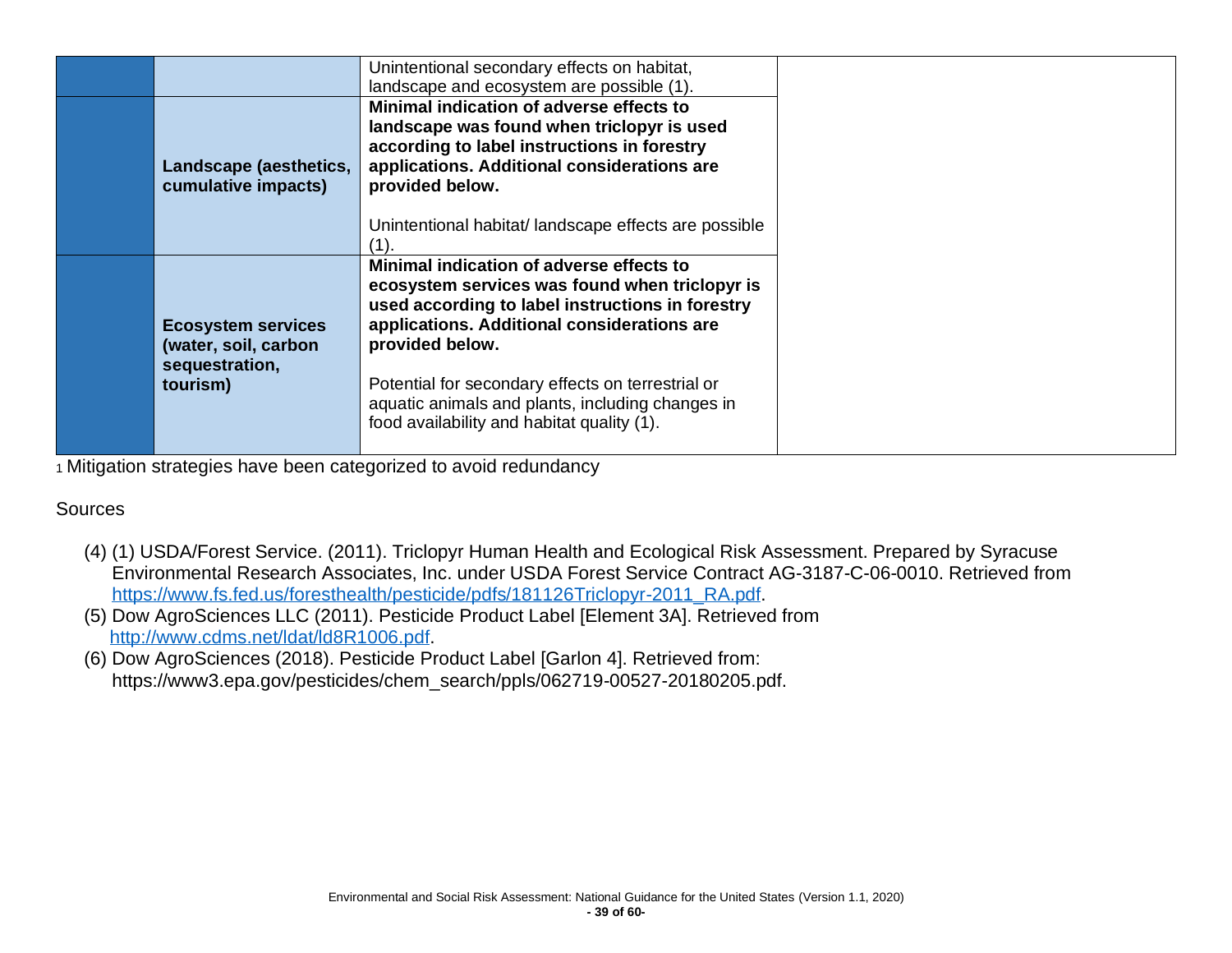## **Social National Assessment**

<span id="page-40-0"></span>

| <b>Pesticide:</b>                  | <b>Triclopyr</b>                                                                                                                                                                                   |                                                                                                                                                                                                                                                                                                                                                                                                                                                                                                                                                                                                                                                                                                                                                                                              | <b>Specific Formulation:</b>                                                                                                                                                                                                                                                                                                                                                                                                                                                                                                                                                                                                                                                                                                                                                                                                                              |
|------------------------------------|----------------------------------------------------------------------------------------------------------------------------------------------------------------------------------------------------|----------------------------------------------------------------------------------------------------------------------------------------------------------------------------------------------------------------------------------------------------------------------------------------------------------------------------------------------------------------------------------------------------------------------------------------------------------------------------------------------------------------------------------------------------------------------------------------------------------------------------------------------------------------------------------------------------------------------------------------------------------------------------------------------|-----------------------------------------------------------------------------------------------------------------------------------------------------------------------------------------------------------------------------------------------------------------------------------------------------------------------------------------------------------------------------------------------------------------------------------------------------------------------------------------------------------------------------------------------------------------------------------------------------------------------------------------------------------------------------------------------------------------------------------------------------------------------------------------------------------------------------------------------------------|
| <b>Hazard</b><br>Status:           | Triclopyr is not considered a highly hazardous pesticide (HHP) per the FSC<br>Pesticides Policy (FSC-POL-30-001 V3-0 EN) and the FSC Lists of Highly<br>Hazardous Pesticides (FSC-POL-30-001a EN). |                                                                                                                                                                                                                                                                                                                                                                                                                                                                                                                                                                                                                                                                                                                                                                                              | <b>DISCLAIMER: Adoption or adaption of this</b><br>national-level assessment alone does not<br>guarantee compliance with FSC-POL-30-001<br><b>V3-0 (see Background/Expectations Section)</b>                                                                                                                                                                                                                                                                                                                                                                                                                                                                                                                                                                                                                                                              |
| <b>Exposure</b><br><b>Elements</b> | <b>Minimum list of values</b>                                                                                                                                                                      | Description of why/why not a risk                                                                                                                                                                                                                                                                                                                                                                                                                                                                                                                                                                                                                                                                                                                                                            | <b>National-level Mitigation strategies defined to</b><br>minimize risk <sub>1</sub>                                                                                                                                                                                                                                                                                                                                                                                                                                                                                                                                                                                                                                                                                                                                                                      |
|                                    | <b>High Conservation</b><br><b>Values (especially HCV</b><br>$5-6)$                                                                                                                                | Minimal indication of adverse effects to high<br>conservation values was found when triclopyr is<br>used according to label instructions in forestry<br>applications.                                                                                                                                                                                                                                                                                                                                                                                                                                                                                                                                                                                                                        | Follow all pesticide label application<br>instructions. Follow applicable criterion and<br>indicators from the FSC US FM Standard V1.0<br>(e.g., Criterion 4.3 for worker safety, Criterion<br>7.3 for worker training, Criterion 6.5 for<br>protecting water resources, and Criteria 8.1<br>and 8.2 for Monitoring). Applicators or                                                                                                                                                                                                                                                                                                                                                                                                                                                                                                                      |
|                                    | Health (fertility,<br>reproductive health,<br>respiratory health,<br>dermatologic,<br>neurological and<br>gastrointestinal<br>problems, cancer and<br>hormonal imbalance)                          | Minimal indication of adverse effects to human<br>health was found when triclopyr is used<br>according to label instructions in forestry<br>applications. However, additional considerations<br>are provided below:<br>Aquatic applications of triclopyr do not present<br>identifiable risk to humans, while terrestrial<br>applications present some risk to general public of<br>non-accidental exposure through consumption of<br>contaminated fruit or vegetation (1).<br>For workers: triclopyr BEE exceeds chronic level of<br>concern for typical application rates. Upper bounds<br>for estimated exposures for both TEA and BEE<br>formulations exceed the chronic level of concern (1).<br>However, studies assessing realistic worker<br>exposures used in USFS programs show no | persons supervising application of restricted<br>use pesticides are required to be certified in<br>accordance with EPA regulations and state,<br>territorial and tribal laws. Additional risk<br>mitigation strategies are provided below.<br>Organizations should take reasonable steps to<br>avoiding environmental and social impacts by<br>considering the mitigation strategies provided<br>below as well as application-, Organization-, or<br>location-specific strategies.<br>General consideration of exposure variables<br>designed to mitigate risk:<br>-Know and understand the specific pesticide<br>formulation, as its unique formulation may provide<br>a different risk characterization.<br>-Understand how the mixture of active ingredients<br>affects the pesticides risk profile.<br>-Seek to minimize the frequency, interval, and |
|                                    |                                                                                                                                                                                                    | indication of risk; realistically, eye irritation is the<br>only adverse effect on workers associated with<br>triclopyr application (1).<br>High hazard quotients (HQs) associated with<br>terrestrial applications are of concern, especially for<br>females, given known adverse developmental<br>effects in mammals (1). However, these effects are                                                                                                                                                                                                                                                                                                                                                                                                                                       | amount of application.<br>-use the most efficient and effective method of<br>application by seeking to minimize risk to<br>environmental and social values.<br>-Understand the site (e.g., soil type, topography,<br>etc.) and climatic (e.g., wind, temperature, and                                                                                                                                                                                                                                                                                                                                                                                                                                                                                                                                                                                     |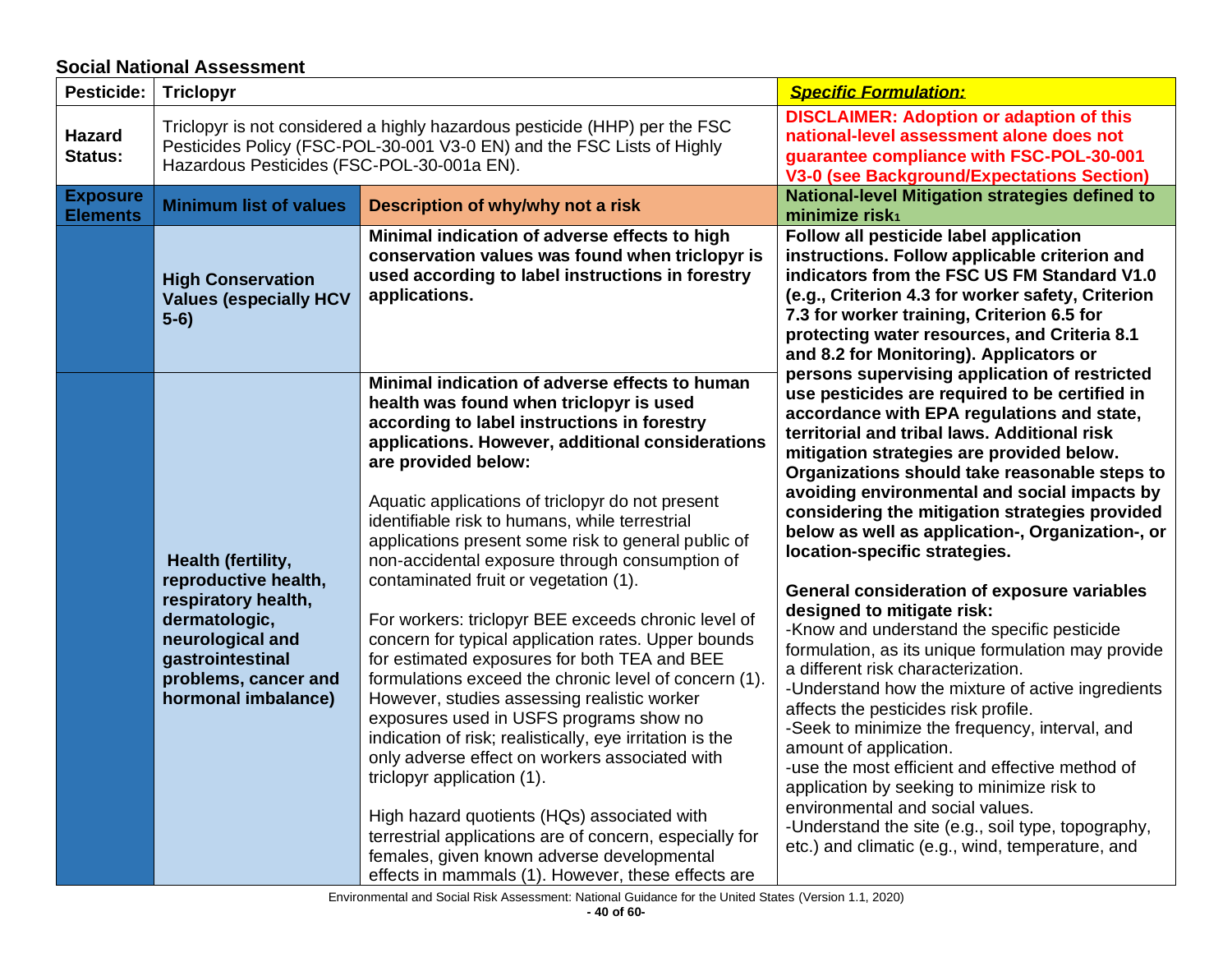|        |                                                                                                                                                      | seen at doses that cause "frank signs of maternal<br>toxicity" and "available toxicity studies suggest that<br>overt and severe toxicity would not be associated<br>with any of the upper bounds HQs" (1). Additional<br>epidemiology studies on females of reproductive age<br>with exposure to triclopyr is necessary, as some<br>results have shown increase in the odds of<br>miscarriage for women in the USFS who used<br>herbicides. | humidity) conditions and the likely effect on risk to<br>environmental and social values.<br>-Have appropriate waste management systems in<br>place.<br>Mitigating risk to water and food resources:<br>See Environmental Risk Assessment mitigation<br>strategies.<br>Mitigating Risk to Workers: When applying                    |
|--------|------------------------------------------------------------------------------------------------------------------------------------------------------|---------------------------------------------------------------------------------------------------------------------------------------------------------------------------------------------------------------------------------------------------------------------------------------------------------------------------------------------------------------------------------------------------------------------------------------------|-------------------------------------------------------------------------------------------------------------------------------------------------------------------------------------------------------------------------------------------------------------------------------------------------------------------------------------|
|        |                                                                                                                                                      | Overall, USFS asserts that there is no substantial or<br>likely risk to acute or long-term exposure scenarios<br>assuming adherence to proper worker protections<br>(1).                                                                                                                                                                                                                                                                    | pesticides label instructions should be followed.<br>-Applicators and other handlers must wear<br>personal protective equipment (PPE), including                                                                                                                                                                                    |
| Social | Welfare                                                                                                                                              | Minimal indication of adverse effects to welfare<br>was found when triclopyr is used according to<br>label instructions in forestry applications.                                                                                                                                                                                                                                                                                           | the following as found on the Element 3A<br>pesticide label (2):<br>• Long-sleeved shirt and long pants<br>• Shoes plus socks<br>• Protective eyewear                                                                                                                                                                               |
|        | <b>Food and water</b>                                                                                                                                | Risk of contact with contaminated vegetation,<br>fruit, and water. However, these scenarios are<br>extremely low risk due to the implausibility of<br>acute or long-term occurrences. (1)<br>Accidental spill into a small pond would also result in<br>HQs above the level of concern to the general public<br>for triclopyr TEA applications (1).                                                                                         | • Chemical resistant gloves (>14 mils) such as<br>butyl rubber, natural rubber, neoprene rubber or<br>nitrile rubber.<br>• Wash hands before eating, drinking, chewing<br>gum, using tobacco, or using the toilet.<br>• Remove clothing immediately if pesticide gets<br>inside. Then wash thoroughly and put on clean<br>clothing. |
|        | <b>Social Infrastructure;</b><br>(schools and<br>hospitals, recreational<br>infrastructure,<br>infrastructure adjacent<br>to the management<br>unit) | Minimal indication of adverse effects to social<br>infrastructure was found when triclopyr is used<br>according to label instructions in forestry<br>applications.                                                                                                                                                                                                                                                                          | • Remove PPE immediately after handling this<br>product. Wash the outside of gloves before<br>removing. As soon as possible, wash thoroughly<br>and change into clean clothing.<br>• Discard clothing and other absorbent materials<br>that have been drenched or heavily contaminated                                              |
|        | <b>Economic viability</b><br>(agriculture, livestock,<br>tourism)                                                                                    | Minimal indication of adverse effects to<br>economic viability was found when triclopyr is<br>used according to label instructions in forestry<br>applications. Additional considerations are<br>provided below:                                                                                                                                                                                                                            | with this product's concentrate. Do not reuse<br>these items. Follow manufacturer's instructions for<br>cleaning/maintaining PPE. If no such instructions<br>for washables exist, use detergent and hot water.<br>Keep and wash PPE separately from other<br>laundry.                                                               |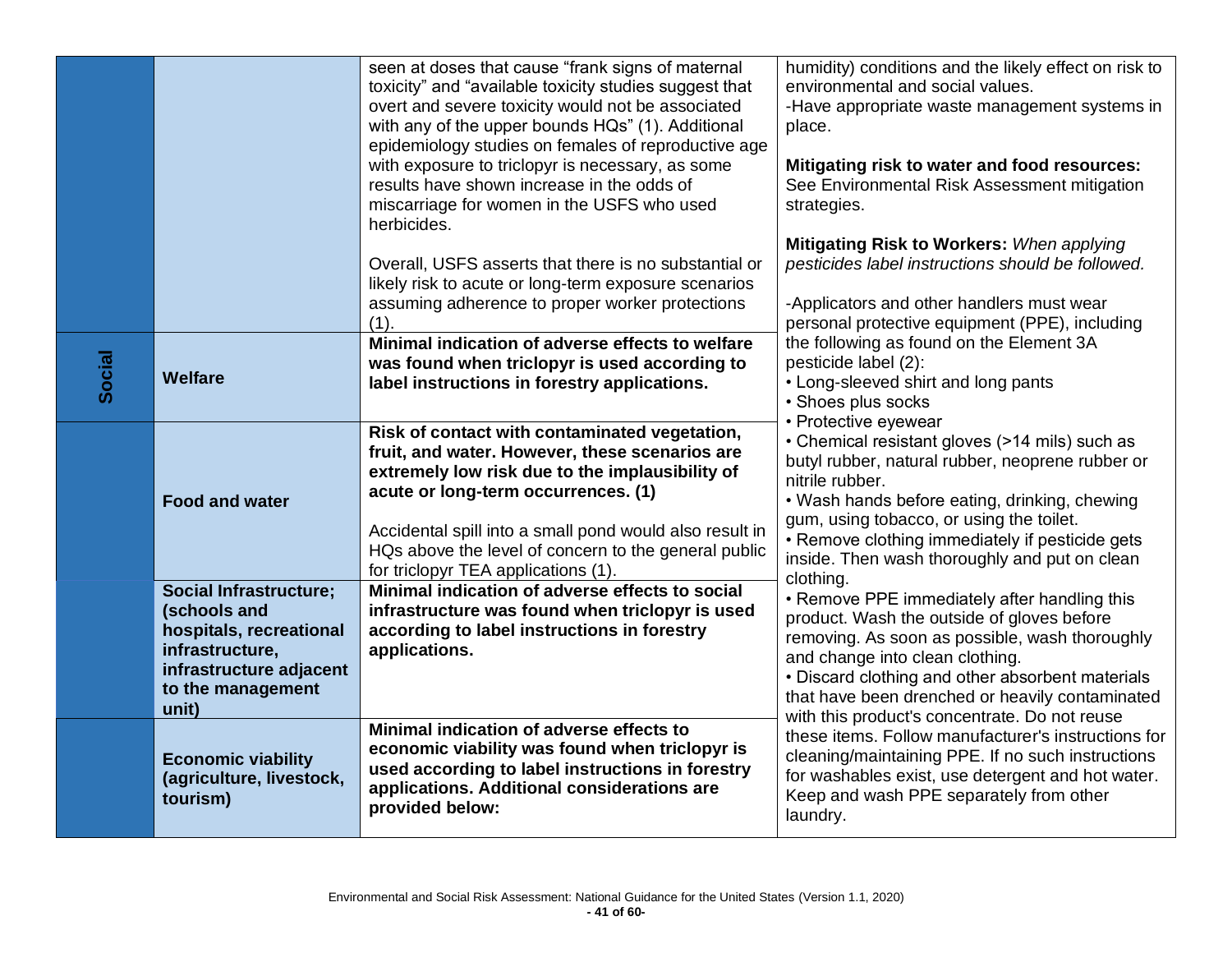|        |                                        | Risks to nontarget plant species due to drift, with<br>highest risk due to aerial application and lowest from<br>backpack application (1).<br>Exposure of nontarget plants is possible through<br>contaminated irrigation water, but concentrations will<br>likely not reach level of concern (1). | • Application crews should not walk through<br>treated vegetation, as foliar application occurs up<br>to shoulder high brush (1).<br><b>Mitigating Risk to Public Access/Public</b><br><b>Welfare:</b>                                                                                                                                                                                                         |
|--------|----------------------------------------|----------------------------------------------------------------------------------------------------------------------------------------------------------------------------------------------------------------------------------------------------------------------------------------------------|----------------------------------------------------------------------------------------------------------------------------------------------------------------------------------------------------------------------------------------------------------------------------------------------------------------------------------------------------------------------------------------------------------------|
| Social | <b>Rights (legal and</b><br>customary) | Minimal indication of adverse effects to rights<br>was found when triclopyr is used according to<br>label instructions in forestry applications.                                                                                                                                                   | -Reduce the possibility of public consumption of<br>contaminated wild food (e.g., fruit or fungi) and<br>public exposure to pesticides through public<br>outreach and engagement, limiting access, and/or<br>appropriate signage. For instance, users of the<br>forest may be excluded from the area using<br>barriers or signage until the pesticide dries (3).<br>-Consider effects on local communities and |
|        | <b>Others</b>                          | No additional values were identified in this<br>assessment.                                                                                                                                                                                                                                        | indigenous peoples when considering limiting<br>access to treatment areas.<br>-Do not allow children or pets to enter the treated<br>area until it has dried.                                                                                                                                                                                                                                                  |

### **Sources**

- (1) (1) USDA/Forest Service. (2011). Triclopyr Human Health and Ecological Risk Assessment. Prepared by Syracuse Environmental Research Associates, Inc. under USDA Forest Service Contract AG-3187-C-06-0010. Retrieved from [https://www.fs.fed.us/foresthealth/pesticide/pdfs/181126Triclopyr-2011\\_RA.pdf.](https://www.fs.fed.us/foresthealth/pesticide/pdfs/181126Triclopyr-2011_RA.pdf)
- (2) Dow AgroSciences LLC (2011). Pesticide Product Label [Element 3A]. Retrieved from [http://www.cdms.net/ldat/ld8R1006.pdf.](http://www.cdms.net/ldat/ld8R1006.pdf)
- (3) Dow AgroSciences (2018). Pesticide Product Label [Garlon 4]. Retrieved from: https://www3.epa.gov/pesticides/chem\_search/ppls/062719-00527-20180205.pdf.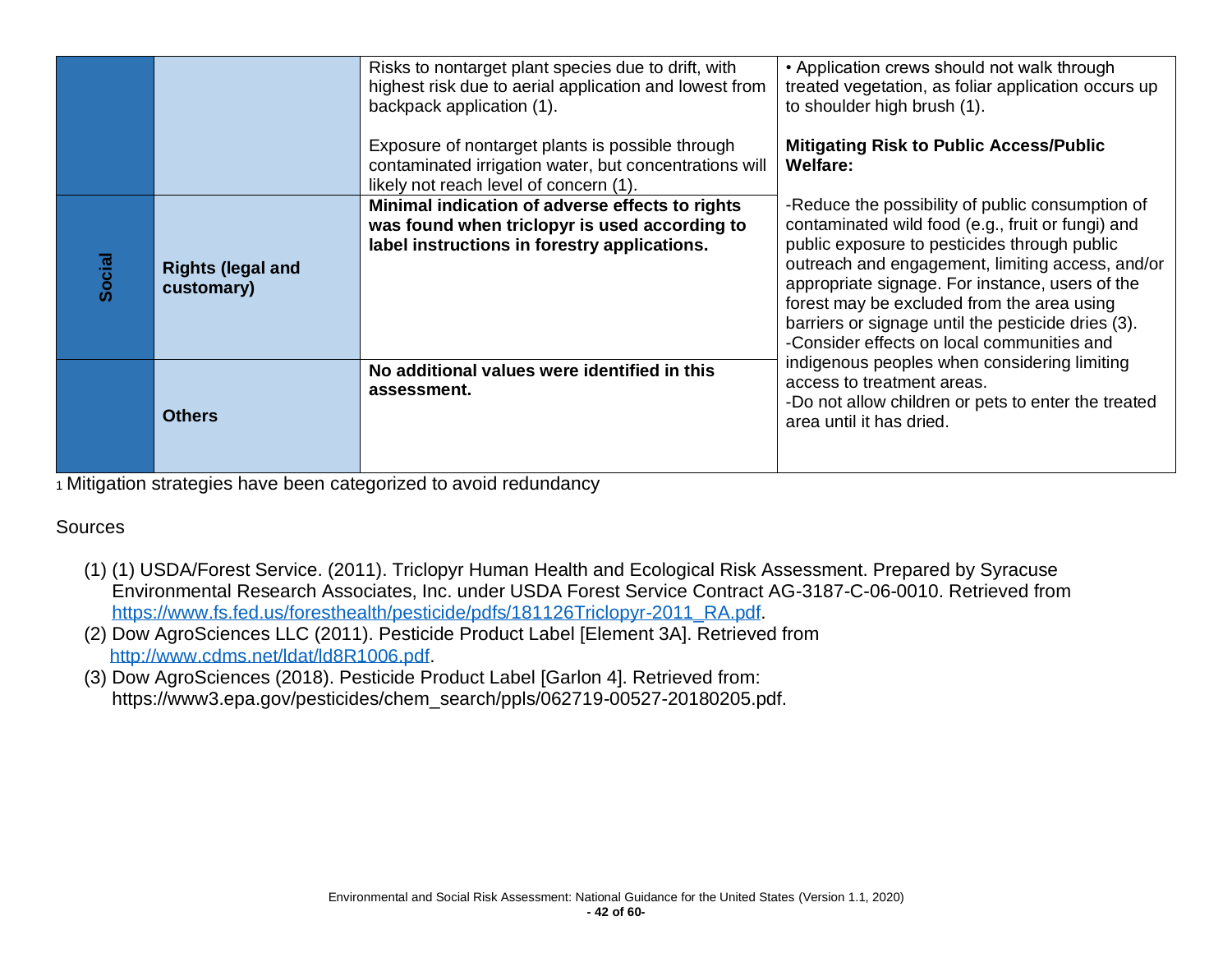## **Appendix 5: National Guidance ESRA for Metsulfuron-methyl**

### **Environmental National Assessment**

<span id="page-43-1"></span><span id="page-43-0"></span>

| Pesticide:                         | <b>Metsulfuron-methyl</b>                                                                                                                                                                                   |                                                                                                                                                                                                                                                                                                                                                                                                                                                                                                                                                                                                                                                                                                                                    | <b>Specific Formulation:</b>                                                                                                                                                                                                                                                                                                                                                                                                                                                                                                                                                                                                                                                                                                                                                                                                |
|------------------------------------|-------------------------------------------------------------------------------------------------------------------------------------------------------------------------------------------------------------|------------------------------------------------------------------------------------------------------------------------------------------------------------------------------------------------------------------------------------------------------------------------------------------------------------------------------------------------------------------------------------------------------------------------------------------------------------------------------------------------------------------------------------------------------------------------------------------------------------------------------------------------------------------------------------------------------------------------------------|-----------------------------------------------------------------------------------------------------------------------------------------------------------------------------------------------------------------------------------------------------------------------------------------------------------------------------------------------------------------------------------------------------------------------------------------------------------------------------------------------------------------------------------------------------------------------------------------------------------------------------------------------------------------------------------------------------------------------------------------------------------------------------------------------------------------------------|
| <b>Hazard</b><br>Status:           | Metsulfuron-methyl is not considered a highly hazardous pesticide (HHP) per<br>the FSC Pesticides Policy (FSC-POL-30-001 V3-0 EN) and the FSC Lists of<br>Highly Hazardous Pesticides (FSC-POL-30-001a EN). |                                                                                                                                                                                                                                                                                                                                                                                                                                                                                                                                                                                                                                                                                                                                    | <b>DISCLAIMER: Adoption or adaption of this</b><br>national-level assessment alone does not<br>guarantee compliance with FSC-POL-30-001<br><b>V3-0 (see Background/Expectations Section)</b>                                                                                                                                                                                                                                                                                                                                                                                                                                                                                                                                                                                                                                |
| <b>Exposure</b><br><b>Elements</b> | <b>Minimum list of values</b>                                                                                                                                                                               | Description of why/why not a risk                                                                                                                                                                                                                                                                                                                                                                                                                                                                                                                                                                                                                                                                                                  | <b>National-level Mitigation strategies defined to</b><br>minimize risk <sub>1</sub>                                                                                                                                                                                                                                                                                                                                                                                                                                                                                                                                                                                                                                                                                                                                        |
| Environmental                      | Soil (erosion,<br>degradation, biota,<br>carbon storage)                                                                                                                                                    | Minimal indication of adverse effects to<br>atmosphere was found when metsulfuron-methyl<br>is used according to label instructions in<br>forestry applications. Additional considerations<br>are provided below.<br>Some adverse effects on microorganisms are<br>unlikely but may also occur (1).<br>Wind erosion and soil loss is likely off-site due to<br>runoff from clay and drift at distances of 500 feet or<br>more from the application site, especially in more<br>arid environments where soil and topographic<br>conditions favor erosion; this erosion could lead to<br>adverse effects on plants (1).<br>Adverse effects on soil microorganisms are likely to<br>be transient and resolve within 9 to 14 days (1). | Follow all pesticide label application<br>instructions. Follow applicable criterion and<br>indicators from the FSC US FM Standard V1.0<br>(e.g., Criterion 4.3 for worker safety, Criterion<br>7.3 for worker training, Criterion 6.5 for<br>protecting water resources, and Criteria 8.1<br>and 8.2 for Monitoring). Applicators or<br>persons supervising application of restricted<br>use pesticides are required to be certified in<br>accordance with EPA regulations and state,<br>territorial and tribal laws. Additional risk<br>mitigation strategies are provided below.<br>Organizations should take reasonable steps to<br>avoiding environmental and social impacts by<br>considering the mitigation strategies provided<br>below, as well as application-, Organization-,<br>or location-specific strategies. |
|                                    | Water (ground water,<br>surface waters, water<br>supplies)                                                                                                                                                  | Effects on aquatic ecosystems are characterized<br>by potential adverse effects to aquatic plants.<br>Additional considerations are provided below.<br>Aquatic macrophytes are at some risk if metsulfuron-<br>methyl is applied near bodies of water (1).<br>Adverse effects in aquatic microorganisms are not<br>anticipated at estimated peak concentrations (1).<br>Concentrations of metsulfuron-methyl in water is<br>expected to be low and adverse effects on aquatic<br>animals is not anticipated (1).                                                                                                                                                                                                                   | <b>General consideration of exposure variables</b><br>designed to mitigate risk:<br>-Know and understand the specific pesticide<br>formulation and/or tank mixture, as its unique<br>formulation may provide a different risk<br>characterization.<br>-Understand how the mixture of active ingredients<br>affects the pesticides risk profile.<br>-Seek to minimize the frequency, interval, and<br>amount of application.                                                                                                                                                                                                                                                                                                                                                                                                 |

Environmental and Social Risk Assessment: National Guidance for the United States (Version 1.1, 2020)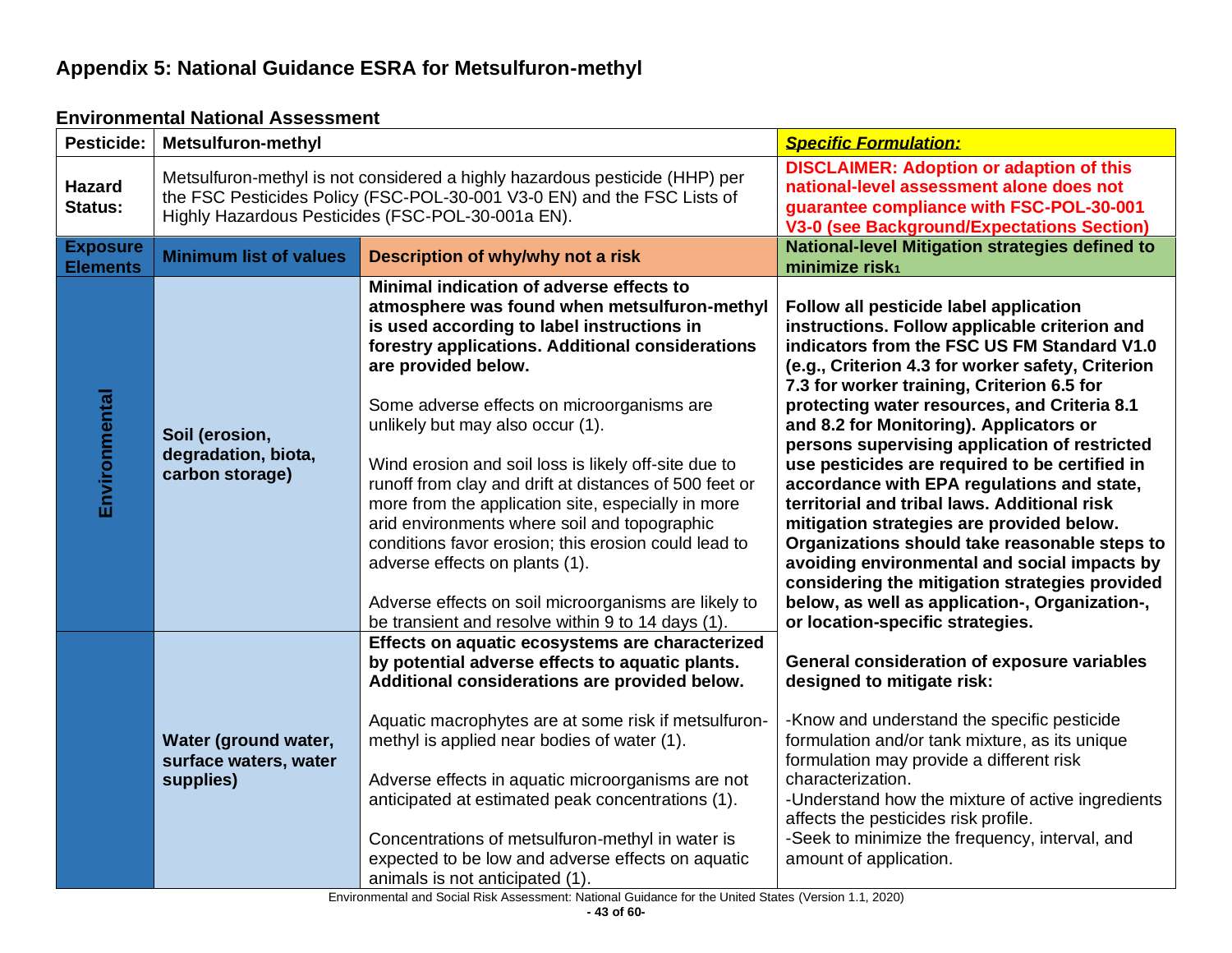| Atmosphere (air<br>quality, greenhouse<br>gasses)                                           | Metsulfuron-methyl has the potential to impact<br>surface water quality due to runoff, especially for<br>poorly drained soils or where there is a shallow<br>water table (3).<br>Minimal indication of adverse effects to<br>atmosphere was found when metsulfuron-methyl<br>is used according to label instructions in<br>forestry applications.                                                                                                                                                                                                                                                                                                                                                                                                                                                                                                                                                                                                                                                                                                                                                                                                                                                                                                                                                                                           | -Use the most efficient and effective method of<br>application by seeking to minimize risk to<br>environmental and social values.<br>-Understand the site (e.g., soil type, topography,<br>etc.) and climatic (e.g., wind, temperature, and<br>humidity) conditions and the likely effect on risk to<br>environmental and social values.<br>-Have appropriate waste management systems in<br>place.                                                                                                                                                                                                                                                                                                                                                                                                                                                                                                                                                                                                                                                                                                                                                                                                                                                                                                                    |
|---------------------------------------------------------------------------------------------|---------------------------------------------------------------------------------------------------------------------------------------------------------------------------------------------------------------------------------------------------------------------------------------------------------------------------------------------------------------------------------------------------------------------------------------------------------------------------------------------------------------------------------------------------------------------------------------------------------------------------------------------------------------------------------------------------------------------------------------------------------------------------------------------------------------------------------------------------------------------------------------------------------------------------------------------------------------------------------------------------------------------------------------------------------------------------------------------------------------------------------------------------------------------------------------------------------------------------------------------------------------------------------------------------------------------------------------------|------------------------------------------------------------------------------------------------------------------------------------------------------------------------------------------------------------------------------------------------------------------------------------------------------------------------------------------------------------------------------------------------------------------------------------------------------------------------------------------------------------------------------------------------------------------------------------------------------------------------------------------------------------------------------------------------------------------------------------------------------------------------------------------------------------------------------------------------------------------------------------------------------------------------------------------------------------------------------------------------------------------------------------------------------------------------------------------------------------------------------------------------------------------------------------------------------------------------------------------------------------------------------------------------------------------------|
| <b>Non-target species</b><br>(vegetation, wildlife,<br>bees and other<br>pollinators, pets) | Minimal indication of adverse effects to<br>mammals, birds, terrestrial insects, and<br>microorganisms when metsulfuron-methyl is<br>used according to label instructions in forestry<br>applications. However, there are risks to non-<br>target plants; additional considerations are<br>provided below.<br>Highest risk for small mammals consuming<br>contaminated insects, but this is expected to be<br>insignificant and does not reach the level of concern<br>(1). It is noteworthy that metsulfuron-methyl has only<br>been tested in a limited number of species and<br>under conditions that do not well represent<br>populations of free-ranging nontarget terrestrial<br>mammals or birds (1).<br>Honeybees have shown to be no more sensitive<br>than birds or mammals (1).<br>Runoff and drift may negatively impact terrestrial<br>plants: "This herbicide is injurious to plants at<br>extremely low concentrations. Nontarget plants may<br>be adversely effected from drift and run-off" (3).<br>Exposure may result in adverse effects to plants in<br>terrestrial or wetland areas located adjacent to or<br>downwind from an application site (4).<br>Secondary effects to habitats and food availability<br>could occur, which would affect virtually all nontarget<br>organisms. These secondary effects caused by | Mitigating Risk to the Environment: reduce<br>contact with water resources and minimize<br>application amounts and number of applications.<br>General and non-target species:<br>-Minimize application amounts and number of<br>applications.<br>-Minimize risk of spray drift: unintentional spray<br>drift has potential to significantly increase risk to<br>the environment and public welfare.<br>-Consider that this herbicide is injurious to plants<br>at extremely low concentrations. Nontarget plants<br>may be adversely affected from drift and run-off.<br>Water:<br>-Do not apply directly to water, or to areas where<br>surface water is present, or to intertidal areas<br>below the mean high water mark.<br>-Do not contaminate water when cleaning<br>equipment or disposing of equipment washwaters<br>or rinsate (3).<br>-To mitigate risk to surface water: "A level, well-<br>maintained vegetative buffer strip between areas<br>to which this product is applied and<br>surface water features such as ponds, streams,<br>and springs will reduce the potential loading of<br>metsulfuron-methyl from runoff<br>water and sediment. Runoff of this product will be<br>greatly reduced by avoiding applications when<br>rainfall or irrigation is expected<br>to occur within 48 hours" (3). |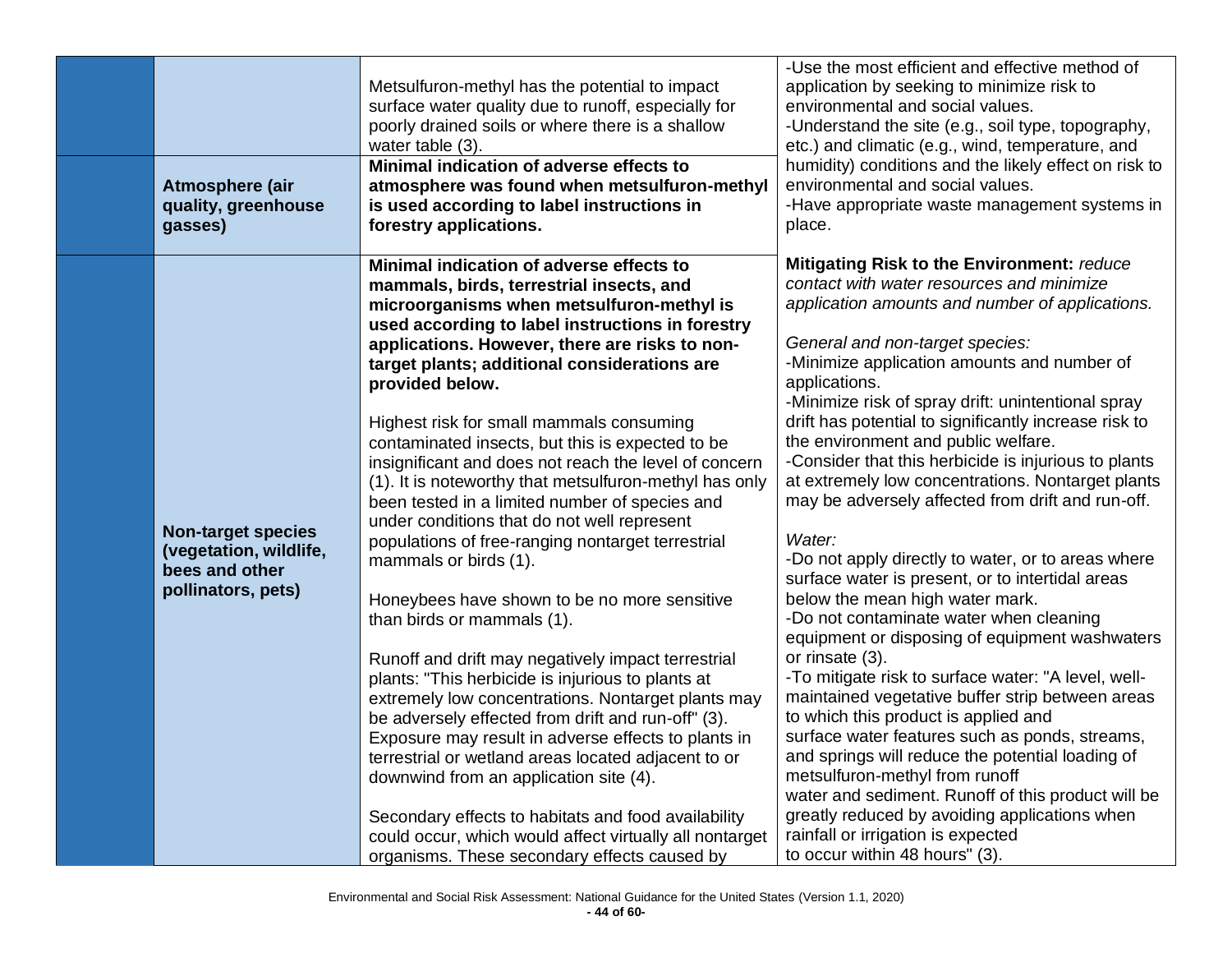|               |                                 | herbicide or mechanical methods could either be                                     | -Do not treat frozen or snow-covered soil (3).                                              |
|---------------|---------------------------------|-------------------------------------------------------------------------------------|---------------------------------------------------------------------------------------------|
|               |                                 | detrimental or beneficial to affected species (1).                                  |                                                                                             |
|               |                                 | Minimal indication of adverse effects to non-                                       | Soil:                                                                                       |
|               |                                 | timber forest products was found when                                               | -Leave treated soil undisturbed to reduce the                                               |
|               | <b>Non-timber forest</b>        | metsulfuron-methyl is used according to label                                       | potential for herbicide movement by soil erosion                                            |
|               | products (as FSC-STD-           | instructions in forestry applications. Additional                                   | due to wind or water (4).-                                                                  |
|               | 01-001 V5-2 FSC                 | considerations are provided below.                                                  | -Avoid using metsulfuron-methyl in areas where                                              |
| Environmental | <b>Principles and Criteria,</b> |                                                                                     | soils are vulnerable to wind erosion. This is                                               |
|               | criterion 5.1)                  | As with any effective herbicide, vegetation will likely                             | usually soils with "high silt and/or fine to very fine                                      |
|               |                                 | be altered within the treatment area, which may lead                                | sand fractions and low organic matter content.                                              |
|               |                                 | to secondary effects on terrestrial or aquatic animals                              | Other factors which can affects the movement of                                             |
|               |                                 | as well as nontarget plants (1).                                                    | windblown soil include the intensity and direction                                          |
|               |                                 | Minimal indication of adverse effects to high<br>conservation values was found when | of prevailing winds, vegetative cover, site slope,<br>rainfall, and drainage patterns" (3). |
|               |                                 | metsulfuron-methyl is used according to label                                       |                                                                                             |
|               | <b>High Conservation</b>        | instructions in forestry applications. Additional                                   |                                                                                             |
|               | <b>Values (particularly</b>     | considerations are provided below.                                                  |                                                                                             |
|               | <b>HCV 1-4)</b>                 |                                                                                     |                                                                                             |
|               |                                 | Unintentional secondary effects on habitat,                                         |                                                                                             |
|               |                                 | landscape and ecosystem are possible (1).                                           |                                                                                             |
|               |                                 | Minimal indication of adverse effects to                                            |                                                                                             |
|               |                                 | landscape was found when metsulfuron-methyl                                         |                                                                                             |
|               |                                 | is used according to label instructions in                                          |                                                                                             |
|               |                                 | forestry applications. Additional considerations                                    |                                                                                             |
|               | Landscape (aesthetics,          | are provided below.                                                                 |                                                                                             |
|               | cumulative impacts)             |                                                                                     |                                                                                             |
|               |                                 | Potential for secondary effects on terrestrial or                                   |                                                                                             |
|               |                                 | aquatic animals and plants, including changes in                                    |                                                                                             |
|               |                                 | food availability and habitat quality (1).                                          |                                                                                             |
|               |                                 | Minimal indication of adverse effects to                                            |                                                                                             |
|               |                                 | ecosystem services was found when                                                   |                                                                                             |
|               | <b>Ecosystem services</b>       | metsulfuron-methyl is used according to label                                       |                                                                                             |
|               | (water, soil, carbon            | instructions in forestry applications. Additional                                   |                                                                                             |
|               | sequestration,                  | considerations are provided below.                                                  |                                                                                             |
|               | tourism)                        |                                                                                     |                                                                                             |
|               |                                 | Potential for secondary effects on terrestrial or                                   |                                                                                             |
|               |                                 | aquatic animals and plants, including changes in                                    |                                                                                             |
|               |                                 | food availability and habitat quality (1).                                          |                                                                                             |

Sources: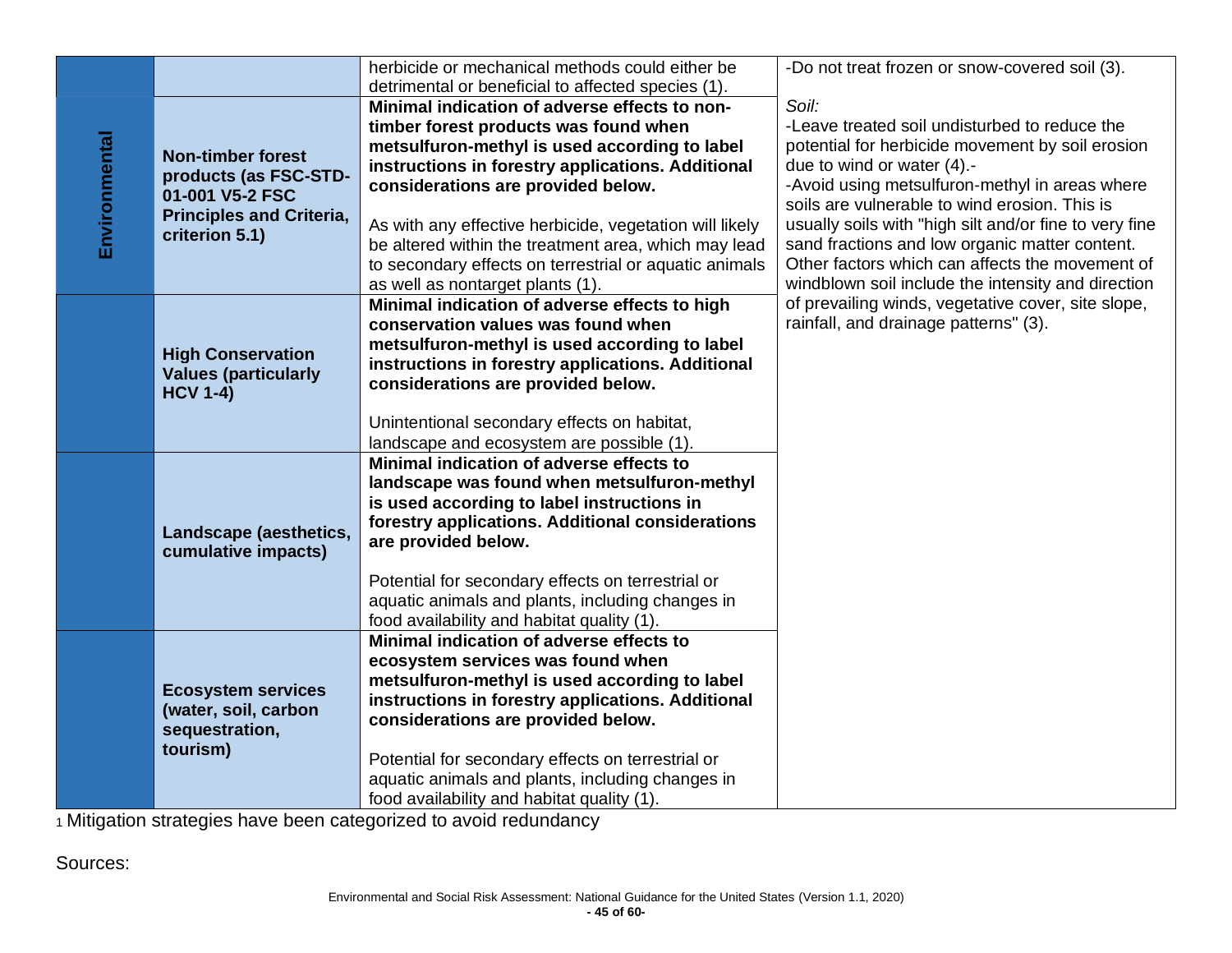- (1) USDA/Forest Service. (2016). Metsulfuron methyl: Human Health and Ecological Risk Assessment. Prepared by Syracuse Environmental Research Associates, Inc. under GSA Forest Service BPA: WO-01-3187-0150. Retrieved from [https://www.fs.fed.us/foresthealth/pesticide/pdfs/ImidaclopridFinalReport.pdf.](https://www.fs.fed.us/foresthealth/pesticide/pdfs/ImidaclopridFinalReport.pdf)
- (2) US EPA (2016). Proposed Interim Registration Review Decision for 22 Sulfonyluea (SU) Herbicides.
- (3) Bayer Environmental Science (2019). Escort XP Pesticide Label. Retrieved from: [https://www3.epa.gov/pesticides/chem\\_search/ppls/000432-01549-20190510.pdf](https://www3.epa.gov/pesticides/chem_search/ppls/000432-01549-20190510.pdf)
- (4) Bayer CropScience (2015). Escort XP Herbicide Safety Data Sheet. Accessed from: https://sds.chemicalsafety.com/sds/pda/msds/getpdf.ashx?action=msdsdocument&auth=200C200C200C200C2008207A200D20 78200C200C200C200C200C200C200C200C200C2008&param1=ZmRwLjFfMzI2NDgwMDNORQ==&unique=1585234531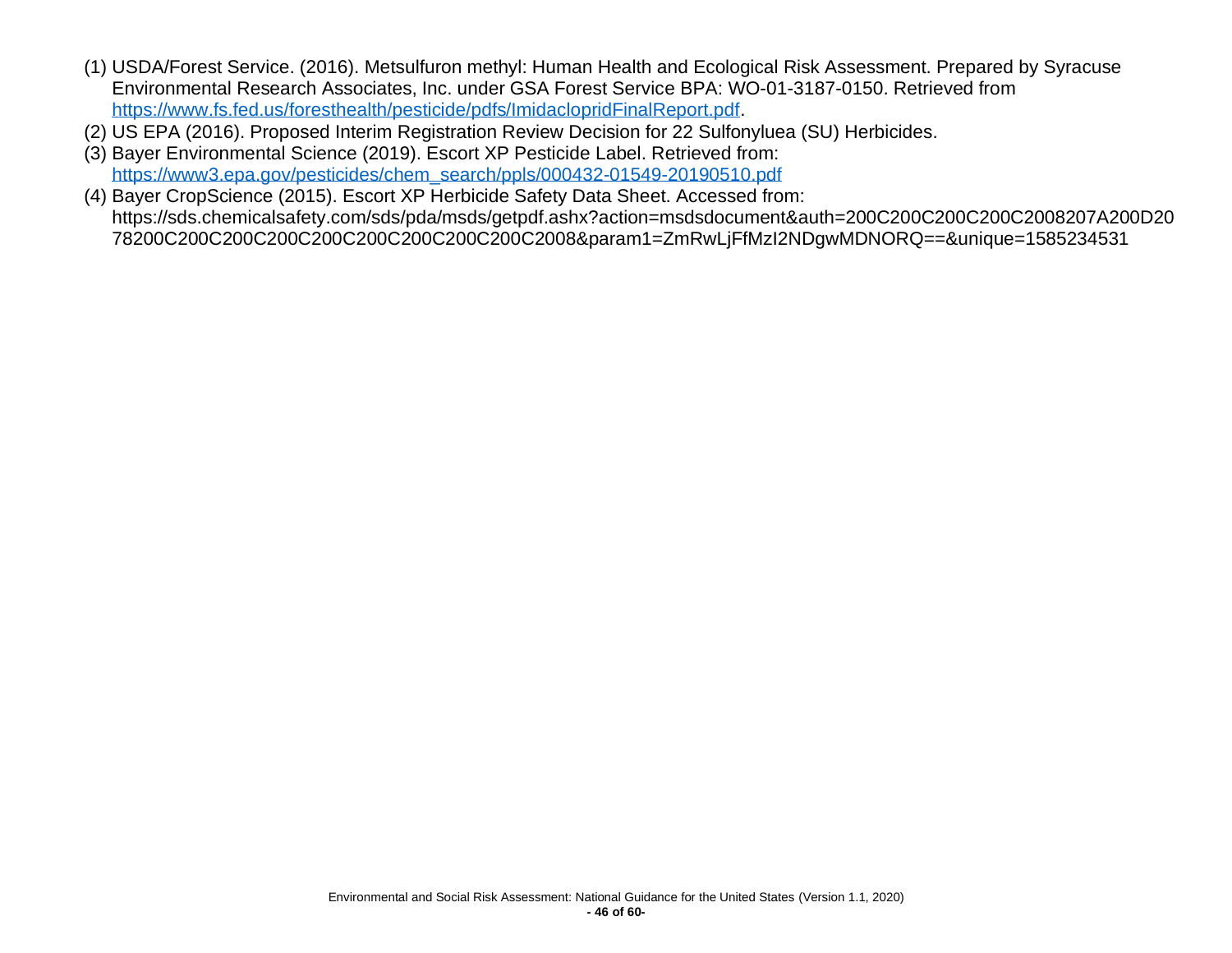#### **Social National Assessment**

<span id="page-47-0"></span>

| <b>Pesticide:</b>                  | <b>Metsulfuron-methyl</b>                                                                                                                                                                                                                                                                                                                                                                                                                                                                                                                                                                                                                                                                                                                                                                                                                             |                                                                                                                                                                                                                                                                                                                                                                                                                                                                                     | <b>Specific Formulation:</b>                                                                                                                                                                                                                                                                                                         |
|------------------------------------|-------------------------------------------------------------------------------------------------------------------------------------------------------------------------------------------------------------------------------------------------------------------------------------------------------------------------------------------------------------------------------------------------------------------------------------------------------------------------------------------------------------------------------------------------------------------------------------------------------------------------------------------------------------------------------------------------------------------------------------------------------------------------------------------------------------------------------------------------------|-------------------------------------------------------------------------------------------------------------------------------------------------------------------------------------------------------------------------------------------------------------------------------------------------------------------------------------------------------------------------------------------------------------------------------------------------------------------------------------|--------------------------------------------------------------------------------------------------------------------------------------------------------------------------------------------------------------------------------------------------------------------------------------------------------------------------------------|
| <b>Hazard</b><br>Status:           | Metsulfuron-methyl is not considered a highly hazardous pesticide (HHP) per<br>the FSC Pesticides Policy (FSC-POL-30-001 V3-0 EN) and the FSC Lists of<br>Highly Hazardous Pesticides (FSC-POL-30-001a EN).                                                                                                                                                                                                                                                                                                                                                                                                                                                                                                                                                                                                                                           |                                                                                                                                                                                                                                                                                                                                                                                                                                                                                     | <b>DISCLAIMER: Adoption or adaption of this</b><br>national-level assessment alone does not<br>guarantee compliance with FSC-POL-30-001<br><b>V3-0 (see Background/Expectations Section)</b>                                                                                                                                         |
| <b>Exposure</b><br><b>Elements</b> | <b>Minimum list of values</b>                                                                                                                                                                                                                                                                                                                                                                                                                                                                                                                                                                                                                                                                                                                                                                                                                         | Description of why/why not a risk                                                                                                                                                                                                                                                                                                                                                                                                                                                   | <b>National-level Mitigation strategies defined to</b><br>minimize risk <sub>1</sub>                                                                                                                                                                                                                                                 |
|                                    | <b>High Conservation</b><br><b>Values (especially HCV</b><br>$5-6)$                                                                                                                                                                                                                                                                                                                                                                                                                                                                                                                                                                                                                                                                                                                                                                                   | Minimal indication of adverse effects to high<br>conservation values was found when<br>metsulfuron-methyl is used according to label<br>instructions in forestry applications.                                                                                                                                                                                                                                                                                                      | Follow all pesticide label application<br>instructions. Follow applicable criterion and<br>indicators from the FSC US FM Standard V1.0<br>(e.g., Criterion 4.3 for worker safety, Criterion<br>7.3 for worker training, Criterion 6.5 for<br>protecting water resources, and Criteria 8.1<br>and 8.2 for Monitoring). Applicators or |
|                                    | Minimal indication of adverse effects to<br>mammals, birds, terrestrial insects, and<br>microorganisms when metsulfuron-methyl is<br>used according to label instructions in forestry<br>applications. However, there are risks to non-<br>target plants; additional considerations are<br>provided below.<br>Highest risk for small mammals consuming<br>Health (fertility,<br>contaminated insects, but this is expected to be<br>reproductive health,<br>respiratory health,<br>dermatologic,<br>been tested in a limited number of species and<br>neurological and<br>under conditions that do not well represent<br>gastrointestinal<br>popoulations of free-ranging nontarget terrestrial<br>problems, cancer and<br>mammals or birds (1).<br>hormonal imbalance)<br>Honeybees have shown to be no more sensitive<br>than birds or mammals (1). | persons supervising application of restricted<br>use pesticides are required to be certified in<br>accordance with EPA regulations and state,<br>territorial and tribal laws. Additional risk<br>mitigation strategies are provided below.<br>Organizations should take reasonable steps to<br>avoiding environmental and social impacts by<br>considering the mitigation strategies provided<br>below, as well as application-, Organization-,<br>or location-specific strategies. |                                                                                                                                                                                                                                                                                                                                      |
|                                    |                                                                                                                                                                                                                                                                                                                                                                                                                                                                                                                                                                                                                                                                                                                                                                                                                                                       | insignificant and does not reach the level of concern<br>(1). It is noteworthy that metsulfuron-methyl has only                                                                                                                                                                                                                                                                                                                                                                     | General consideration of exposure variables<br>designed to mitigate risk:<br>-Know and understand the specific pesticide<br>formulation, as its unique formulation may provide<br>a different risk characterization.<br>-Understand how the mixture of active ingredients                                                            |
|                                    |                                                                                                                                                                                                                                                                                                                                                                                                                                                                                                                                                                                                                                                                                                                                                                                                                                                       |                                                                                                                                                                                                                                                                                                                                                                                                                                                                                     | affects the pesticides risk profile.<br>-Seek to minimize the frequency, interval, and<br>amount of application.                                                                                                                                                                                                                     |
|                                    |                                                                                                                                                                                                                                                                                                                                                                                                                                                                                                                                                                                                                                                                                                                                                                                                                                                       | Runoff and drift may negatively impact terrestrial<br>plants. Exposure may result in adverse effects to<br>plants in terrestrial or wetland areas located<br>adjacent to or downwind from an application site (4).                                                                                                                                                                                                                                                                  | -use the most efficient and effective method of<br>application by seeking to minimize risk to<br>environmental and social values.<br>-Understand the site (e.g., soil type, topography,<br>etc.) and climatic (e.g., wind, temperature, and                                                                                          |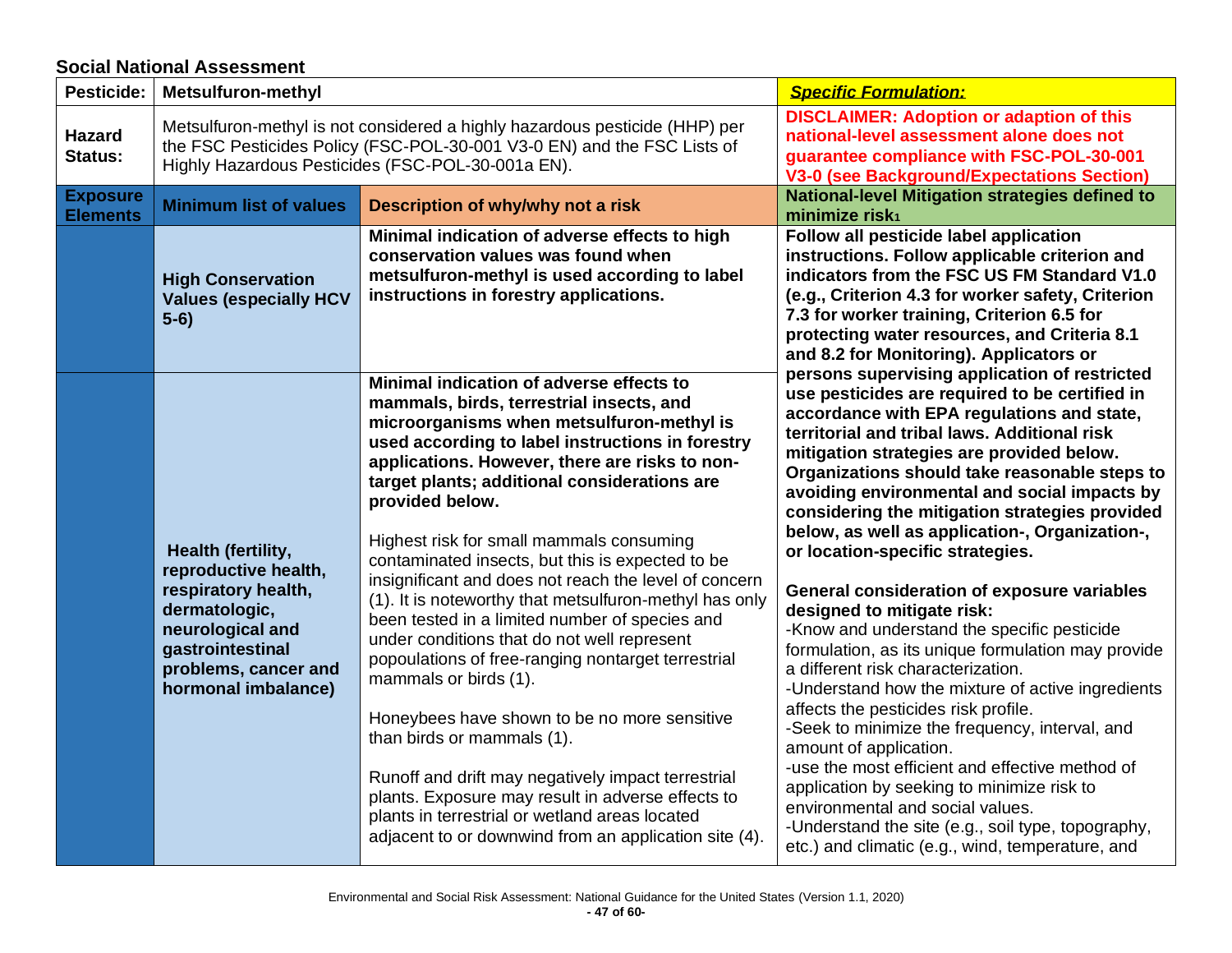|        |                                                                                                                                             | Secondary effects to habitats and food availability<br>could occur, which would affect virtually all nontarget                                                                                                                                                                                                                                                   | humidity) conditions and the likely effect on risk to<br>environmental and social values.                                                                                                                                                                                                                                     |
|--------|---------------------------------------------------------------------------------------------------------------------------------------------|------------------------------------------------------------------------------------------------------------------------------------------------------------------------------------------------------------------------------------------------------------------------------------------------------------------------------------------------------------------|-------------------------------------------------------------------------------------------------------------------------------------------------------------------------------------------------------------------------------------------------------------------------------------------------------------------------------|
|        |                                                                                                                                             | organisms. These secondary effects caused by<br>herbicide or mechanical methods could either be<br>detrimental or beneficial to affected species (1).                                                                                                                                                                                                            | -Have appropriate, waste management systems in<br>place.                                                                                                                                                                                                                                                                      |
| Social | <b>Welfare</b>                                                                                                                              | Minimal indication of adverse effects to welfare<br>was found when metsulfuron-methyl is used<br>according to label instructions in forestry<br>applications.                                                                                                                                                                                                    | Mitigating risk to water and food resources:<br>See Environmental Risk Assessment mitigation<br>strategies.                                                                                                                                                                                                                   |
|        |                                                                                                                                             | Minimal indication of adverse effects to food and<br>water was found when metsulfuron-methyl is<br>used according to label instructions in forestry<br>applications. Additional considerations are                                                                                                                                                               | <b>Mitigating Risk to Workers: Label instructions</b><br>should be followed when applying pesticides.<br>-Take off contaminated clothing and shoes<br>immediately. Wash off immediately with plenty of                                                                                                                        |
|        | <b>Food and water</b>                                                                                                                       | provided below.<br>Although consumption of contaminated vegetation is<br>possible, hazard is still well below the level of<br>concern; even less hazardous are consumption of<br>fruit, water, and fish (1).                                                                                                                                                     | water for at least 15 minutes.<br>-Use personal protective equipment. When<br>respirators are required, select NIOSH approved<br>equipment based on actual or potential airborne<br>concentrations and in accordance with the<br>appropriate regulatory standards and/or industry                                             |
|        |                                                                                                                                             | Contamination of water is possible from runoff and<br>wind erosion, which is more prominent in more arid<br>regions and with predominantly clay soils;<br>contaminated irrigation water may adversely affect<br>terrestrial and aquatic plants. However, effects<br>depend on exposure conditions, such as<br>precipitation levels, topography, and hydrological | recommendations.<br>-Chemical resistant nitrile rubber gloves are<br>needed for hand protection.<br>-Safety glasses with side-shields are needed for<br>eye protection.<br>-Long-sleeved shirts, long pants, shoes, and<br>socks are needed for skin and body protection.<br>-Wash hands thoroughly with soap and water after |
|        | <b>Social Infrastructure;</b><br>(schools and<br>hospitals, recreational<br>infrastructure,<br>infrastructure adjacent<br>to the management | conditions (1).<br>Minimal indication of adverse effects to social<br>infrastructure was found when metsulfuron-<br>methyl is used according to label instructions in<br>forestry applications.                                                                                                                                                                  | handling and before eating, drinking, chewing<br>gum, using tobacco, using the toilet or applying<br>cosmetics (3).<br>-Avoid contact with skin, eyes, and clothing.<br>Applicators and handlers must wear long-sleeved<br>shirts, long pants, shoes and socks. Remove<br>clothing if they become contaminated and then       |
|        | unit)<br><b>Economic viability</b><br>(agriculture, livestock,<br>tourism)                                                                  | Minimal indication of adverse effects to<br>economic viability was found when metsulfuron-<br>methyl is used according to label instructions in<br>forestry applications.                                                                                                                                                                                        | rinse skin immediately with plenty of water for 15-<br>20 minutes.<br><b>Mitigating Risk to Public Access/Public</b><br><b>Welfare:</b>                                                                                                                                                                                       |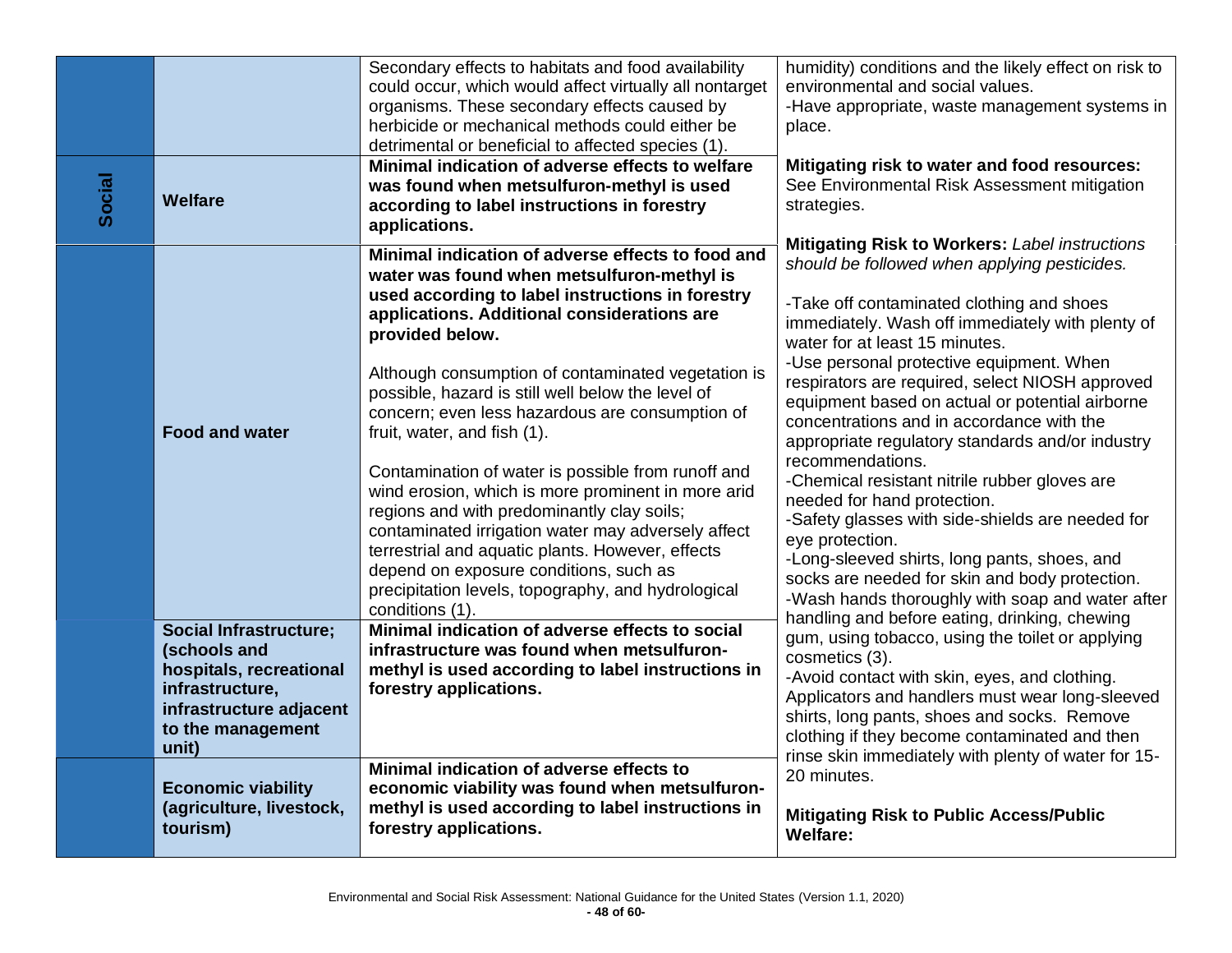|        |                                        | Risks to crops and other terrestrial plants due to<br>exposure through runoff, contaminated irrigation<br>water, drift, and wind erosion. However, effects<br>depend on exposure conditions, such as<br>precipitation levels, topography, and hydrological<br>conditions (1). | -Reduce the possibility of public consumption of<br>contaminated wild food (e.g., fruit or fungi) and<br>public exposure to pesticides through public<br>outreach and engagement, limiting access, and/or<br>appropriate signage. For instance, users of the<br>forest may be excluded from the area using<br>barriers or signage until the pesticide dries. |
|--------|----------------------------------------|-------------------------------------------------------------------------------------------------------------------------------------------------------------------------------------------------------------------------------------------------------------------------------|--------------------------------------------------------------------------------------------------------------------------------------------------------------------------------------------------------------------------------------------------------------------------------------------------------------------------------------------------------------|
|        |                                        | Minimal to no risk to fish and terrestrial animals (1).<br>Unintentional secondary effects on ecosystems and<br>landscape are possible due to changes in vegetation<br>(1).                                                                                                   | -Consider effects on local communities and<br>indigenous peoples when considering limiting<br>access to treatment areas.<br>-Do not allow children or pets to enter the treated                                                                                                                                                                              |
| Social | <b>Rights (legal and</b><br>customary) | Minimal indication of adverse effects to rights<br>was found when metsulfuron-methyl is used<br>according to label instructions in forestry<br>applications.                                                                                                                  | area until it has dried.                                                                                                                                                                                                                                                                                                                                     |
|        | <b>Others</b>                          | No additional values were identified in this<br>assessment.                                                                                                                                                                                                                   |                                                                                                                                                                                                                                                                                                                                                              |

Sources:

- (1) USDA/Forest Service. (2016). Metsulfuron methyl: Human Health and Ecological Risk Assessment. Prepared by Syracuse Environmental Research Associates, Inc. under GSA Forest Service BPA: WO-01-3187-0150. Retrieved from [https://www.fs.fed.us/foresthealth/pesticide/pdfs/ImidaclopridFinalReport.pdf.](https://www.fs.fed.us/foresthealth/pesticide/pdfs/ImidaclopridFinalReport.pdf)
- (2) US EPA (2016). Proposed Interim Registration Review Decision for 22 Sulfonyluea (SU) Herbicides.
- (3) Bayer Environmental Science (2019). Escort XP Pesticide Label. Retrieved from: [https://www3.epa.gov/pesticides/chem\\_search/ppls/000432-01549-20190510.pdf](https://www3.epa.gov/pesticides/chem_search/ppls/000432-01549-20190510.pdf)
- (4) Bayer CropScience (2015). Escort XP Herbicide Safety Data Sheet. Accessed from: https://sds.chemicalsafety.com/sds/pda/msds/getpdf.ashx?action=msdsdocument&auth=200C200C200C200C2008207A200D20 78200C200C200C200C200C200C200C200C200C2008&param1=ZmRwLjFfMzI2NDgwMDNORQ==&unique=1585234531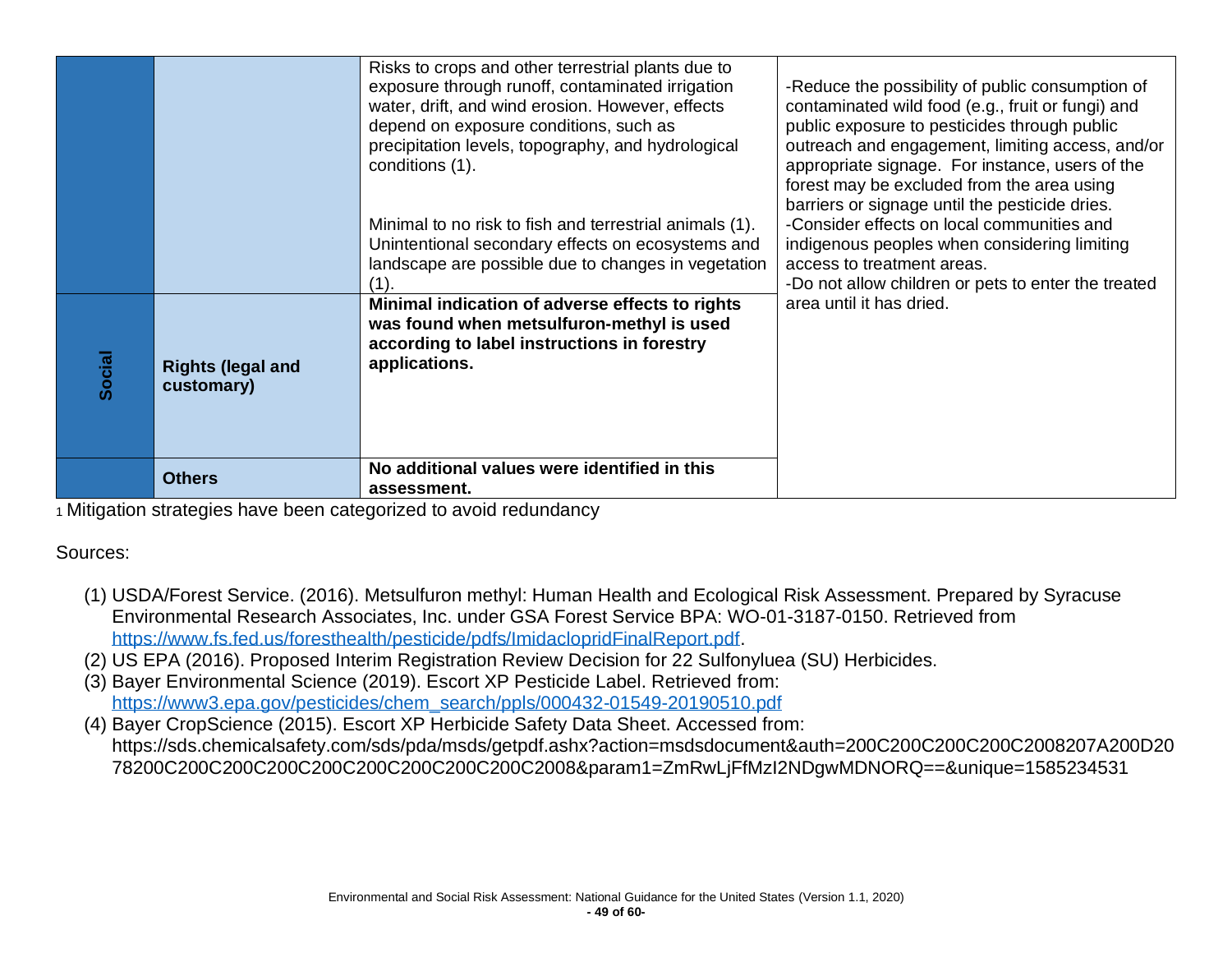## **Appendix 6: National Guidance ESRA for Sulfometuron-methyl**

<span id="page-50-1"></span><span id="page-50-0"></span>

| Pesticide:                         | Sulfometuron-methyl                                                                                                                                                                                          |                                                                                                                                                                                                                                                                                                                                                                                                                                                                                                                                                                                                                                                                                                                           | <b>Specific Formulation:</b>                                                                                                                                                                                                                                                                                                                                                                                                                                                                                                                                                                                                                                                                                                                                                            |
|------------------------------------|--------------------------------------------------------------------------------------------------------------------------------------------------------------------------------------------------------------|---------------------------------------------------------------------------------------------------------------------------------------------------------------------------------------------------------------------------------------------------------------------------------------------------------------------------------------------------------------------------------------------------------------------------------------------------------------------------------------------------------------------------------------------------------------------------------------------------------------------------------------------------------------------------------------------------------------------------|-----------------------------------------------------------------------------------------------------------------------------------------------------------------------------------------------------------------------------------------------------------------------------------------------------------------------------------------------------------------------------------------------------------------------------------------------------------------------------------------------------------------------------------------------------------------------------------------------------------------------------------------------------------------------------------------------------------------------------------------------------------------------------------------|
| <b>Hazard</b><br>Status:           | Sulfometuron-methyl is not considered a highly hazardous pesticide (HHP) per<br>the FSC Pesticides Policy (FSC-POL-30-001 V3-0 EN) and the FSC Lists of<br>Highly Hazardous Pesticides (FSC-POL-30-001a EN). |                                                                                                                                                                                                                                                                                                                                                                                                                                                                                                                                                                                                                                                                                                                           | <b>DISCLAIMER: Adoption or adaption of this</b><br>national-level assessment alone does not<br>guarantee compliance with FSC-POL-30-001<br>V3-0 (see Background/Expectations Section)                                                                                                                                                                                                                                                                                                                                                                                                                                                                                                                                                                                                   |
| <b>Exposure</b><br><b>Elements</b> | <b>Minimum list of values</b>                                                                                                                                                                                | Description of why/why not a risk                                                                                                                                                                                                                                                                                                                                                                                                                                                                                                                                                                                                                                                                                         | <b>National-level Mitigation strategies defined to</b><br>minimize risk <sub>1</sub>                                                                                                                                                                                                                                                                                                                                                                                                                                                                                                                                                                                                                                                                                                    |
| Environmental                      | Soil (erosion,<br>degradation, biota,<br>carbon storage)                                                                                                                                                     | Risk to soil microorganisms, despite uncertainty<br>in magnitude of risk; risk of soil erosion and<br>runoff due to impacts on vegetation:<br>Some studies have found damage to soil bacteria,<br>but there is low certainty and a lack of data<br>regarding concentrations of sulfometuron-methyl in<br>soil from typical application rates (1). Despite the<br>lack of certainty in direct exposure risks, damage to<br>vegetation from application of sulfometuron-methyl<br>will likely cause secondary changes in the soil<br>microbial community (1).<br>Adverse effects on vegetation may leave soil more<br>vulnerable to erosion, which in turn may result in<br>adverse effects on sensitive plant species (1). | Follow all pesticide label application<br>instructions. Follow applicable criterion and<br>indicators from the FSC US FM Standard V1.0<br>(e.g., Criterion 4.3 for worker safety, Criterion<br>7.3 for worker training, Criterion 6.5 for<br>protecting water resources, and Criteria 8.1<br>and 8.2 for Monitoring). Applicators or<br>persons supervising application of restricted<br>use pesticides are required to be certified in<br>accordance with EPA regulations and state,<br>territorial and tribal laws. Additional risk<br>mitigation strategies are provided below.<br>Organizations should take reasonable steps to<br>avoiding environmental and social impacts by<br>considering the mitigation strategies provided<br>below as well as, application-, Organization-, |
|                                    | Water (ground water,<br>surface waters, water<br>supplies)                                                                                                                                                   | Risk to water resources is primarily<br>characterized by risk to aquatic plants, with<br>minimal to no risk to aquatic animals or algae<br>(1).<br>Risk to aquatic plants is significantly lower than risk<br>to terrestrial plants. However, application of<br>sulfometuron-methyl near bodies of water will pose<br>risk to aquatic macrophytes (1).<br>Contamination of irrigation water is possible as an<br>exposure route for nontarget plant species (1). In<br>general, sulfometuron-methyl may contaminate<br>surface/runoff water, especially in areas with poor<br>soil drainage or shallow water table (3).                                                                                                   | or location-specific strategies.<br>General consideration of exposure variables<br>designed to mitigate risk:<br>-Know and understand the specific pesticide<br>formulation and/or tank mixture, as its unique<br>formulation may provide a different risk<br>characterization.<br>-Understand how the mixture of active ingredients<br>affects the pesticides risk profile.<br>-Seek to minimize the frequency, interval, and<br>amount of application.                                                                                                                                                                                                                                                                                                                                |

### **Environmental National Assessment**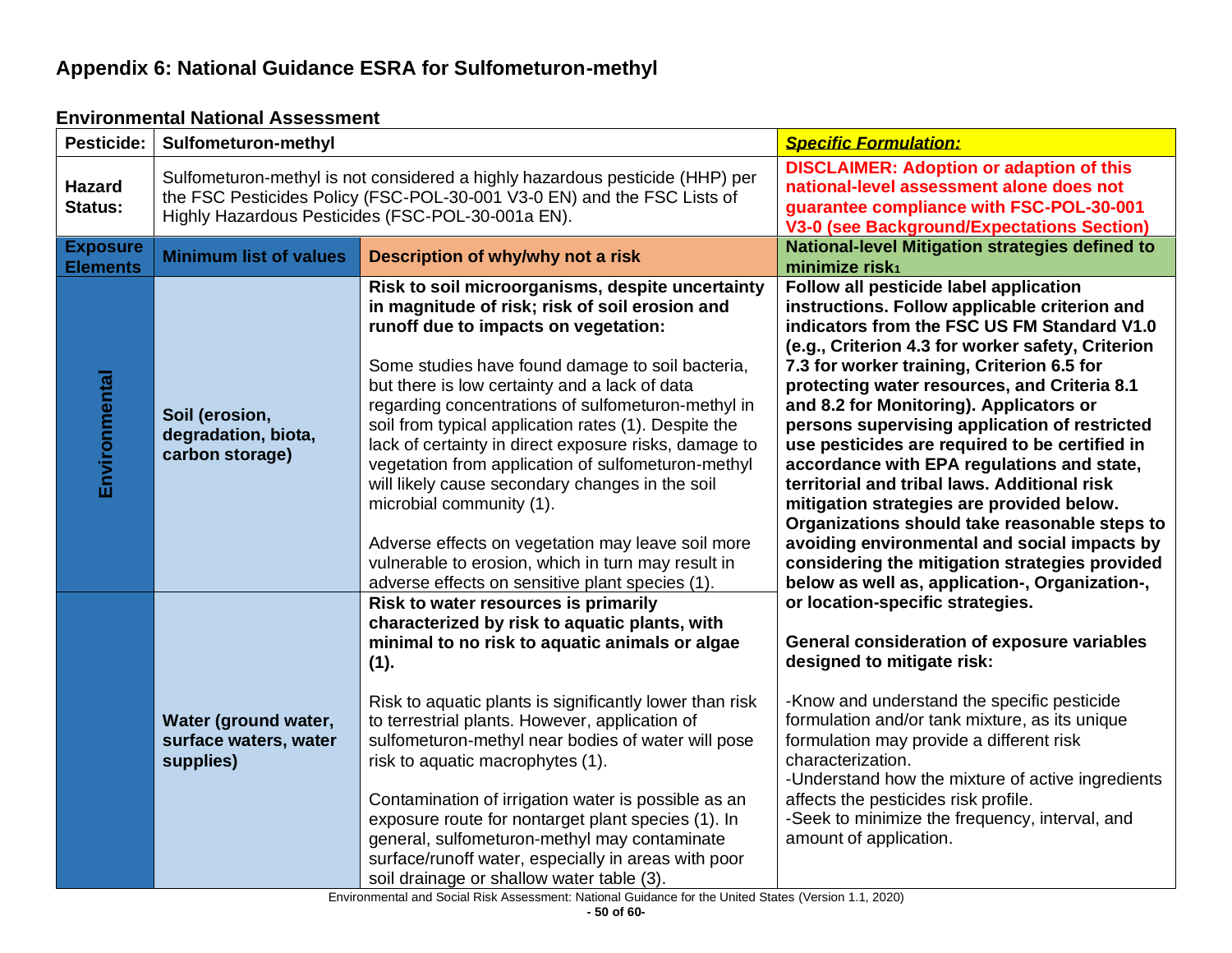|               | Atmosphere (air<br>quality, greenhouse<br>gasses)                                           | Minimal indication of adverse effects to<br>atmosphere was found when sulfometuron-<br>methyl is used according to label instructions in<br>forestry applications.                                                                                                        | -Use the most efficient and effective method of<br>application by seeking to minimize risk to<br>environmental and social values.<br>-Understand the site (e.g., soil type, topography,                                                                                                                              |
|---------------|---------------------------------------------------------------------------------------------|---------------------------------------------------------------------------------------------------------------------------------------------------------------------------------------------------------------------------------------------------------------------------|----------------------------------------------------------------------------------------------------------------------------------------------------------------------------------------------------------------------------------------------------------------------------------------------------------------------|
| Environmental | <b>Non-target species</b><br>(vegetation, wildlife,<br>bees and other<br>pollinators, pets) | Primary risk to non-target species is for non-<br>target plants, with minimal indication of adverse<br>effects to other non-target species, such as<br>animals or algae, when sulfometuron-methyl is<br>used according to label instructions in forestry                  | etc.) and climatic (e.g., wind, temperature, and<br>humidity) conditions and the likely effect on risk to<br>environmental and social values.<br>-Have appropriate waste management systems in<br>place.                                                                                                             |
|               |                                                                                             | applications.<br>Risk depends largely on potency relative to<br>application rate; the highest rate used in USFS<br>applications will damage sensitive nontarget species<br>"up to distances of up to about 900 feet from the<br>application site" (1).                    | Mitigating Risk to the Environment: Reduce<br>contact with water resources and minimize<br>application amounts and number of applications.<br>General and non-target species:<br>-Minimize application amounts and number of<br>applications.                                                                        |
|               |                                                                                             | Runoff and drift may negatively impact terrestrial<br>plants. Exposure may result in adverse effects to<br>plants in terrestrial or wetland areas located<br>adjacent to or downwind from an application site (1).<br>Secondary effects to habitats and food availability | -Minimize risk of spray drift: unintentional spray<br>drift has potential to significantly increase risk to<br>the environment and public welfare.<br>-Consider that this herbicide is injurious to plants<br>at extremely low concentrations. Nontarget plants<br>may be adversely affected from drift and run-off. |
|               |                                                                                             | could occur, which would affect other nontarget<br>organisms. These secondary effects caused by<br>herbicide or mechanical methods could either be<br>detrimental or beneficial to affected species (1).<br>Risk to terrestrial and aquatic animals from direct           | Water:<br>-Do not apply directly to water, or to areas where<br>surface water is present, or to intertidal areas<br>below the mean high-water mark (3).<br>-Do not contaminate water when cleaning                                                                                                                   |
|               |                                                                                             | exposure is low (1).<br>Minimal indication of adverse effects to non-                                                                                                                                                                                                     | equipment or disposing of equipment wash waters<br>or rinsate (3).                                                                                                                                                                                                                                                   |
|               | <b>Non-timber forest</b><br>products (as FSC-STD-<br>01-001 V5-2 FSC                        | timber forest products was found when<br>sulfometuron-methyl is used according to label<br>instructions in forestry applications. Additional<br>considerations are provided below.                                                                                        | -To mitigate risk to surface water: "A level, well-<br>maintained vegetative buffer strip between areas<br>to which this product is applied and<br>surface water features such as ponds, streams,<br>and springs will reduce the potential loading of                                                                |
|               | <b>Principles and Criteria,</b><br>criterion 5.1)                                           | As with any effective herbicide, vegetation will likely<br>be altered within the treatment area, which may lead<br>to secondary effects on terrestrial or aquatic animals<br>as well as nontarget plants (1).                                                             | metsulfuron-methyl from runoff<br>water and sediment. Runoff of this product will be<br>greatly reduced by avoiding applications when<br>rainfall or irrigation is expected                                                                                                                                          |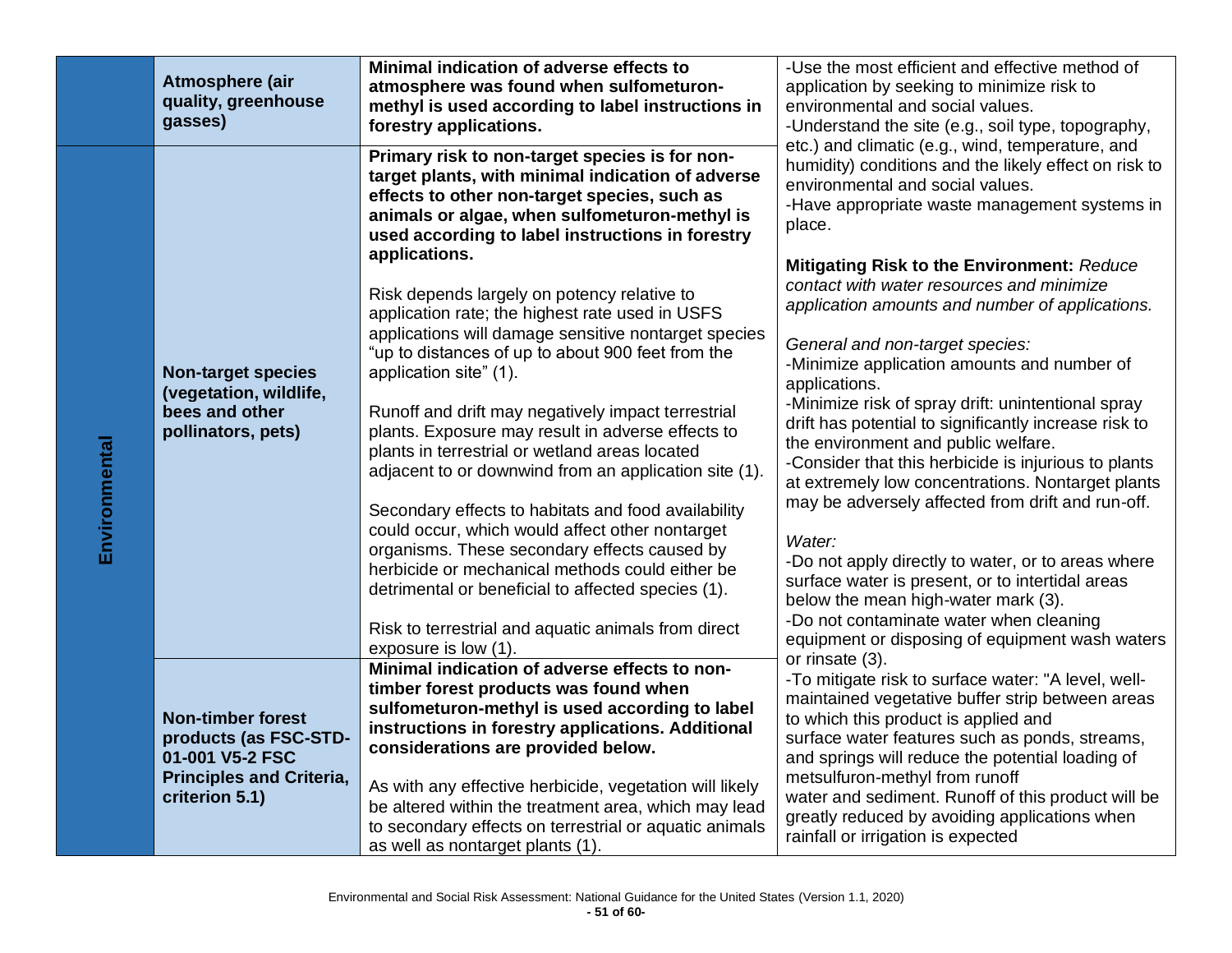|  |                                                                                 | Minimal indication of adverse effects to high     | to occur within 48 hours" (3).                     |
|--|---------------------------------------------------------------------------------|---------------------------------------------------|----------------------------------------------------|
|  |                                                                                 | conservation values was found when                |                                                    |
|  | <b>High Conservation</b>                                                        | sulfometuron-methyl is used according to label    | Soil:                                              |
|  | <b>Values (particularly</b>                                                     | instructions in forestry applications. Additional | -Do not treat frozen or snow-covered soil.         |
|  | <b>HCV 1-4)</b>                                                                 | considerations are provided below.                | -Leave treated soil undisturbed to reduce the      |
|  |                                                                                 |                                                   | potential for herbicide movement by soil erosion   |
|  |                                                                                 | Unintentional secondary effects on habitat,       | due to wind or water (4).- As sulfometuron-methyl  |
|  |                                                                                 | landscape and ecosystem are possible (1).         | "has the potential to move off-site due to wind    |
|  |                                                                                 | Minimal indication of adverse effects to          | erosion," avoid using in areas where soils are     |
|  |                                                                                 | landscape was found when sulfometuron-methyl      | vulnerable to wind erosion. This is usually soils  |
|  |                                                                                 | is used according to label instructions in        | with "high silt and/or fine to very fine sand      |
|  | Landscape (aesthetics,                                                          | forestry applications. Additional considerations  | fractions and low organic matter content. Other    |
|  | cumulative impacts)                                                             | are provided below.                               | factors which can affects the movement of          |
|  |                                                                                 |                                                   | windblown soil include the intensity and direction |
|  |                                                                                 | Potential for secondary effects on terrestrial or | of prevailing winds, vegetative cover, site slope, |
|  |                                                                                 | aquatic animals and plants, including changes in  | rainfall, and drainage patterns" (3).              |
|  |                                                                                 | food availability and habitat quality (1).        |                                                    |
|  |                                                                                 | Minimal indication of adverse effects to non-     |                                                    |
|  |                                                                                 | timber forest products was found when             |                                                    |
|  |                                                                                 | sulfometuron-methyl is used according to label    |                                                    |
|  | <b>Ecosystem services</b><br>(water, soil, carbon<br>sequestration,<br>tourism) | instructions in forestry applications. Additional |                                                    |
|  |                                                                                 | considerations are provided below.                |                                                    |
|  |                                                                                 |                                                   |                                                    |
|  |                                                                                 | Potential for secondary effects on terrestrial or |                                                    |
|  |                                                                                 | aquatic animals and plants, including changes in  |                                                    |
|  |                                                                                 | food availability and habitat quality (1).        |                                                    |

## Sources:

- (1) USDA/Forest Service. (2016). Metsulfuron Methyl: Human Health and Ecological Risk Assessment. Prepared by Syracuse Environmental Research Associates, Inc. under GSA Forest Service BPA: WO-01-3187-0150. Retrieved from [https://www.fs.fed.us/foresthealth/pesticide/pdfs/ImidaclopridFinalReport.pdf.](https://www.fs.fed.us/foresthealth/pesticide/pdfs/ImidaclopridFinalReport.pdf)
- (2) US EPA (2016). Proposed Interim Registration Review Decision for 22 Sulfonyluea (SU) Herbicides. Retrieved from: [https://www3.epa.gov/pesticides/chem\\_search/reg\\_actions/interim-reg-review-decision\\_30-Jun-16.pdf](https://www3.epa.gov/pesticides/chem_search/reg_actions/interim-reg-review-decision_30-Jun-16.pdf)
- (3) Bayer Environmental Science (2018). Oust XP Pesticide Label. Retrieved from: [https://www3.epa.gov/pesticides/chem\\_search/ppls/000432-01552-20180308.pdf](https://www3.epa.gov/pesticides/chem_search/ppls/000432-01552-20180308.pdf)
- (4) Bayer CropScience (2016). Oust XP Herbicide Safety Data Sheet. Accessed from: [https://sds.chemicalsafety.com/sds/pda/msds/getpdf.ashx?action=msdsdocument&auth=200C200C200C200C2008207A200D20](https://sds.chemicalsafety.com/sds/pda/msds/getpdf.ashx?action=msdsdocument&auth=200C200C200C200C2008207A200D2078200C200C200C200C200C200C200C200C200C2008¶m1=ZmRwLjFfMDk0NjgwMDNORQ==&unique=1585249496) [78200C200C200C200C200C200C200C200C200C2008&param1=ZmRwLjFfMDk0NjgwMDNORQ==&unique=1585249496](https://sds.chemicalsafety.com/sds/pda/msds/getpdf.ashx?action=msdsdocument&auth=200C200C200C200C2008207A200D2078200C200C200C200C200C200C200C200C200C2008¶m1=ZmRwLjFfMDk0NjgwMDNORQ==&unique=1585249496)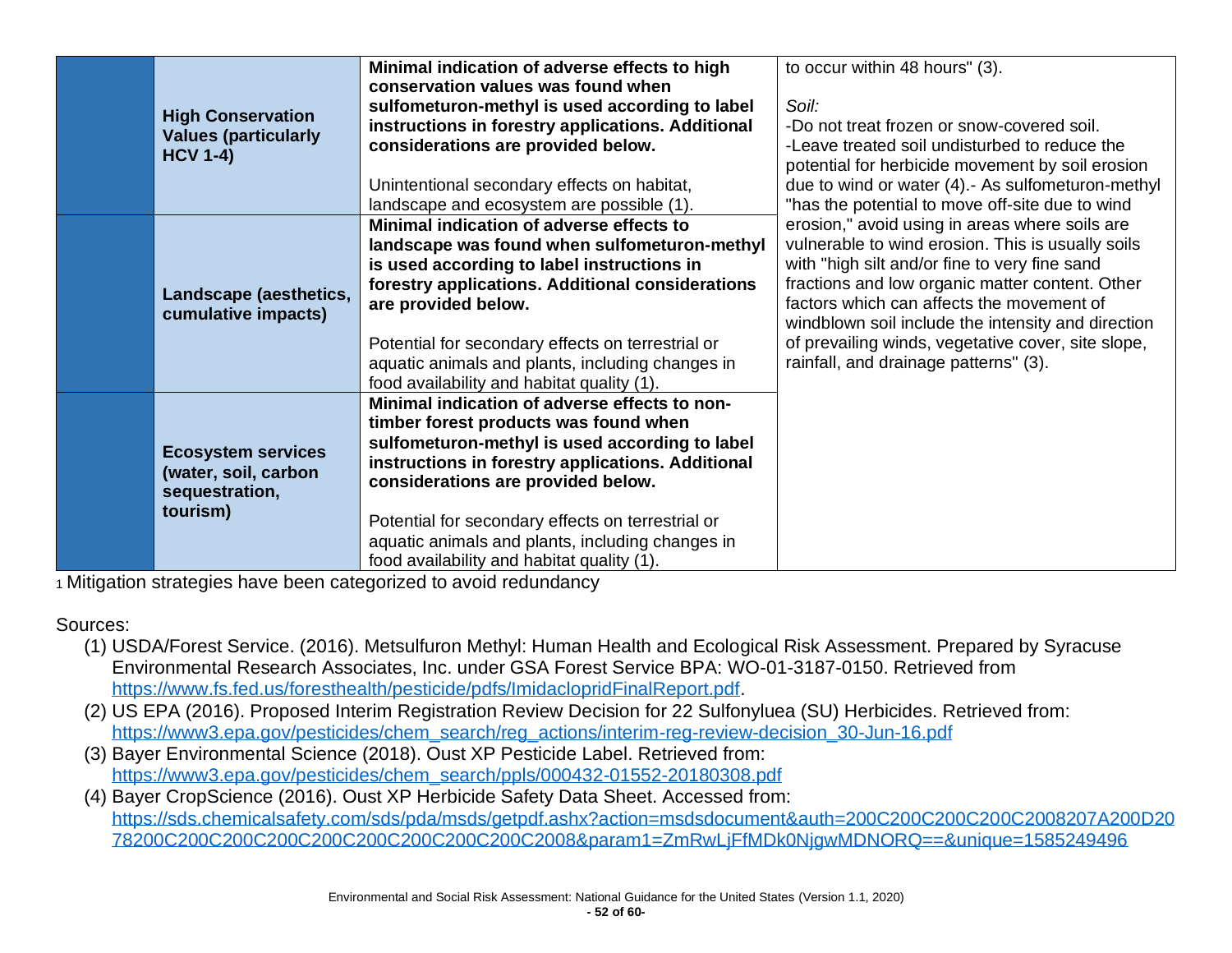### **Social National Assessment**

<span id="page-53-0"></span>

| Pesticide:                         | Sulfometuron-methyl                                                                                                                                                                                          |                                                                                                                                                                                                                                                                                                                                                                                                                                                                                 | <b>Specific Formulation:</b>                                                                                                                                                                                                                                                                                                                                                                                                                                                                                                                                                             |
|------------------------------------|--------------------------------------------------------------------------------------------------------------------------------------------------------------------------------------------------------------|---------------------------------------------------------------------------------------------------------------------------------------------------------------------------------------------------------------------------------------------------------------------------------------------------------------------------------------------------------------------------------------------------------------------------------------------------------------------------------|------------------------------------------------------------------------------------------------------------------------------------------------------------------------------------------------------------------------------------------------------------------------------------------------------------------------------------------------------------------------------------------------------------------------------------------------------------------------------------------------------------------------------------------------------------------------------------------|
| <b>Hazard</b><br>Status:           | Sulfometuron-methyl is not considered a highly hazardous pesticide (HHP) per<br>the FSC Pesticides Policy (FSC-POL-30-001 V3-0 EN) and the FSC Lists of<br>Highly Hazardous Pesticides (FSC-POL-30-001a EN). |                                                                                                                                                                                                                                                                                                                                                                                                                                                                                 | <b>DISCLAIMER: Adoption or adaption of this</b><br>national-level assessment alone does not<br>guarantee compliance with FSC-POL-30-001<br><b>V3-0 (see Background/Expectations Section)</b>                                                                                                                                                                                                                                                                                                                                                                                             |
| <b>Exposure</b><br><b>Elements</b> | <b>Minimum list of values</b>                                                                                                                                                                                | Description of why/why not a risk                                                                                                                                                                                                                                                                                                                                                                                                                                               | <b>National-level Mitigation strategies defined to</b><br>minimize risk <sub>1</sub>                                                                                                                                                                                                                                                                                                                                                                                                                                                                                                     |
|                                    | <b>High Conservation</b><br><b>Values (especially HCV</b><br>$5-6)$                                                                                                                                          | Minimal indication of adverse effects to high<br>conservation values was found when<br>sulfometuron-methyl is used according to label<br>instructions in forestry applications.                                                                                                                                                                                                                                                                                                 | Follow all pesticide label application<br>instructions. Follow applicable criterion and<br>indicators from the FSC US FM Standard V1.0<br>(e.g., Criterion 4.3 for worker safety, Criterion<br>7.3 for worker training, Criterion 6.5 for<br>protecting water resources, and Criteria 8.1<br>and 8.2 for Monitoring). Applicators or                                                                                                                                                                                                                                                     |
|                                    | Health (fertility,                                                                                                                                                                                           | Minimal indication of adverse effects to human<br>health was found when sulfometuron-methyl is<br>used according to label instructions in forestry<br>applications. Additional considerations are<br>provided below:<br>For typical and maximum application rates, most<br>exposure scenarios for workers and the general<br>public do not reach a level of concern and there is<br>minimal to no risk to health (1).                                                           | persons supervising application of restricted<br>use pesticides are required to be certified in<br>accordance with EPA regulations and state,<br>territorial and tribal laws. Additional risk<br>mitigation strategies are provided below.<br>Organizations should take reasonable steps to<br>avoiding environmental and social impacts by<br>considering the mitigation strategies provided<br>below, as well as application-, Organization-,<br>or location-specific strategies.                                                                                                      |
|                                    | reproductive health,<br>respiratory health,<br>dermatologic,<br>neurological and<br>gastrointestinal<br>problems, cancer and<br>hormonal imbalance)                                                          | Most hazardous exposure scenario for the general<br>public is the consumption of contaminated water by<br>a child, which just reaches the level of concern at<br>the maximum application rate (1). No chronic<br>exposure scenarios reach the level of concern for<br>the general public (1).<br>Exposure to high levels of sulfometuron-methyl can<br>result in damage to the skin and eyes, risk that can<br>be minimized with proper hygiene and handling<br>procedures (1). | General consideration of exposure variables<br>designed to mitigate risk:<br>-Know and understand the specific pesticide<br>formulation, as its unique formulation may provide<br>a different risk characterization.<br>-Understand how the mixture of active ingredients<br>affects the pesticides risk profile.<br>-Seek to minimize the frequency, interval, and<br>amount of application.<br>-use the most efficient and effective method of<br>application by seeking to minimize risk to<br>environmental and social values.<br>-Understand the site (e.g., soil type, topography, |
|                                    |                                                                                                                                                                                                              | Although limited data exists, reports in animals of<br>chronic exposure leading to changes in blood<br>consistent with hemolytic anemia, suggesting that                                                                                                                                                                                                                                                                                                                        | etc.) and climatic (e.g., wind, temperature, and                                                                                                                                                                                                                                                                                                                                                                                                                                                                                                                                         |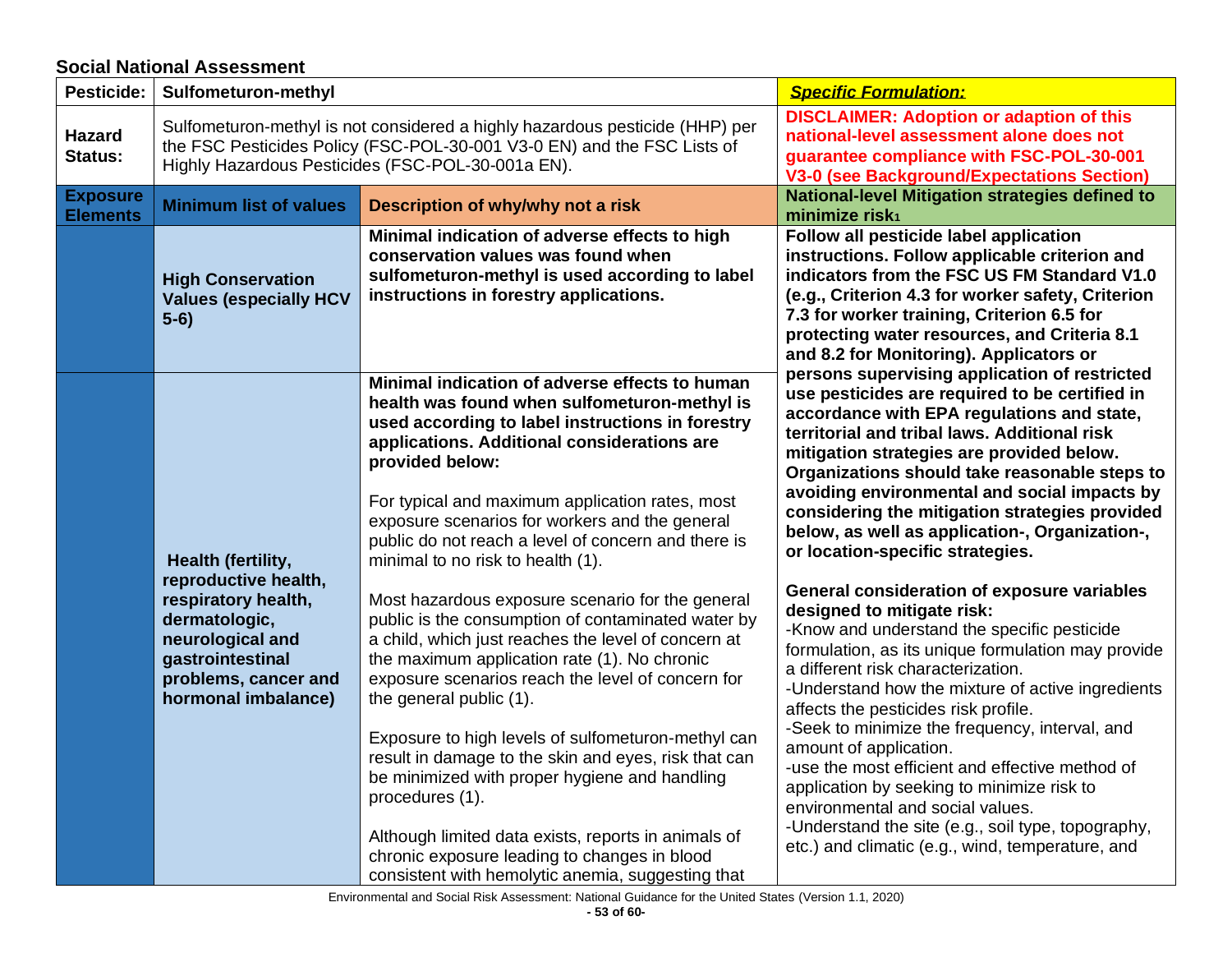|        |                       | those with pre-existing anemia may be at risk (1).<br>Additionally, sulfometuron-methyl may have the<br>capacity to alter thyroid gland function, suggesting<br>that those with pre-existing thyroid dysfunction may<br>be at risk (1).                                                                                                                                                                                                                                                                                                                          | humidity) conditions and the likely effect on risk to<br>environmental and social values.<br>-Have appropriate waste management systems in<br>place.                                                                                                                                                                                                                                                                                                                               |
|--------|-----------------------|------------------------------------------------------------------------------------------------------------------------------------------------------------------------------------------------------------------------------------------------------------------------------------------------------------------------------------------------------------------------------------------------------------------------------------------------------------------------------------------------------------------------------------------------------------------|------------------------------------------------------------------------------------------------------------------------------------------------------------------------------------------------------------------------------------------------------------------------------------------------------------------------------------------------------------------------------------------------------------------------------------------------------------------------------------|
|        |                       | Minimal indication of adverse effects to welfare<br>was found when sulfometuron-methyl is used<br>according to label instructions in forestry<br>applications. Additional considerations are<br>provided below:                                                                                                                                                                                                                                                                                                                                                  | Mitigating risk to water and food resources:<br>See Environmental Risk Assessment mitigation<br>strategies.<br><b>Mitigating Risk to Workers: Label instructions</b><br>should be followed when applying pesticides.                                                                                                                                                                                                                                                               |
| Social | Welfare               | However, although limited data exists, reports in<br>animals of chronic exposure leading to changes in<br>blood consistent with hemolytic anemia, suggesting<br>that those with pre-existing anemia may be at risk<br>(1). Additionally, sulfometuron-methyl may have the<br>capacity to alter thyroid gland function, suggesting<br>that those with pre-existing thyroid dysfunction may<br>be at risk (1).                                                                                                                                                     | -Take off contaminated clothing and shoes<br>immediately. Wash off immediately with plenty of<br>water for at least 15 minutes.<br>-Use personal protective equipment. When<br>respirators are required, select NIOSH approved<br>equipment based on actual or potential airborne<br>concentrations and in accordance with the                                                                                                                                                     |
|        |                       | Minimal indication of adverse effects to food and<br>water was found when sulfometuron-methyl is<br>used according to label instructions in forestry<br>applications. Additional considerations are<br>provided below:<br>Consumption of contaminated water may pose risk<br>for a young child in the event of consumption<br>immediately after an accidental spill (1).                                                                                                                                                                                         | appropriate regulatory standards and/or industry<br>recommendations.<br>-Chemical resistant nitrile rubber gloves are<br>needed for hand protection. Safety glasses with<br>side-shields are needed for eye protection. Long-<br>sleeved shirts, long pants, shoes, and socks are<br>needed for skin and body protection.<br>-Wash hands thoroughly with soap and water after<br>handling and before eating, drinking, chewing<br>gum, using tobacco, using the toilet or applying |
|        | <b>Food and water</b> | The combination of consumption of eating<br>contaminated fruit, drinking contaminated water, and<br>consuming contaminated fish at "rates characteristic<br>of subsistence populations" does not lead in hazard<br>above the level of concern (1).<br>Contamination of water is possible from runoff and<br>wind erosion, which is more prominent in more arid<br>regions and with predominantly clay soils;<br>contaminated irrigation water may adversely affect<br>terrestrial and aquatic plants. However, effects<br>depend on exposure conditions, such as | cosmetics (3).<br>-Avoid contact with skin, eyes, and clothing.<br>Applicators and handlers must wear long-sleeved<br>shirts, long pants, shoes and socks. Remove<br>clothing if they become contaminated and then<br>rinse skin immediately with plenty of water for 15-<br>20 minutes.<br>-Wash hands before eating, drinking, chewing<br>gum, using tobacco, or using the toilet (4).<br><b>Mitigating Risk to Access/Public Welfare:</b>                                       |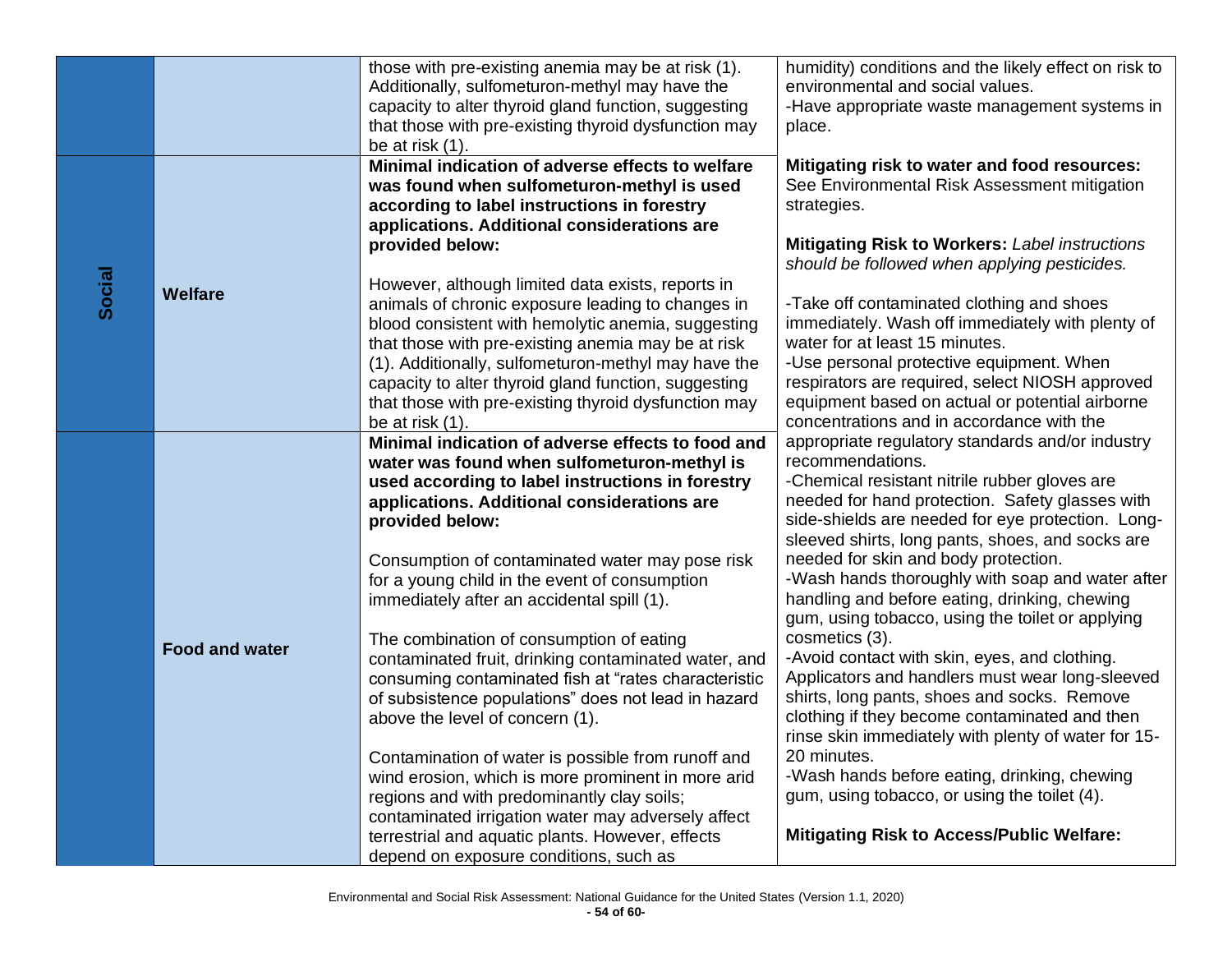|        | <b>Social Infrastructure;</b><br>(schools and<br>hospitals, recreational<br>infrastructure,<br>infrastructure adjacent<br>to the management<br>unit) | precipitation levels, topography, and hydrological<br>conditions (1).<br>Minimal indication of adverse effects to social<br>infrastructure was found when sulfometuron-<br>methyl is used according to label instructions in<br>forestry applications.                                                                                                                                                                                                                                                                                                                                                                                                                                        | -Reduce the possibility of public consumption of<br>contaminated wild food (e.g., fruit or fungi) and<br>public exposure to pesticides through public<br>outreach and engagement, limiting access, and/or<br>appropriate signage. For instance, users of the<br>forest may be excluded from the area using<br>barriers or signage until the pesticide dries.<br>-Consider effects on local communities and<br>indigenous peoples when considering limiting |
|--------|------------------------------------------------------------------------------------------------------------------------------------------------------|-----------------------------------------------------------------------------------------------------------------------------------------------------------------------------------------------------------------------------------------------------------------------------------------------------------------------------------------------------------------------------------------------------------------------------------------------------------------------------------------------------------------------------------------------------------------------------------------------------------------------------------------------------------------------------------------------|------------------------------------------------------------------------------------------------------------------------------------------------------------------------------------------------------------------------------------------------------------------------------------------------------------------------------------------------------------------------------------------------------------------------------------------------------------|
|        | <b>Economic viability</b><br>(agriculture, livestock,<br>tourism)                                                                                    | Minimal indication of adverse effects to<br>economic viability was found when<br>sulfometuron-methyl is used according to label<br>instructions in forestry applications. Additional<br>considerations are provided below:<br>Risks to crops and other terrestrial plants due to<br>exposure through runoff, contaminated irrigation<br>water, drift, and wind erosion. However, effects<br>depend on exposure conditions, such as<br>precipitation levels, topography, and hydrological<br>conditions (1).<br>Minimal to no risk to fish and terrestrial animals (1).<br>Unintentional secondary effects on ecosystems and<br>landscape are possible due to changes in vegetation<br>$(1)$ . | access to treatment areas.<br>-Do not allow children or pets to enter the treated<br>area until it has dried.                                                                                                                                                                                                                                                                                                                                              |
| Social | <b>Rights (legal and</b><br>customary)                                                                                                               | Minimal indication of adverse effects to rights<br>was found when sulfometuron-methyl is used<br>according to label instructions in forestry<br>applications.                                                                                                                                                                                                                                                                                                                                                                                                                                                                                                                                 |                                                                                                                                                                                                                                                                                                                                                                                                                                                            |
|        | <b>Others</b>                                                                                                                                        | No additional values were identified in this<br>assessment.                                                                                                                                                                                                                                                                                                                                                                                                                                                                                                                                                                                                                                   |                                                                                                                                                                                                                                                                                                                                                                                                                                                            |

Sources: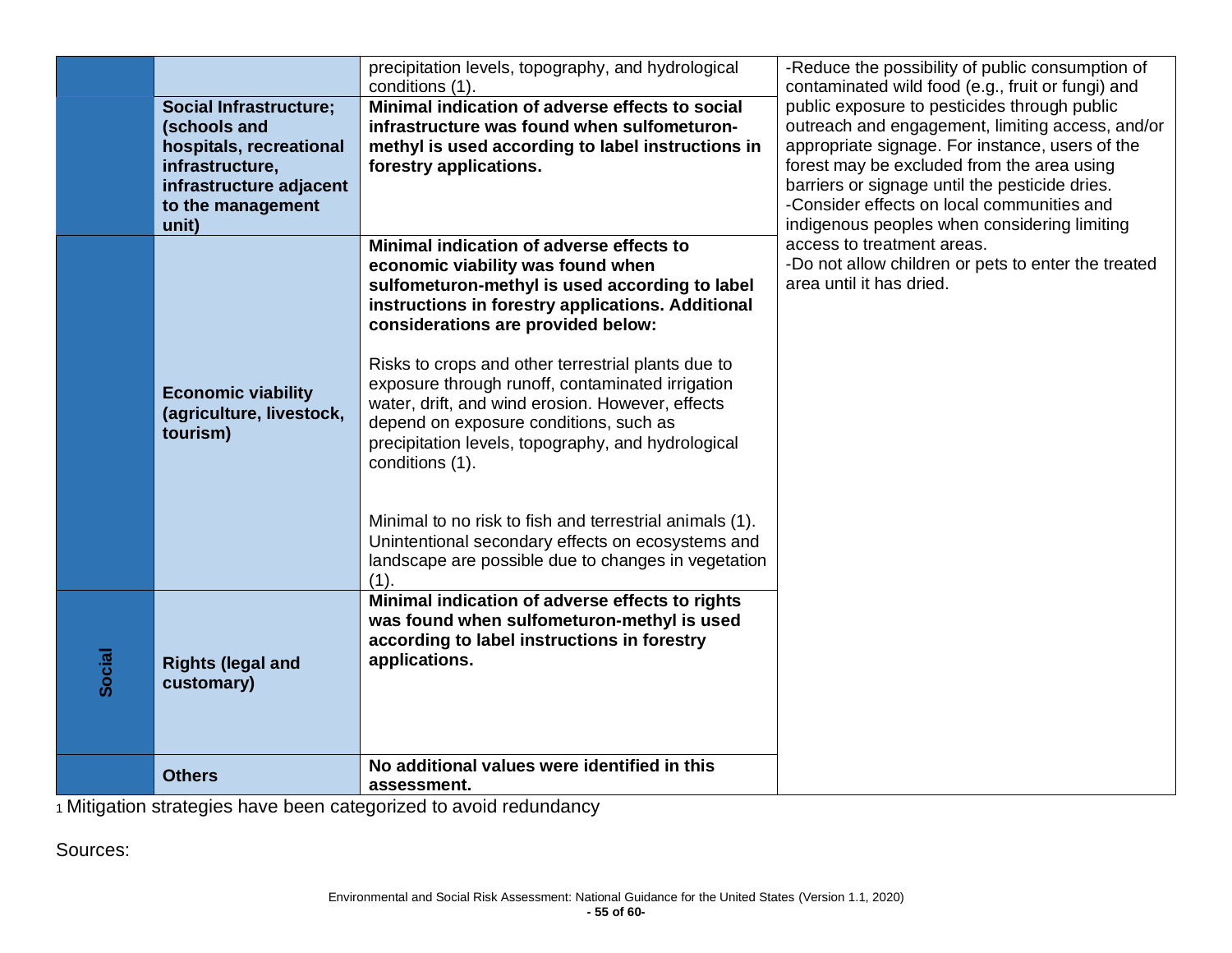- (1) USDA/Forest Service. (2016). Metsulfuron Methyl: Human Health and Ecological Risk Assessment. Prepared by Syracuse Environmental Research Associates, Inc. under GSA Forest Service BPA: WO-01-3187-0150. Retrieved from [https://www.fs.fed.us/foresthealth/pesticide/pdfs/ImidaclopridFinalReport.pdf.](https://www.fs.fed.us/foresthealth/pesticide/pdfs/ImidaclopridFinalReport.pdf)
- (2) US EPA (2016). Proposed Interim Registration Review Decision for 22 Sulfonyluea (SU) Herbicides. Retrieved from: [https://www3.epa.gov/pesticides/chem\\_search/reg\\_actions/interim-reg-review-decision\\_30-Jun-16.pdf](https://www3.epa.gov/pesticides/chem_search/reg_actions/interim-reg-review-decision_30-Jun-16.pdf)
- (3) Bayer Environmental Science (2018). Oust XP Pesticide Label. Retrieved from: [https://www3.epa.gov/pesticides/chem\\_search/ppls/000432-01552-20180308.pdf](https://www3.epa.gov/pesticides/chem_search/ppls/000432-01552-20180308.pdf)
- (4) Bayer CropScience (2016). Oust XP Herbicide Safety Data Sheet. Accessed from: https://sds.chemicalsafety.com/sds/pda/msds/getpdf.ashx?action=msdsdocument&auth=200C200C200C200C2008207A200D20 78200C200C200C200C200C200C200C200C200C2008&param1=ZmRwLjFfMDk0NjgwMDNORQ==&unique=1585249496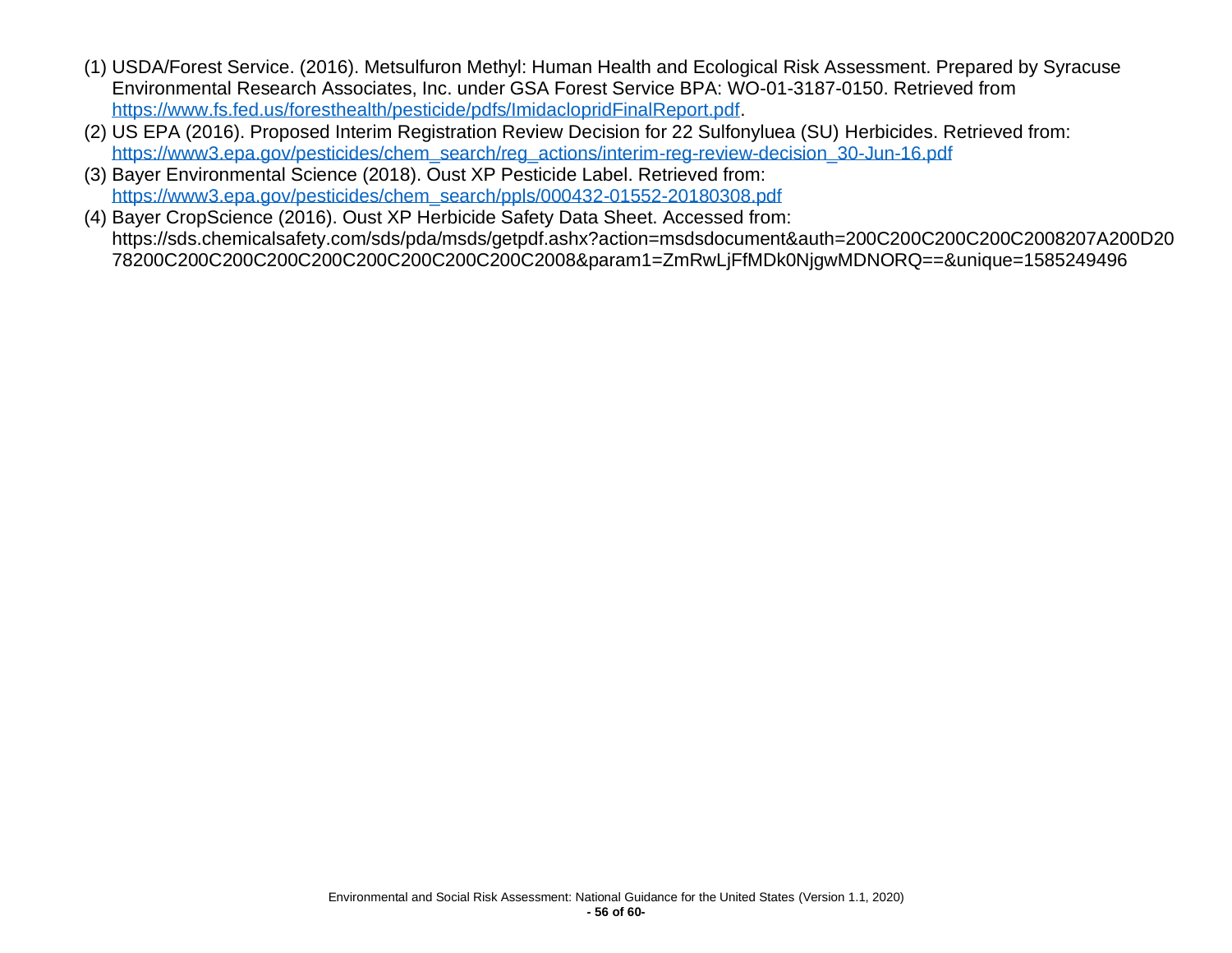## **Appendix 7: Management Unit ESRA Templates**

<span id="page-57-1"></span><span id="page-57-0"></span>

| <b>Pesticide:</b>                  |                                                                                                                    |                                                                                                                                                                 | <b>Specific Formulation:</b>                                                                                                                                                                 |
|------------------------------------|--------------------------------------------------------------------------------------------------------------------|-----------------------------------------------------------------------------------------------------------------------------------------------------------------|----------------------------------------------------------------------------------------------------------------------------------------------------------------------------------------------|
| <b>Hazard</b><br><b>Status:</b>    |                                                                                                                    |                                                                                                                                                                 | <b>DISCLAIMER: Adoption or adaption of this</b><br>national-level assessment alone does not<br>guarantee compliance with FSC-POL-30-001<br><b>V3-0 (see Background/Expectations Section)</b> |
| <b>Exposure</b><br><b>Elements</b> | <b>Minimum list of values</b>                                                                                      | Description of why/why not a risk on the<br>Management Unit (indicate "No change from<br>national Guidance ESRA" if no change from the<br>national assessment)1 | <b>Management Unit Mitigation strategies defined</b><br>to minimize risk (indicate "No change from<br>national Guidance ESRA" if no change from<br>the national assessment)2                 |
| Environmental                      | Soil (erosion,<br>degradation, biota,<br>carbon storage)                                                           |                                                                                                                                                                 |                                                                                                                                                                                              |
|                                    | Water (ground water,<br>surface waters, water<br>supplies)                                                         |                                                                                                                                                                 |                                                                                                                                                                                              |
|                                    | Atmosphere (air<br>quality, greenhouse<br>gasses)                                                                  |                                                                                                                                                                 |                                                                                                                                                                                              |
| Environmental                      | <b>Non-target species</b><br>(vegetation, wildlife,<br>bees and other<br>pollinators, pets)                        |                                                                                                                                                                 |                                                                                                                                                                                              |
|                                    | Non-timber forest<br>products (as FSC-STD-<br>01-001 V5-2 FSC<br><b>Principles and Criteria,</b><br>criterion 5.1) |                                                                                                                                                                 |                                                                                                                                                                                              |
|                                    | <b>High Conservation</b><br><b>Values (particularly</b><br><b>HCV 1-4)</b>                                         |                                                                                                                                                                 |                                                                                                                                                                                              |

## **Environmental Management Unit Assessment Template**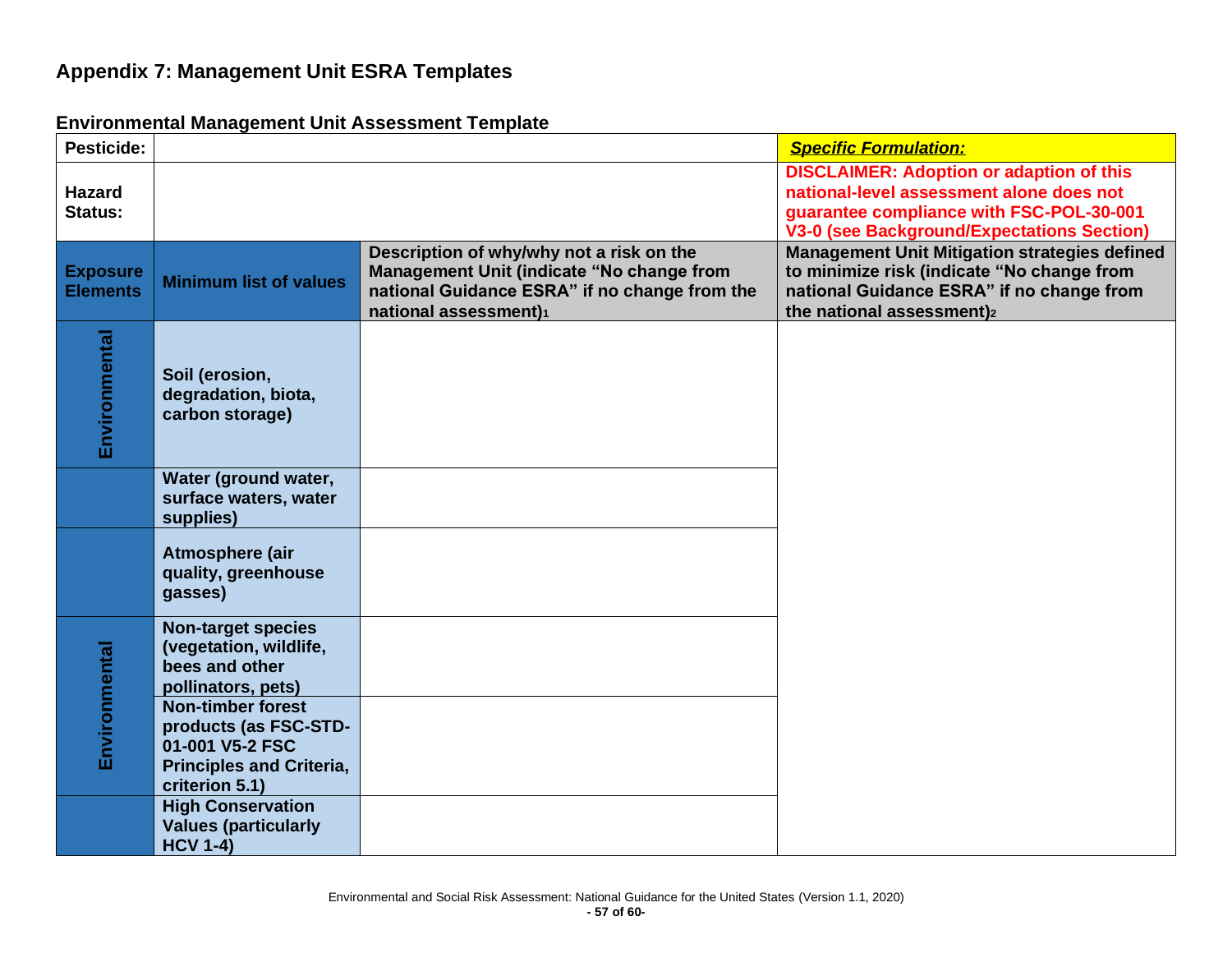| Landscape (aesthetics,    |  |
|---------------------------|--|
| cumulative impacts)       |  |
| <b>Ecosystem services</b> |  |
| (water, soil, carbon      |  |
| sequestration,            |  |
| tourism)                  |  |

<sup>1</sup> Certificate holders should enumerate in this column the difference between the national-level risk assessment and the one being developed for their management unit

2 Certificate holders should enumerate in this column the difference between the national-level risk mitigation strategies and the ones being developed for their management unit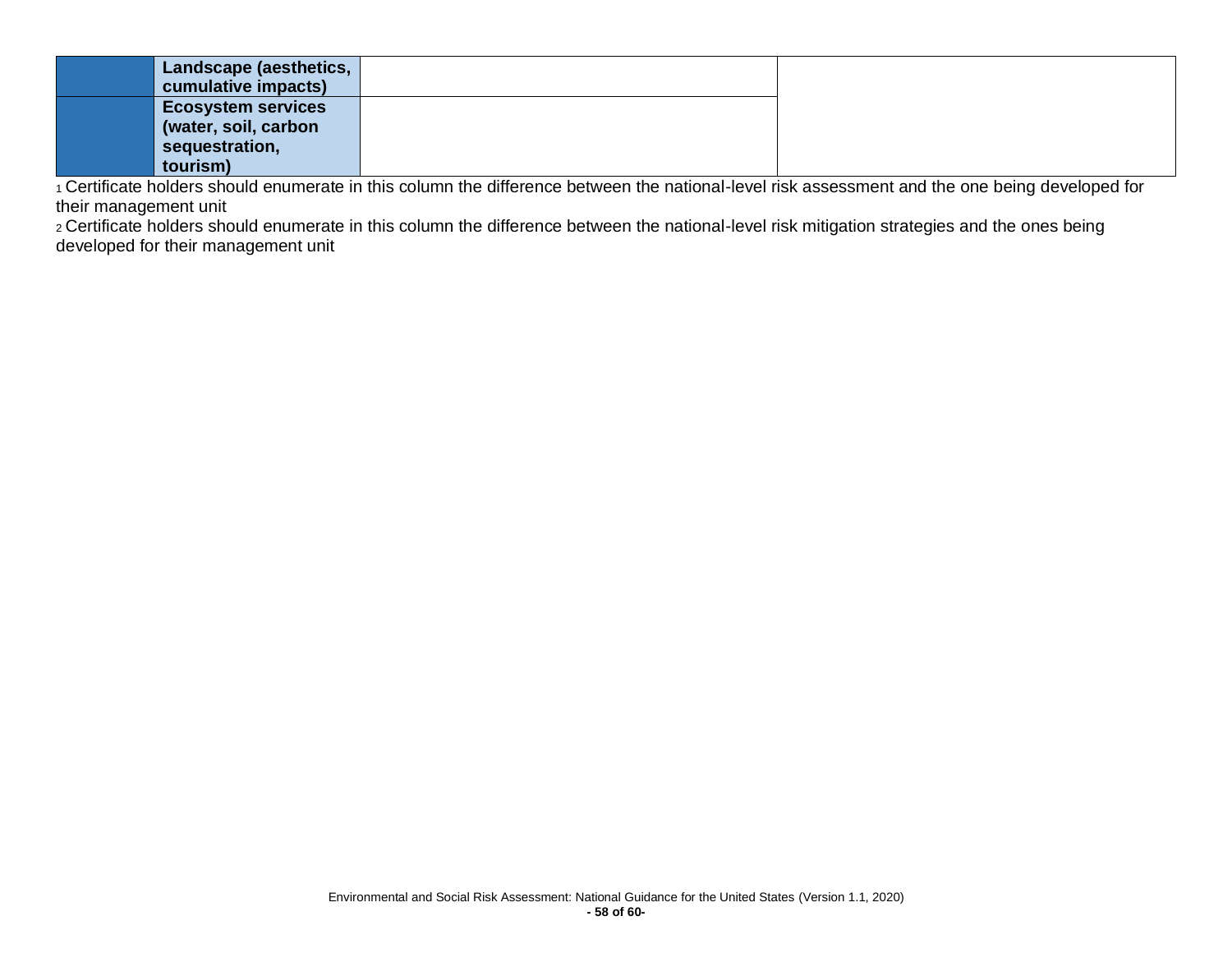## **Social Management Unit Assessment Template**

<span id="page-59-0"></span>

| Pesticide:                         |                                                                                                                                                                           |                                                                                                                                                                        | <b>Specific Formulation:</b>                                                                                                                                                                 |
|------------------------------------|---------------------------------------------------------------------------------------------------------------------------------------------------------------------------|------------------------------------------------------------------------------------------------------------------------------------------------------------------------|----------------------------------------------------------------------------------------------------------------------------------------------------------------------------------------------|
| <b>Hazard</b><br>Status:           |                                                                                                                                                                           |                                                                                                                                                                        | <b>DISCLAIMER: Adoption or adaption of this</b><br>national-level assessment alone does not<br>guarantee compliance with FSC-POL-30-001<br><b>V3-0 (see Background/Expectations Section)</b> |
| <b>Exposure</b><br><b>Elements</b> | <b>Minimum list of values</b>                                                                                                                                             | Description of why/why not a risk on the<br><b>Management Unit (indicate "No change from</b><br>national Guidance ESRA" if no change from the<br>national assessment)1 | <b>Management Unit Mitigation strategies defined</b><br>to minimize risk (indicate "No change from<br>national Guidance ESRA" if no change from<br>the national assessment)2                 |
|                                    | <b>High Conservation</b><br><b>Values (especially HCV</b><br>$5-6)$                                                                                                       |                                                                                                                                                                        |                                                                                                                                                                                              |
|                                    | Health (fertility,<br>reproductive health,<br>respiratory health,<br>dermatologic,<br>neurological and<br>gastrointestinal<br>problems, cancer and<br>hormonal imbalance) |                                                                                                                                                                        |                                                                                                                                                                                              |
| Social                             | Welfare                                                                                                                                                                   |                                                                                                                                                                        |                                                                                                                                                                                              |
|                                    | <b>Food and water</b>                                                                                                                                                     |                                                                                                                                                                        |                                                                                                                                                                                              |
|                                    | <b>Social Infrastructure;</b><br>(schools and<br>hospitals, recreational<br>infrastructure,<br>infrastructure adjacent<br>to the management<br>unit)                      |                                                                                                                                                                        |                                                                                                                                                                                              |
|                                    | <b>Economic viability</b><br>(agriculture, livestock,<br>tourism)                                                                                                         |                                                                                                                                                                        |                                                                                                                                                                                              |